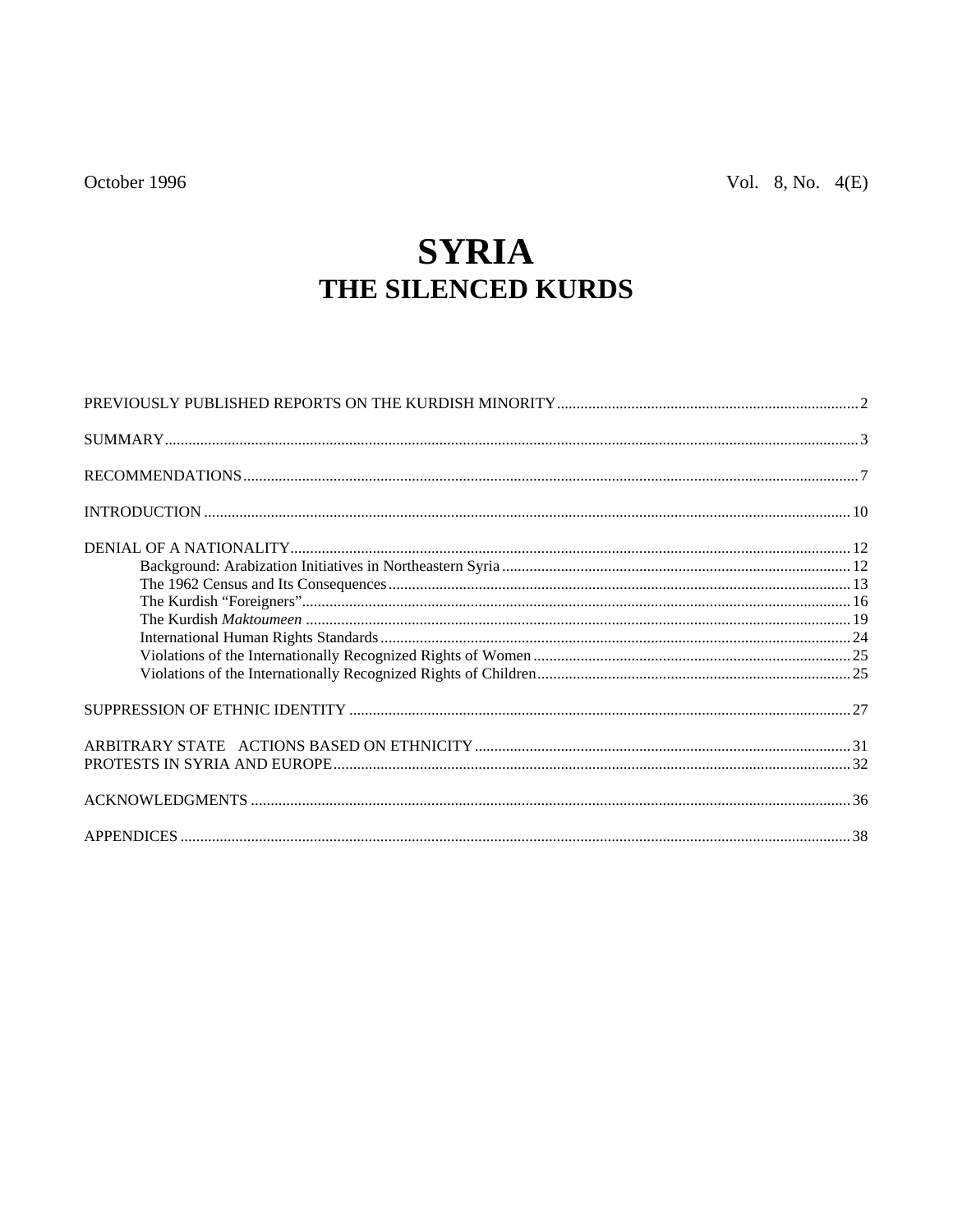# **PREVIOUSLY PUBLISHED REPORTS ON THE KURDISH MINORITY**

Since 1983, Human Rights Watch has monitored and reported on human rights violations of the Kurdish minority in states throughout the region, and has published thirteen reports on the Kurds in Turkey and Iraq. This is the first report by Human Rights Watch on the Kurdish minority in Syria.

#### **Reports published by Human Rights Watch on the Kurds in Turkey include**:

"Turkey's Failed Policy to Aid the Forcibly Displaced in the Southeast" (June 1996) *Weapons Transfers and Violations of the Laws of War in Turkey* (November 1995) "Forced Displacement of Ethnic Kurds from Southeastern Turkey" (October 1994) "The Kurds of Turkey: Killings, Disappearances and Torture" (March 1993) "Kurds Massacred: Turkish Forces Kill Demonstrators" (June 1992) "Harsh New Decree: The Kurdish Minority" (June 1990) *Destroying Ethnic Identity: The Kurds of Turkey*, An Update (March 1988)

# **Reports published by Human Rights Watch on the Kurds in Iraq include:**

*Iraq's Crime of Genocide: The Anfal Campaign against the Kurds* (May 1994) "Bureaucracy of Repression: The Iraqi Government in Its Own Words" (February 1994) *The Destruction of Koreme: The Anfal Campaign in Iraqi Kurdistan* (January 1993; published jointly with Physicans for Human Rights) "Hidden Death: Land Mines and Civilian Casualties in Iraqi Kurdistan" (October 1992) "Endless Torment: The 1991 Uprising in Iraq and Its Aftermath" (June 1992) "Unquiet Graves: The Search for the Disappeared in Iraqi Kurdistan" (February 1992)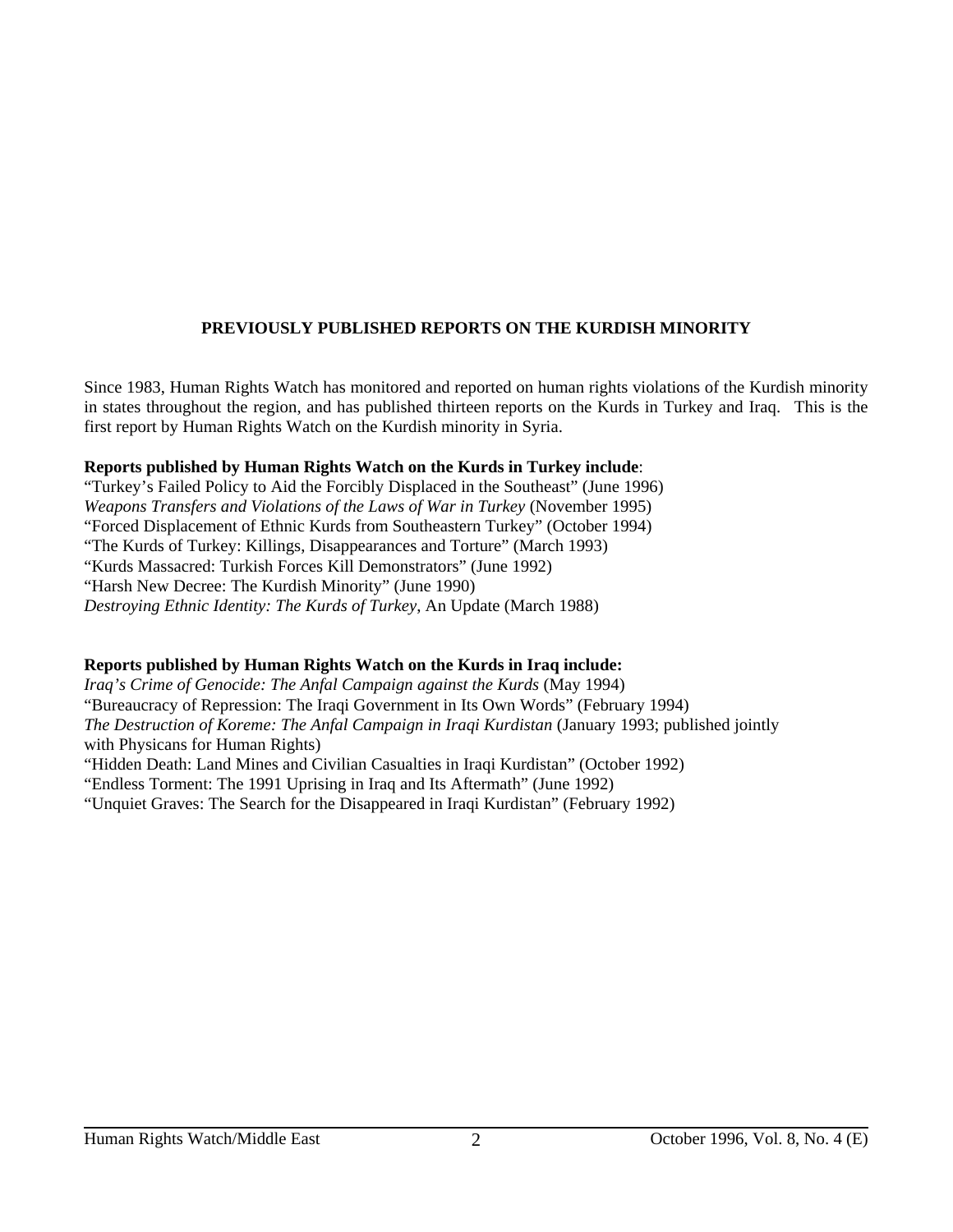#### **SUMMARY**

Kurds are the largest non-Arab ethnic minority in Syria, comprising about 8.5 to 10 percent of the population of 13.8 million. This report documents the situation of stateless Syrian-born Kurds -- 142,465 by the government's count, and well over 200,000 according to Kurdish sources -- who have been arbitrarily denied the right to Syrian nationality in violation of international law. These Kurds, who have no claim to a nationality other than Syrian, are literally trapped in Syria: not only are they treated in a discriminatory fashion in the land of their birth, but also they do not have the option of relocating to another country because they lack passports or other internationally recognized travel documents. This report also examines policies and practices of the Syrian government that violate the right of Kurds in Syria to enjoy their own culture, use their own language, and otherwise exercise freedom of expression, also in violation of international human rights standards. These issues have received little international attention.

In 1962, an exceptional census stripped some 120,000 Syrian Kurds --20 percent of the Syrian Kurdish population -- of their Syrian citizenship. They were left stateless, and with no claim to another nationality. Decree No. 93, issued in August 1962, ordered that a census be carried out in Hasakeh governorate in northeastern Syria for the purpose of identifying "alien infiltrators." The stated purpose of this census was to discover how many people had illegally crossed the border from Turkish Kurdistan. Kurds had to prove that they had lived in Syria at least since 1945 or lose any claim to Syrian citizenship. The census was one component of a comprehensive plan to Arabize the resources-rich northeast of Syria, an area with the largest concentration of non-Arabs in the country.

By many accounts, the special census was carried out in an arbitrary manner. Brothers from the same family, born in the same Syrian village, were classified differently. Fathers became foreigners while their sons remained citizens. Kurds who had served in the Syrian army lost citizenship while families who bribed officials kept theirs. This report includes the names of Kuridsh men and women, born in Syria in 1935 or earlier, who lost their citizenship as a result of the census and became "foreigners" (*ajanib*, in Arabic) in their own country. According to Syrian lawyers, as a result of the census "thousands of people went to sleep as Syrians and woke up to find that they no longer were [citizens]."

Since these Syrian Kurds did not -- and do not -- have citizenship in another country, they are stateless as a matter of international law. They have been issued special red identity cards by the Ministry of Interior and, pursuant to discriminatory state policy, are denied many rights which other Syrians enjoy, such as the right to vote, the right to own property, and the right to have marriages legally recognized. They are not entitled to passports and thus cannot exercise the internationally guaranteed right to freedom of movement and to legally leave and return to their own country (Syria). Kurdish sources say that there are now an estimated 200,000 Kurds in Syria who are officially classified as a special category of "foreigners." The Syrian government informed Human Rights Watch in July 1996 that the number is 67,465.

The census of thirty-four years ago in Hasakeh governorate has a continuing and ever-widening impact on the lives of Kurds born in towns and villages in northeastern Syria, due to natural population increase. The number of stateless Syrian Kurds has grown since 1962 because the status is inherited by the Syrian-born children of stateless Kurdish fathers. One Kurdish resident of Hasakeh governorate told us that when his father, who was born in Syria, lost his nationality in the 1962 census, he and his three brothers -- all born in Syria -became "foreigners" as well. The four brothers have since married, and their thirty-three children, all born in Hasakeh governorate, are not Syrian citizens. In Darbasiyyah, located west of Qamishli, there are approximately 59,000 Kurdish residents in the town and its 200 surrounding villages, according to a well-informed local source. He told us that 20 percent of the Kurdish residents -- some 12,000 people -- are not Syrian citizens although they were born in the country.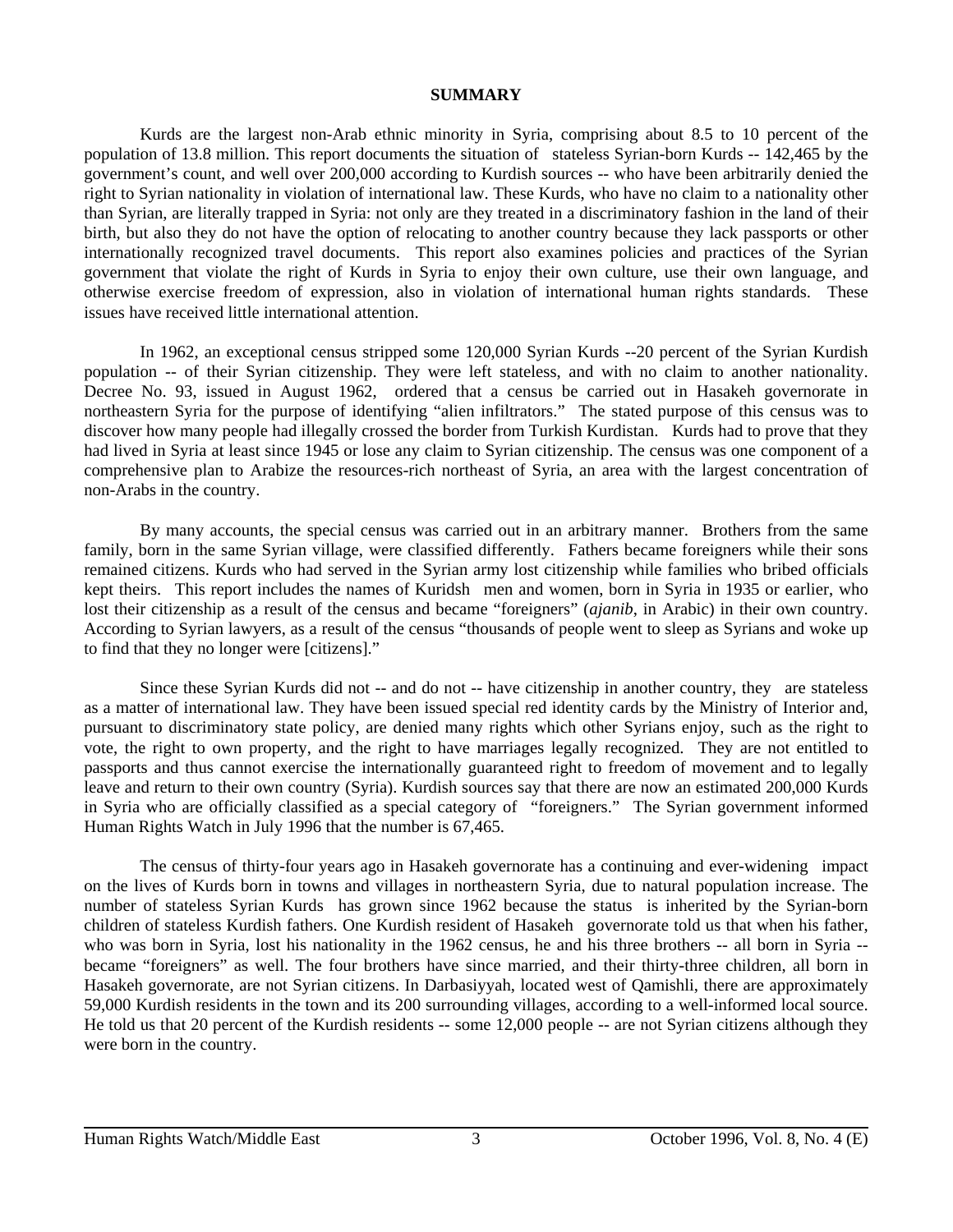Syrian-born Kurds with "foreigner" identity cards face tremendous difficulties in their everyday lives. They are not permitted to own land, housing or businesses. They cannot be employed at government agencies and state-owned enterprises, and cannot practice as doctors or engineers. They are not eligible for food subsidies or admission to public hospitals. They may not legally marry Syrian citizens; if they do, the marriages are not legally recognized for either the citizen or the "foreigner," and both spouses are described as unmarried on their identity cards. Kurds with "foreigner" status do not have the right to vote in elections or referenda, or run for public office. They are not issued passports or other travel documents, and thus may not legally leave or return to Syria. "When you live it, you cannot believe that it is happening to you," one Kurdish "foreigner" who was born in northeastern Syria in 1952 told Human Rights Watch..

Another group of stateless Syrian-born Kurds -- including a significant but thus-far undocumented number of children -- are in an even more tenuous position than those categorized as "foreigners" because they are not issued identity cards and are not listed in official population registers. The Arabic word used in Syria to refer to these Kurds is *maktoumeen* ("unregistered," or "not appearing in the records"), following the terminology that is used to describe them in documents issued by Syrian government ministries.

One of the major objectives of Human Rights Watch in issuing this report is to publicize internationally the existence of the maktoumeen. According to information provided by the Syrian government to Human Rights Watch in July 1996, there are 75,000 stateless Kurds with this classification. Children "inherit" maktoumeen status from their parents under certain conditions, as explained below. Due to the high birth rate of Kurds, particularly in villages in Hasakeh governorate where families of six or more children are not uncommon, the number of maktoumeen will grow rapidly over the coming years, as children with this status come of age, marry, and have children of their own.

Kurdish children become maktoumeen when one of the following three conditions apply: if they are the children of Syria-born Kurdish "foreigners" who marry women who are Syrian citizens; if one of their parents is a "foreigner" and the other *maktoum* (singular of maktoumeen); or if both parents are maktoumeen. Like Kurdish "foreigners" in Syria, the children born of these marriages are not issued passports or other documents that can be used to travel abroad and re-enter Syria. State policies with respect to Syrian-born Kurdish children who are maktoumeen contradict the assurances provided by the Syrian government to the U.N. Committee on the Rights of the Child. The government's 1996 report to the committee stated that all children in Syria are treated in nondiscriminatory fashion:

The law protects Syrian and all other children residing in the territory of the state, regardless of race, origin, religion or nationality and without any discrimination between them. No case of discrimination in regard to this protection has ever been reported in Syria.

Syrian children enjoy the same rights without discriminatory treatment on grounds such as race, origin, language or religion. They are treated equally at school and in the various institutions concerned with the welfare and protection of children. They all benefit from the same rights, privileges and services provided by the State.

In the absence of official identity cards, parents of maktoumeen are forced into nightmarish procedures simply to ensure that there is some form of written documentation of the identities of their children. Kurdish sources in northeast Syria told Human Rights Watch that children who are maktoumeen cannot be admitted to school without the approval of Political Security, one of Syria's internal security forces. One man pointed to his young daughter and said: "It took me twenty-nine days, going to the police area director, to the security apparatus, to the birth registration office, just to register her for first grade." The process of obtaining permission from the intelligence service for young children to attend school can also bring on harassment and pressure on the male head of household from the local security apparatus.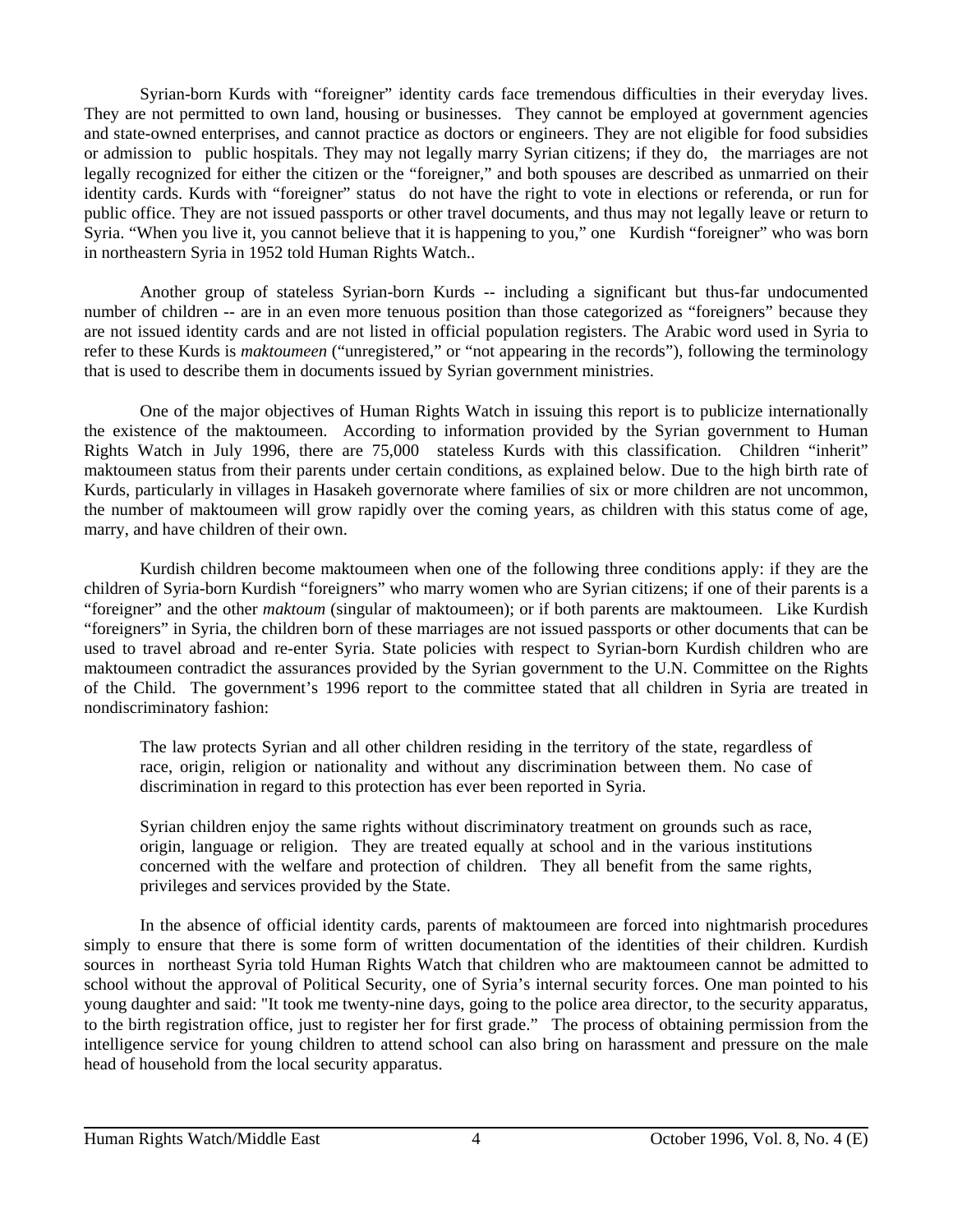The Syrian government informed Human Rights Watch in July 1996 that maktoumeen "are accepted [for admission] in all schools." But based on information that we received, it appears that the maktoumeen are treated in a discriminatory fashion and have only limited use of the state education system. After children in Syria complete the first six years of school, they go on to a three-year program of study. After the completion of grades seven to nine, children take an examination and are issued a diploma from the education department, which is required in order to begin the next three years of secondary school, grades ten to twelve. The maktoumeen, however, are not permitted to study beyond the ninth grade, according to testimony that we obtained, because they are issued inferior documents by the education ministry that are not officially recognized. The government did not respond to our written request for information about the procedures that must be used to enroll maktoumeen children in state primary, intermediate and secondary schools.

#### **International Human Rights Standards**

The Universal Declaration of Human Rights guarantees the right of every person to a nationality, and provides that no one shall be arbitrarily deprived of his or her nationality. This right is binding on all nations as a matter of customary international law. The Syrian government's denial of citizenship to Syrian-born Kurdish men, women and children with no claim to another nationality is a clear case of discrimination based solely on ethnicity and gender and a flagrant violation of international human rights standards. These stateless Kurds have no basis for claiming citizenship anywhere other than Syria, yet the government has denied them the right to a nationality.

Denial of citizenship to Syrian-born Kurds leaves them in the position of having no passport or other internationally recognized travel document, thus preventing them from exercising the right to freedom of movement guaranteed in the International Covenant on Civil and Political Rights (ICCPR), which Syria has ratified. Freedom of movement includes the right to leave any country, including one's own, and the right to enter one's own country. Without passports or other travel documents, stateless Kurds -- the "foreigners" and the maktoumeen alike -- are unable to exercise these rights.

Syrian-born men with "foreigner" status may not legally marry Syrian citizens; if they do, the marriages are not legally recognized and both spouses are described as unmarried on their identity cards. The Syrian government confirmed this policy, writing the following to Human Rights Watch in July 1996: "[I]n the case that a Syrian female should have the audacity to marry any foreigner, whether he is a foreigner or Hasakeh [governorate] or elsewhere, that marriage is considered illegal. As a result neither it nor the children that ensue will be registered in the civil registers." This policy is a violation of Article 23 of the ICCPR, which states in its pertinent part: "The right of men and women of marriageable age to marry and found a family shall be recognized."

The state policy of refusing to register children born of marriages between Syrian Kurdish "foreigners" and Syrian citizens, between Syrian Kurdish foreigners" and Syrian-born maktoumeen, and between Syrian-born maktoumeen also violates international human rights standards. Lastly, the maktoumeen are not provided with legally recognized identity documents. This is a clear violation of Article 26 of the ICCPR, which states: "[T]he law shall prohibit any discrimination and guarantee to all persons equal and effective protection against discrimination on any ground such as race, colour, sex, language, religion, political or other opinion, national or social origin, property, birth or other status."

Syria's nationality law differentiates between men and women in terms of their ability under the law to pass on citizenship to their children. According to the law, women can pass on Syrian nationality to their children born in Syria only if the paternity of the child has not been legally established. In contrast, the law states that Syrian nationality is passed on to children born in Syria or outside the country if their father is of Syrian nationality. By restricting the ability of women -- but not men -- to pass on Syrian citizenship to their children, the Syrian government violates the international prohibitions against gender discrimination found in Article 26 of the ICCPR.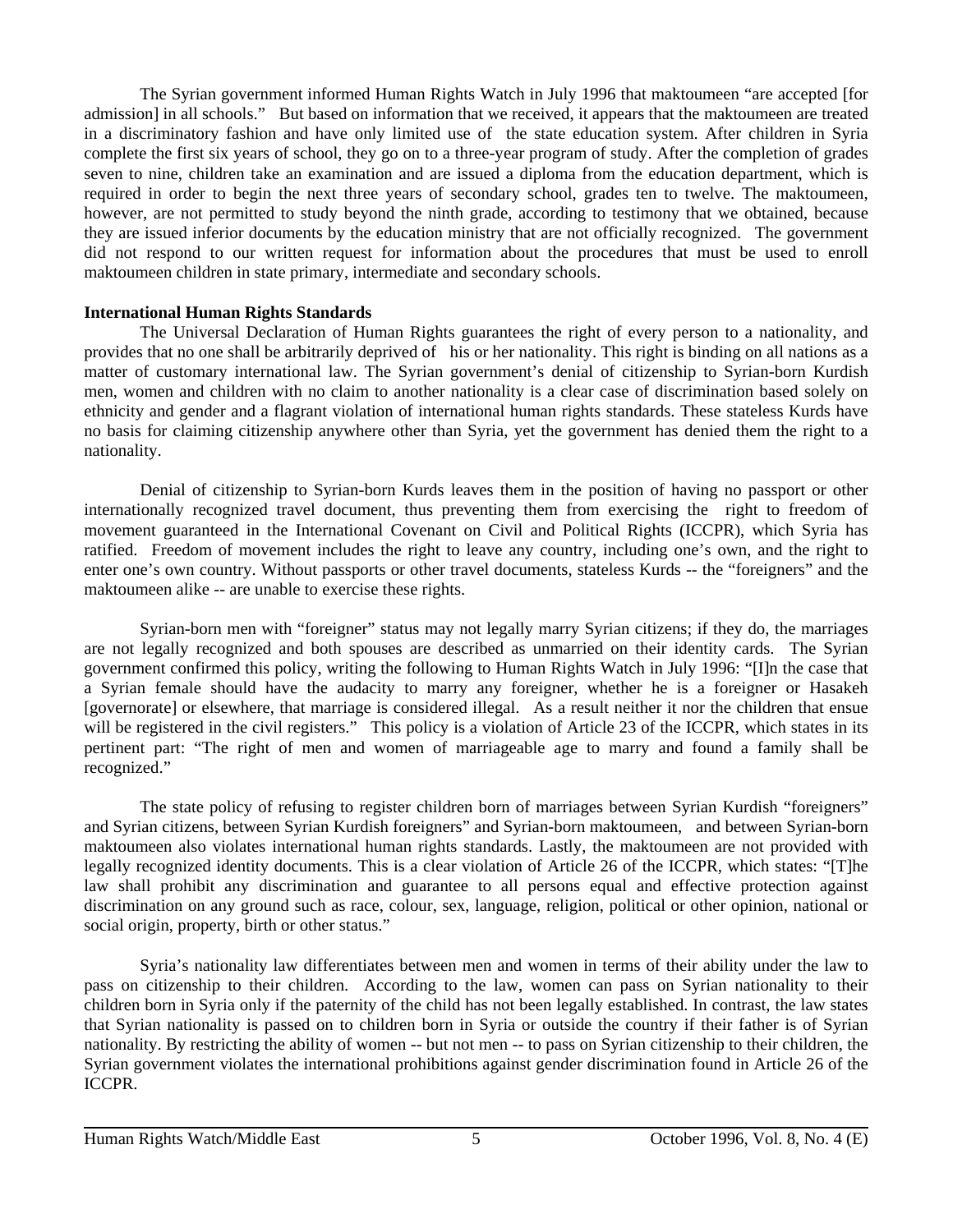The Syrian government's policies and practices with respect to Kurdish children it has made stateless violate international standards that have been codified to protect the rights of children. Syria ratified the Convention on the Rights of the Child in June 1993, and is violating its provisions systematically. The denial of Syrian nationality to Kurdish children born in Syria is a blatant case of discrimination based on ethnicity, in violation of the Convention, which provides guarantees to every child to the right to be registered and the right to acquire a nationality. Kurdish children born in Syria -- some of them classified as "foreigners," and others as maktoumeen -- are singled out solely because of their status as members of the Kurdish ethnic minority.

In cases where authorities stripped Syrian-born Kurdish children of their nationality, such as in the aftermath of the 1962 special census conducted in Hasakeh governorate, the government is in violation of Article 8 of the Convention, which states:

1. States Parties undertake to respect the right of the child to preserve his or her identity, including nationality, name and family relations as recognized by law without unlawful interference.

2. Where a child is illegally deprived of some or all of the elements of his or her identity, States Parties shall provide appropriate assistance and protection, with a view to speedily re-establishing his or her identity.

The state's discriminatory treatment of Syrian-born Kurdish children in the area of education violates the provisions of Article 28 of the Convention, which guarantees the right of the child to education "on the basis of equal opportunity." The issuance of inferior documents to the maktoumeen, upon their successful completion of compulsory public school examinations, is a clear case of discrimination based on ethnic and legal status.

The Syrian government's obligations under international law require it to initiate legal and administrative reforms to remedy the numerous violations of the rights of stateless Kurdish children.

#### **Suppression of Ethnic Identity**

International human rights law provides ethnic, religious and linguistic minorities in every country the right to equal protection of the law without discrimination, and the right to enjoy their own culture, to profess and practice their own religion, or to use their own language. Syrian authorities violate these international standards with impunity through the use of discriminatory laws, decrees and directives that are applied only to the Kurdish minority.

Suppression of the ethnic identity of Kurds by Syrian authorities has taken many forms. Restrictions have included: various bans on the use of the Kurdish language; refusal to register children with Kurdish names; replacement of Kurdish place names with new names in Arabic; prohibition of businesses that do not have Arabic names; not permitting Kurdish private schools; and the prohibition of books and other materials written in Kurdish.

Syrian Kurds also complained to Human Rights Watch about other forms of state-sponsored or state-sanctioned discrimination. They claimed that Kurds are not accepted in Syria's military colleges, and pointed out that it is extremely rare for a Kurd to be appointed a judge or prosecutor. In the last few years, it reportedly has become increasingly difficult for Kurds to gain admission to the country's three medical schools.

Syrian authorities have also harassed suspected Kurdish political activists and, in arbitrary fashion, have dismissed them from their jobs at state-owned companies and from educational institutions where they were studying. Kurds, including well-known political leaders, have been prevented from traveling abroad because authorities have refused to renew their passports.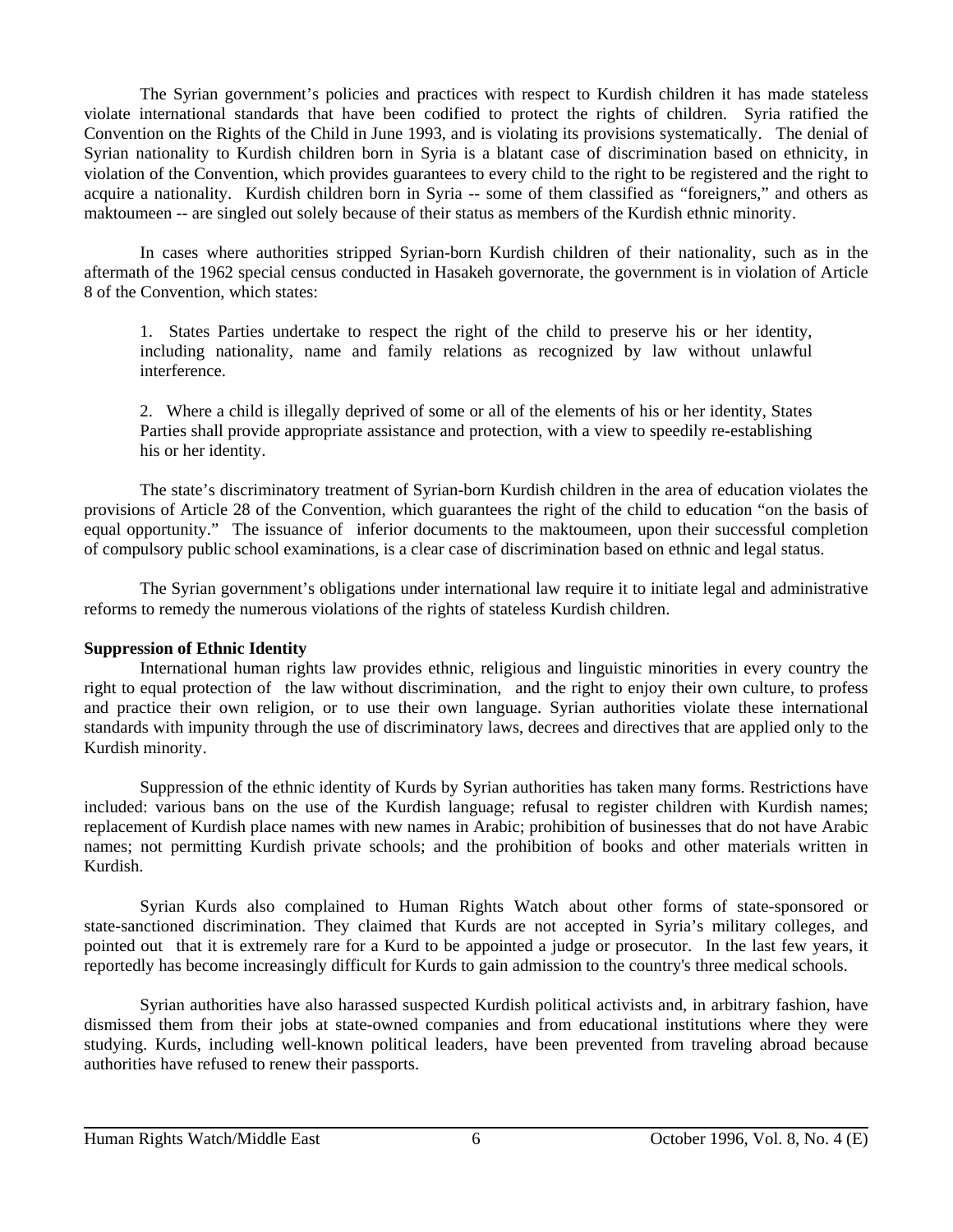# **RECOMMENDATIONS**

# **To the Syrian Government:**

- Take immediate steps to redress the stateless status of all Kurds who were born in Syria, and offer citizenship to all Kurds with strong ties to Syria by reason of birth, marriage, or long residence in the country and who are not otherwise entitled to citizenship in other countries. Such measures will bring Syria into compliance with international law, including the U.N. Convention on the Rights of the Child, which Syria has signed.
- Restore Syrian nationality to those Kurds and their descendants from whom such nationality was stripped as a result of the special census conducted in 1962 in Hasakeh governorate.

Take immedidate steps to ensure, in particular, that every child born in Syria has the right to acquire a nationality and is not stateless.

- Establish fair, open and transparent administrative and other procedures for restoring and granting citizenship to Syria-born Kurdish residents of the country, and ensure that decisions resulting from such administrative or other procedures are subject to judicial review.
- Encourage the National Committee to Monitor the Implementation of the Convention on the Rights of the Child, which is chaired by the Minister for Social Affairs and Labor, to examine the issues raised in this report concerning discrimination against stateless Syrian-born Kurdish children, and investigate in particular the problems of children who are classified as maktoumeen. The National Committee should consider the recommendations made in this report, and should make its own recommendations to appropriate Syrian government ministries in order to bring Syria into compliance with its obligations as a party to the Convention on the Rights of the Child.
- Review all government decrees and directives that apply uniquely to the Kurdish minority in Syria, and abolish discriminatory decrees and directives that are in violation of international law. Ensure that Kurdish residents of Syria, citizens and stateless alike, are protected against discrimination on grounds such as race, language, political or other opinion, and national or social origin, as required under international law.
- Ensure that Syria's Kurds have the right to enjoy their own culture and use their own language, and the right to freedom of expression, including the right to seek, receive and impart information and ideas orally, in writing and through any other media, as required under international law. Abolish all laws and administrative decrees and directives that restrict the enjoyment of these rights.
- Release all prisoners in Syria who are detained or serving sentences solely because they exercised the right to freedom of expression and freedom of association. If charged with a recognizable criminal offense, they are entitled to a prompt and fair trial in which their due process rights are safeguarded.

# **To the European Union and Its Member States:**

- The European Council of Ministers, the European Commission, and the European Parliament should examine violations of the internationally recognized human rights of Syria's Kurdish minority by Syrian authorities, including the purposeful creation of statelessness in the Syrian Kurdish community.
- The European Council of Ministers, the European Commission, and the European Parliament should vigorously urge Syrian authorities to ensure that nationality is restored to all currently stateless Syrian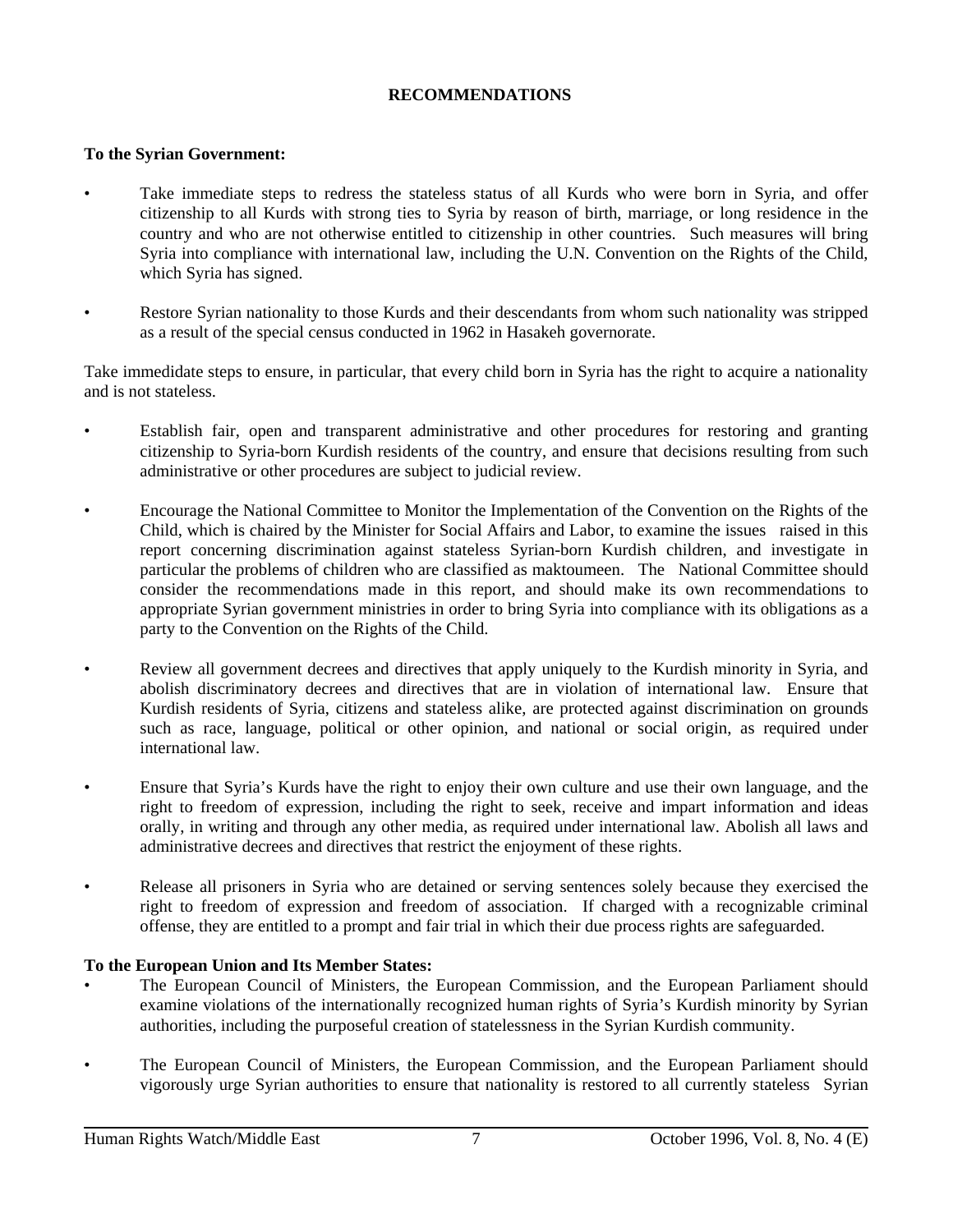Kurds, including children, and to ensure that Syrian Kurds have the right to freedom of expression and the right to enjoy their own culture and use their own language, as required under international law.

- Member states should press for the adoption of the recommendations in this report in bilateral and European Union discussion with Syrian government officials. Further, in visits to Syria by European Union officials, the recommendations in this report should be discussed with Syrian officials and pursued with determination.
- The European Council of Ministers and the European Commission should, without any further delay, present the progress report on human rights in Syria to the European Parliament, in accordance with the commitment made by the Commission during the debate on the Fourth Protocol on financial and technical cooperation with Syria in December 1993.
- •
- Member states should show restraint in arms export policy toward Syria until the Asad government makes measurable improvement in its human rights record, including respect for the internationally recognized rights of the Kurdish minority in Syria. Human Rights Watch makes this recommendation based on the common criteria for arms exports agreed to by the European Council in its Declaration on Non-proliferation and Arms Exports issued at its 1991 Luxembourg meeting and in the conclusions of its 1992 Lisbon meeting. These common criteria include respect for human rights on the part of the country of final destination.

# **To the Clinton Administration:**

- Discontinue the policy of public silence concerning the human rights record of the Asad government, and direct appropriate U.S. State Department officials to express publicly the U.S. government's concern about continuing human rights abuses in Syria, including violations of the rights of the Kurdish ethnic minority.
- Raise the issues outlined in this report with Syrian government officials at the highest levels, and press for the adoption of the report's recommendations.
- Encourage the Syrian government to take the appropriate legal and administrative measures to ensure that nationality is restored to all stateless Syrian-born Kurds, including children.
- Encourage the Syrian government to take the appropriate legal and administratiave measures to ensure that the Syrian Kurds enjoy the right to equal protection of the law without discrimination, the right to freedom of expression and association, and the right to enjoy their own culture and use their own language, as required under international law.
- Inform Syrian authorities that measurable progress on these matters will be noted in the U.S. government's assessment of human rights conditions in Syria.

# **To the United Nations Human Rights Committee:**

• Request from Syria an urgent report on the status of stateless Syrian-born Kurds with respect to the government's compliance with Articles 12, 24 and 26 of the International Covenant on Civil and Political Rights.

# **To the United Nations Committee on the Rights of the Child:**

• Consider the information presented in this report during the Committee's working group meeting in October 1996.

# **INTRODUCTION**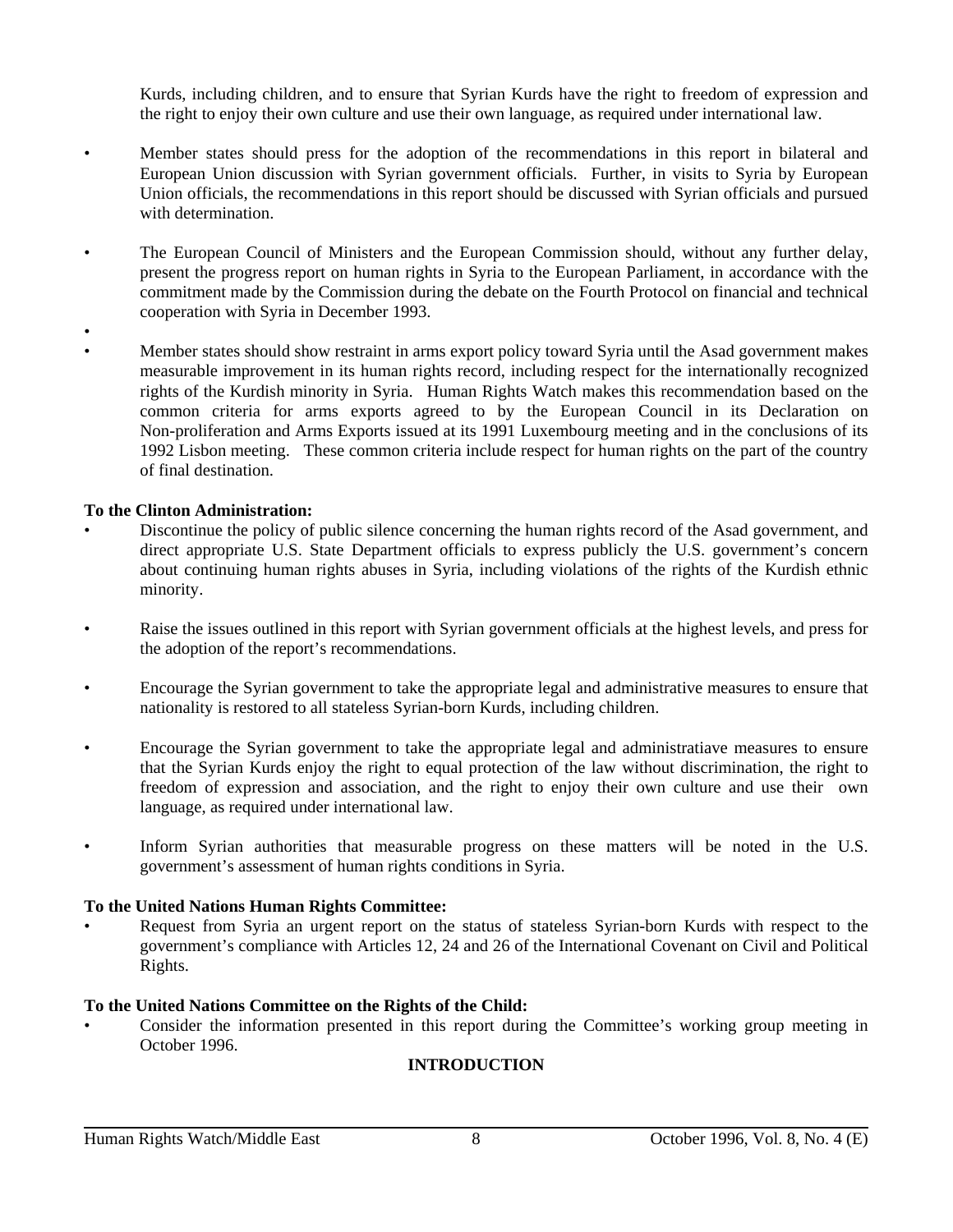By measures of religion and ethnicity, the Syrian Arab Republic is a heterogeneous society. The country's religious groups include Sunni and Shi'a Muslims, 'Alawis, Druzes, Christians of various confessions, and a tiny community of Jews. The major non-Arab ethnic minorities are Kurds, Armenians and Circassians. Syria is also home to 334,870 Palestinians who were officially registered as refugees with the United Nations Relief and Works Agency for Palestinian Refugees in the Near East (UNRWA) as of June 1995.

Kurds are the largest non-Arab ethnic minority in Syria.<sup>1</sup> Their native tongue is Kurdish, an Indo-European language that is part of the Indo-Iranian subgroup which includes Farsi. Most Kurds are followers of the Sunni Muslim faith, although a large minority belong to Shi'a Muslim sects, and smaller numbers are non-Muslim Yazidis. The largest concentration of Kurds in Syria is Hasakeh governorate in the northeastern part of the country. Aleppo governorate in the northwest is also home to a significant number of Kurds, particularly in and around 'Ayn al-'Arab, and in Afrin and its surrounding villages (an area known in Kurdish as *Kurd Dagh,* or Kurdish Mountain).<sup>2</sup> Kurds also reside in the cities of Damascus, Aleppo, and Latakia, a port on the Mediterranean coast where thousands trace their roots back to the time of Salah al-Din.<sup>3</sup>

There are no reliable statistics on the total number of Kurds in Syria, although credible sources place the number of Kurds at 8.5 percent to 10 percent of the population of 13.8 million. $4$  The Syrian government informed Human Rights Watch in July 1996 that it has no information about the total number of Kurds in Syria. "[T]he provisions of the Constitution as specified in Article 25...stipulate that all citizens are equal under the law as concerns their rights and duties. Therefore, no governmental institution in Syria differentiates between Syrian citizens and non-citizens, Kurdish or others. It is not feasible for this reason to know what the number of Syrian Kurds is by means of civil registers or population censuses, and it is impossible to provide any figures as to their numbers."<sup>5</sup>

Despite the hundreds of thousands of Kurds in Syria, their presence sometimes goes unmentioned in descriptions of Kurds in the region.<sup>6</sup> Kurdish political activists believe that the number of Kurds in Syria is

 $\overline{a}$ 

<sup>4</sup><sup>4</sup>The Kurds of the Jazirah," a confidential report prepared by two European embassies in Damascus, dated September 1994, puts the figure at 10 percent. Human Rights Watch/Middle East obtained a copy of this report from a European diplomat in 1995. Nicholaos van Dam, a specialist on Syria, provides a lower estimate of 8.5 percent of the population. *The Struggle for Power in Syria,* (London and New York: 1996, I.B. Tauris Publishers), p. 1.

<sup>5</sup> The government did, however, provide Human Rights Watch with current statistics on stateless Kurds in Syria; see below. Appendix A contains the unofficial English translation of the Syrian government's reply, received on July 10, 1996, to a letter from Human Rights Watch dated May 29, 1996 that contained questions and requests for clarification about issues raised in this report.

<sup>6</sup>Historian David Fromkin, for example, wrote this in his widely read book: "The Kurds are a scattered, tribal people

<sup>&</sup>lt;sup>1</sup>The largest number of Kurds in the region, approximately ten to fifteen million, live in Turkey. There are six to eight million Kurds in Iran, and an estimated four million Kurds in Iraq. Smaller numbers of Kurds -- several hundred thousand - live in Azerbaijan and Armenia.

<sup>2</sup> "The Kurds of the Jazirah."

<sup>&</sup>lt;sup>3</sup>Salah al-Din al-Ayoubi, the famed Sunni Kurd military leader, replaced the ruling Fatimids in Egypt. "[H]e was able to mobilize the strength and religious fervour of Egyptian and Syrian Muslims in order to defeat the European Crusaders who had established Christian states in Palestine and on the Syrian coast at the end of the eleventh century. The dynasty founded by Salah al-Din, that of the Ayyubids, ruled Egypt from 1169 to 1252, Syria to 1260, and part of western Arabia to 1229." Albert Hourani, *A History of the Arab Peoples*, (Cambridge, Massachusetts: Belknap Press of Harvard University Press, Cambridge, Massachusetts, 1991), p. 84. Salah al-Din's tomb is in the old city of Damascus, and his castle, one of the most impressive Crusader-era fortresses in Syria, is on a high mountain ridge between Latakia and Aleppo.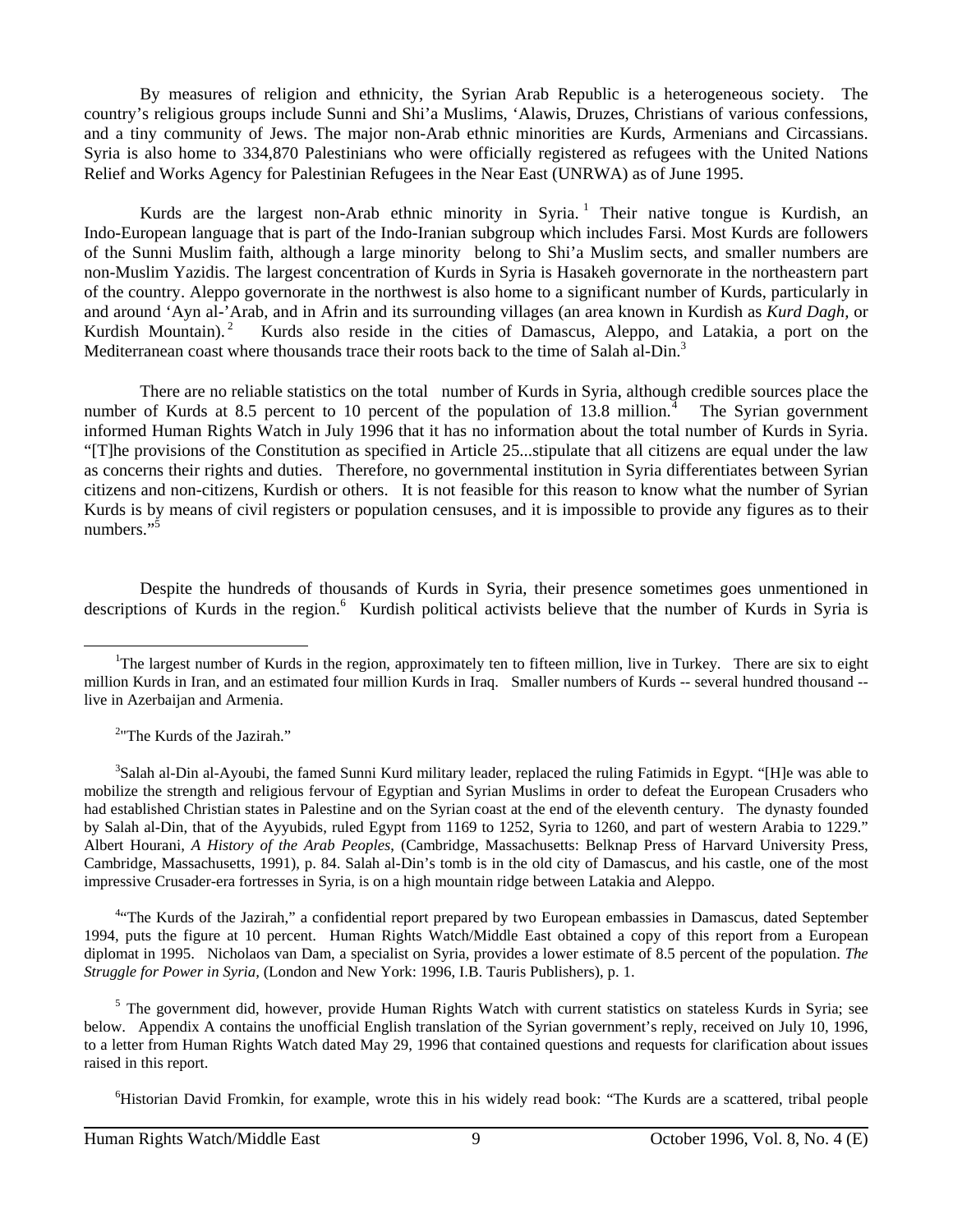systematically underestimated, and point out that tens of thousands of Kurds lost Syrian citizenship pursuant to an exceptional government census in 1962 in Hasakeh governorate.

This report focuses on the stateless Syrian-born Kurds --142,465 by the Syrian government's count, and well over 200,000 according to Kurdish sources -- who have been arbitrarily denied the right to Syrian nationality. The overwhelming majority of them, stripped of their citizenship over thirty years ago in the controversial 1962 census, are forced to live in the country of their birth as "foreigners" (*ajanib*, in Arabic). Since these Kurds did not -- and do not -- have citizenship in another country, they are stateless as a matter of international law. They have been issued special red identity cards by the Ministry of Interior and, pursuant to discriminatory state policy, are denied many rights which other Syrians enjoy, such as as the right to vote, the right to own property, and the right to have marriages legally recognized. They are not entitled to passports and thus cannot exercise the internationally guaranteed right to freedom of movement and legally leave the country. It is estimated that there are now some 200,000 Kurds in Syria who are officially classified as "foreigners." But the Syrian government informed Human Rights Watch in July 1996 that the number is significantly lower: 67,465 as of October 31, 1995.

Another group of stateless Syrian-born Kurds -- including a significant but thus-far undocumented number of children -- are in an even more tenuous position than those categorized as foreigners because they are not issued identity cards and are not listed in official population registers. The Arabic word used in Syria to refer to them is *maktoumeen* ("unregistered" or "not appearing in the records"), following the terminology that is used to describe them in documents issued by Syrian government ministries.<sup>7</sup> Children "inherit" the status from their parents, under certain conditions.<sup>8</sup> Due to the high birth rate of Kurds, particularly in villages in Hasakeh governorate where families of six or more children are not uncommon, the number of maktoumeen will grow rapidly over the coming years, as children come of age, marry, and have children of their own. Two European embassies estimated the number of Kurdish maktoumeen at 22,000 in 1994, but the Syrian government informed Human Rights Watch in July 1996 that the number of non-registered "foreigners" in Hasakeh governorate was approximately 75,000 in 1995.

The issue of the stateless Kurds in Syria has received little international attention. The U.S. Department of State, for example, devoted only two sentences to this subject in its annual country report on human rights conditions in Syria, issued in March 1996:

Although the Government stopped the practice of stripping Syrian Kurds of their Syrian nationality (some 120,000 lost their nationality under this program in the 1960's), it has never restored this nationality. As a result, the offspring of those who had lost their citizenship have been unable to obtain passports or identification cards.

This brief commentary regrettably provides an incomplete picture of the stateless Kurds in Syria. It neglects to mention the two categories of stateless Kurds -- foreigners and maktoumeen -- and the practical consequences that result from such classifications by authorities. Human Rights Watch/Middle East urges the U.S. State Department, in next year's report, to include detailed information about the legal and practical problems faced by

<sup>7</sup>See Appendix D for copies of documents issued by the Ministry of Education.

<sup>8</sup> *See* "The Maktoumeen," below, for additional information.

who inhabit the plateaus and mountains where Iraq, Iran, Russian Armenia, and Turkey now overlap....There were perhaps two and a half million of them in 1921; there are no reliable figures. There may be seven million of them today. They continue to fight for autonomy and are a subject of current concern to the governments of Iraq and Turkey." David Fromkin, *A Peace to End All Peace: The Fall of the Ottoman Empire and the Creation of the Modern Middle East* (New York, Avon Books: 1989), p. 503fn.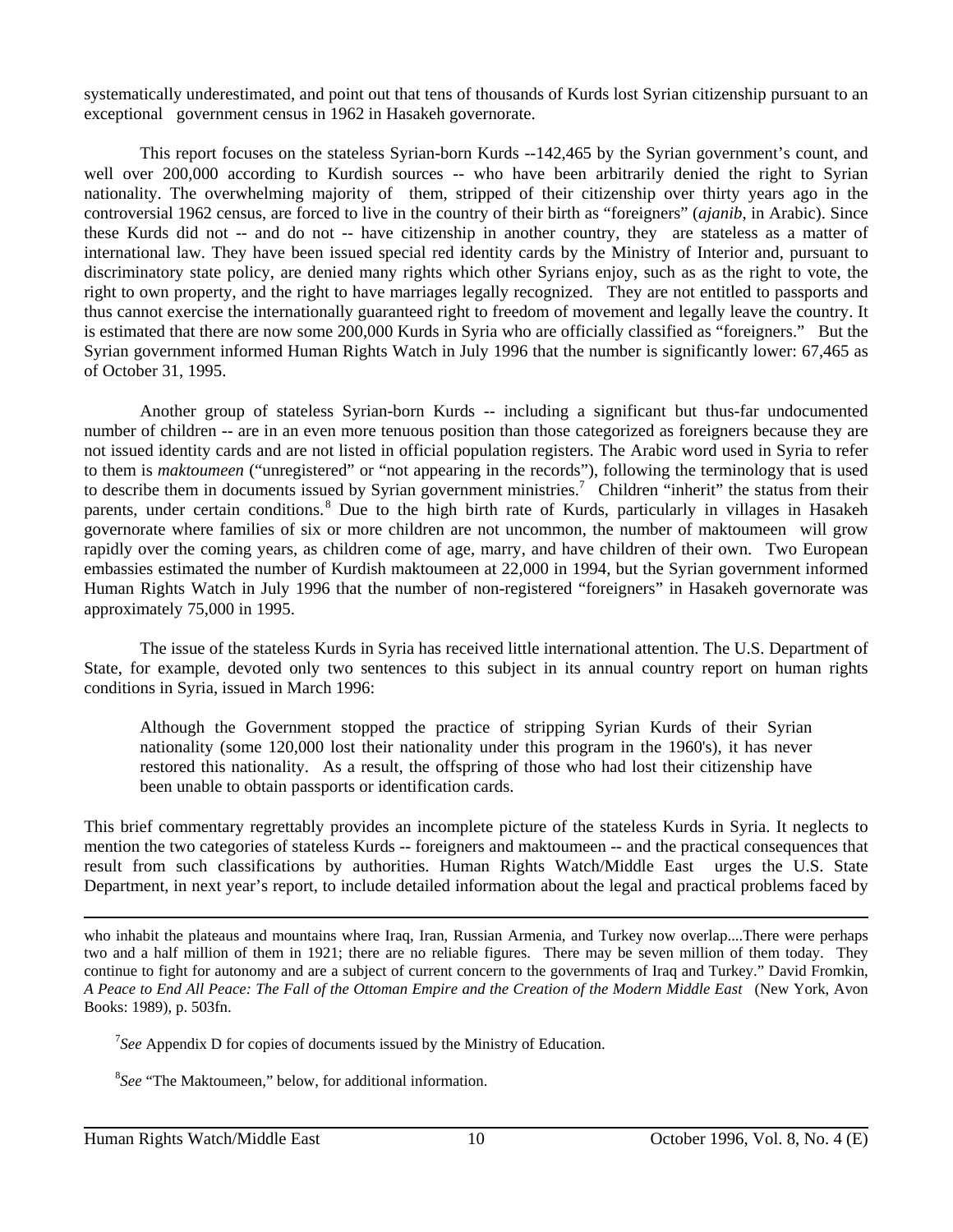Syrian-born Kurds who have been made stateless by their government based solely on two arbitrary factors: their ethnicity and their residence in Hasakeh governorate.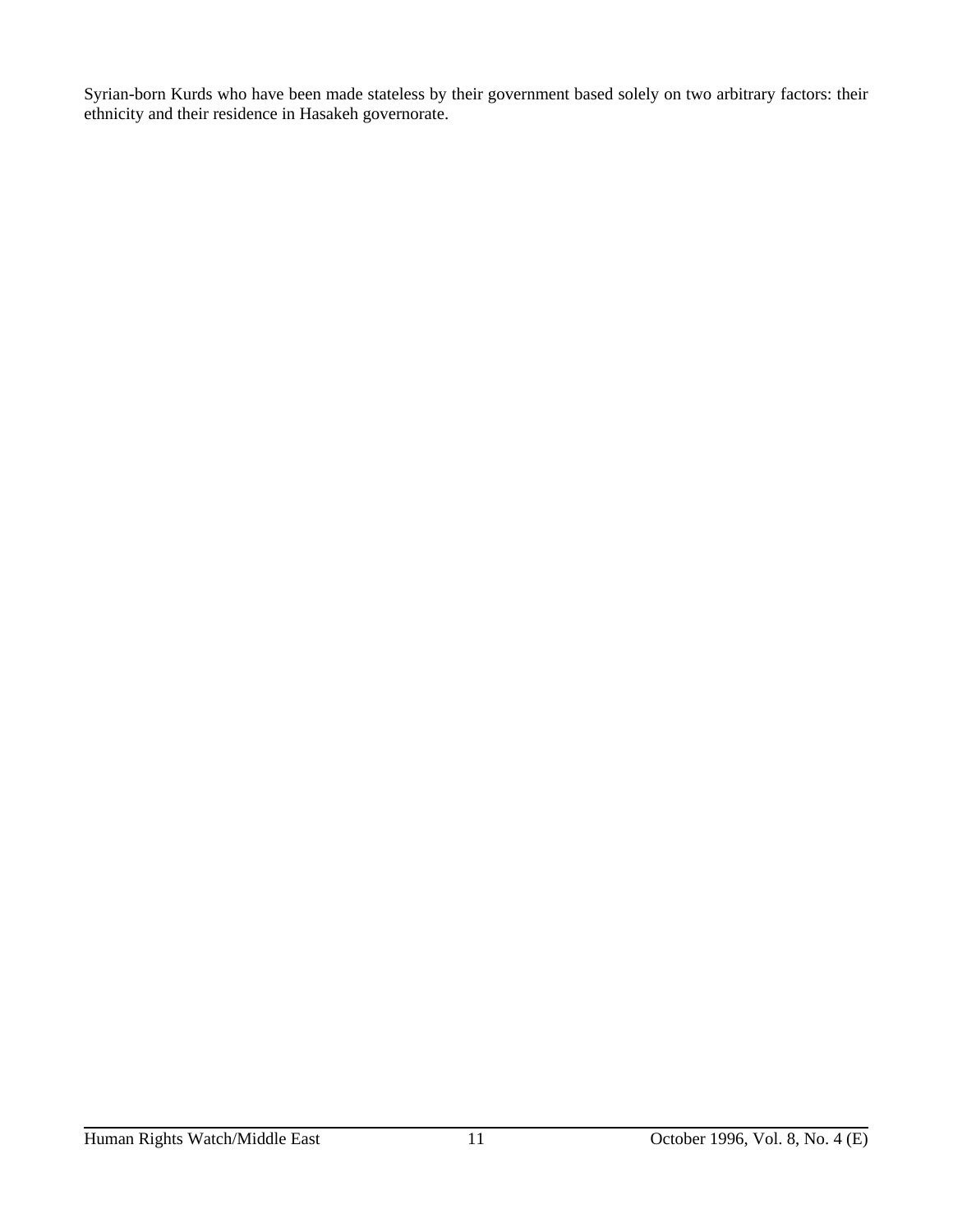#### **DENIAL OF A NATIONALITY**

In 1962, an exceptional census stripped an estimated 120,000 Syrian Kurds -- 20 percent of the Syrian Kurdish population -- of their Syrian citizenship. Decree No. 93, signed in August 1962 by then-president of the republic Nazim al-Qudsi, ordered that a census be conducted of all persons residing in Hasakeh governorate in northeastern Syria. According to the Syrian government, the purpose of the census was to identify Kurds who in 1945 "began to infiltrate" into Syria, settled in towns along the Syrian-Turkish border, and illegally registered with authorities and obtained Syrian identity cards. The influx was such that Kurds "began to constitute the majority" in towns such as Malikiyyah and 'Amoudeh, the government reported. Thus, "[t]he purpose of the census was to purge the governorate's registers...so that they would contain only the registrations of those whose Syrian citizenship could be established, and eliminate the alien infiltrators (*al-mutasalliliin al-'aghraab*)."<sup>9</sup> Residents of Hasakeh determined to be Syrian citizens were entered in new population registers; others were registered as "foreigners" in a special register. The census served, in effect, as a sweeping mechanism to disenfranchise large numbers of Syrian Kurds and their descendants.

#### **Background: Arabization Initiatives in Northeastern Syria**

The 1962 census was one component of a comprehensive plan to Arabize the Kurdish northeast of Syria along the Turkish-Syrian border.<sup>10</sup> "The government wanted to eliminate 150,000 Kurds and bring in Arab settlers," a Kurdish political activist in Hasakeh told us. "It wanted to force the Kurds to leave the governorate, which was 70 to 80 percent Kurdish. Beginning in 1973, they moved Arab settlers to the border area with Turkey." This "Arab belt" (*al-hizam al-'arabi*, in Arabic) was some ten to fifteen kilometers wide and 375 kilometers long, from Ras al-'Ayn east to Malikiyyah near the Syria-Iraq border.<sup>11</sup>

Northeastern Syria is rich in resources, particularly the fertile plain known as the Jazira, bounded on the east and west by the Tigris and Euphrates rivers, respectively.<sup>12</sup> "This area produces two sources of hard currency for Syria," a Kurdish engineer told us. "Petrol, and about 80 percent of the cotton and grains. But the money is spent elsewhere, not here."<sup>13</sup> Western diplomats have also noted that the state sought to depopulate the area of its Kurdish residents, and have suggested that its oil reserves may have been a contributing factor in this decisionmaking.14 Another apparent concern was the fact that the Jazira has the largest population of non-Arabs in Syria.<sup>15</sup>

 <sup>10</sup>*See* Middle East Watch, *Syria Unmasked: The Suppression of Human Rights by the Asad Regime,* (New Haven and London: Human Rights Watch Books/Yale University Press, 1991), pp. 96-97.

<sup>11</sup>Human Rights Watch/Middle East interview, Qamishli, Syria, April 1995.

 $12$ "The Jazira Plain is the vast, level expanse of grassland and semi-desert that lies between the upper arms of the Euphrates and Tigris Rivers (*jazira* means 'island' in Arabic). It is watered by the Balikh and Khabur Rivers, both tributaries of the Euphrates, and with its good rainfall forms Syria's granary." Warwick Ball, *Syria: A Historical and Architectural Guide*, (Essex, England: Scorpion Publishing Ltd. and MCS, 1994), p. 4.

<sup>13</sup>Human Rights Watch/Middle East interview, Qamishli, Syria, April 1995.

"Until superseded by petroleum in 1974, cotton was Syria's most important industrial and cash crop and the country's most important foreign exchange earner, accounting for about one-third of Syria's export earnings." Thomas Collelo, Editor, *Syria: A Country Study*, (Washington, D.C.: Federal Research Division, Library of Congress, 1988), p. 141.

<sup>14</sup>"In an attempt to reduce Kurdish presence along Syria's northern border, plans were made for their deportation and implantation of Arabs along and in between Kurdish areas. In 1963 a study by a lieutenant of the Syrian Secret Police in the Jazirah, Talib Hilal, advocated massive deportation of the Kurdish population from the Jazirah. This followed the 'census' of 1962, allegedly to halt infiltrations of Turkish Kurds into Jazirah, resulting in the 'Arab Belt' policy. This was never fully

<sup>&</sup>lt;sup>9</sup>See Appendix A for additional information provided to Human Rights Watch by the Syrian government.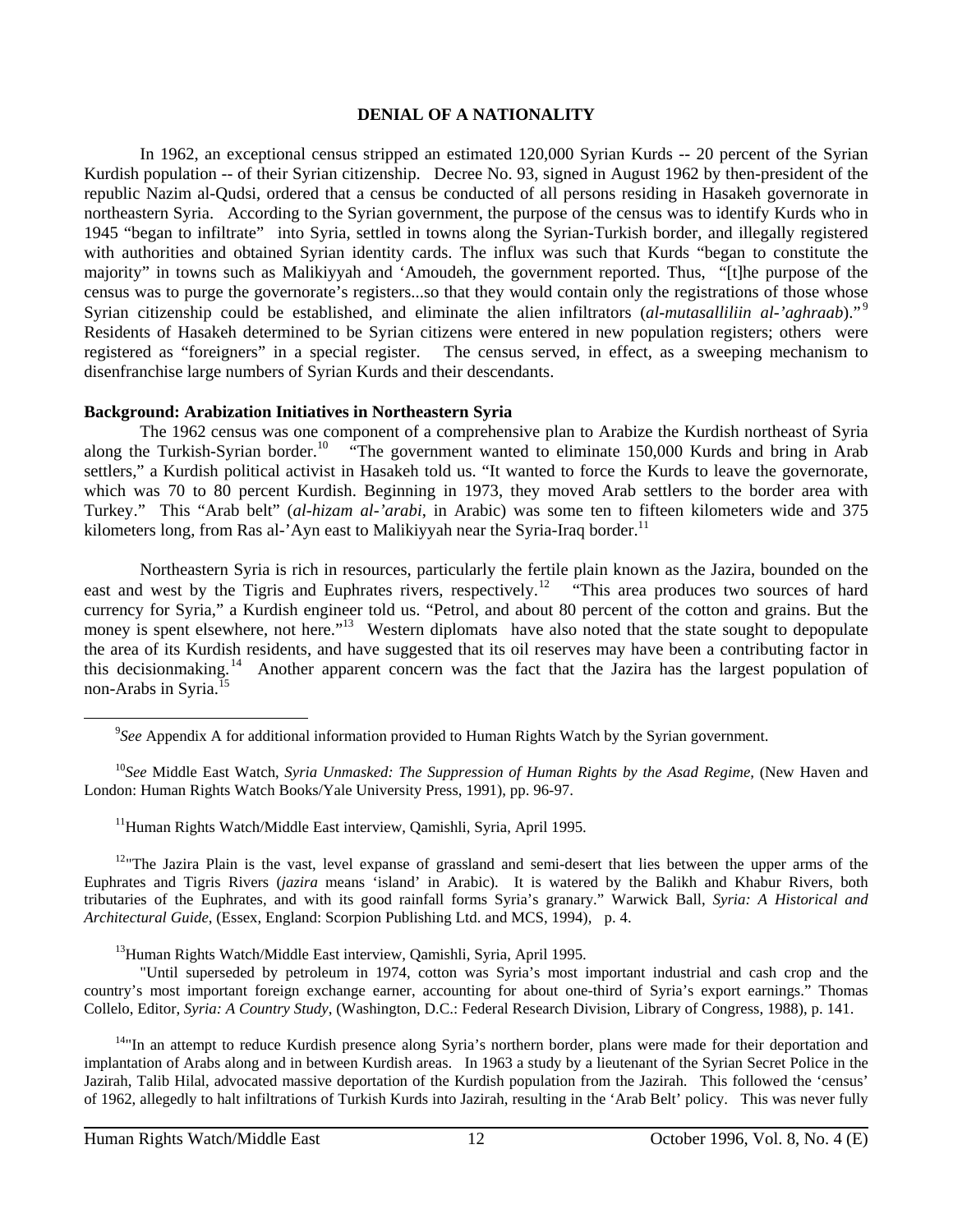The Arab Belt initiative included the expropriation of prime Kurdish land as part of a national agrarian reform plan, and the settlement of Syrian Arabs in model villages that each contained 150 to 200 homes.<sup>16</sup> Kurdish residents resented the state's favorable treatment of the settlers. A Kurdish engineer from the area said this:

The government built them homes for free, gave them weapons, seeds and fertilizer, and created agricultural banks that provided loans. From 1973 to 1975, forty-one villages were created in this strip, beginning ten kilometers west of Ras al-'Ayn. The idea was to separate Turkish and Syrian Kurds, and to force Kurds in the area to move away to the cities. Any Arab could settle in Hasakeh, but no Kurd was permitted to move and settle there.<sup>17</sup>

The settlement campaign was halted by President Hafez al-Asad in 1976, according to Fouad Ali Kuh of the Democratic Unity Party in Syria, but the status quo was not reversed.<sup>18</sup> Not all of the Arab settlers remained permanently in the area, according to Kurdish sources. "There are two types of settlers: those who stayed, really integrated and now speak Kurdish, and the temporary residents who do not invest here, are not comfortable here, and live here only during the planting and the harvest," the engineer noted. Kurds claim, however, that until now the government inflates population statistics for the Arab villages along the border while underestimating the number of Kurdish residents.

#### **The 1962 Census and Its Consequences**

Decree No. 93 specified that the village-by-village census in Hasakeh governorate be conducted in one day, on October 5, 1962. According to Syrian lawyers, "the committees of the census traveled all over the governorate and surveyed every person they found .... All the survey lists were collected, and a special committee was established [to determine who had the right to Syrian citizenship]. The result was that thousands of people went to sleep as Syrians and woke up to find that they no longer were [citizens]."<sup>19</sup>

Abu Cheto, a Syrian Kurd who was born in a village in Hasakeh governorate, as was his father, described his memories of the census and how he became a foreigner in the country of his birth:

implemented, but ca. 120,000 Syrian Kurds were declared to be aliens and their nationality was taken from them. Apart from ideologic and demographic considerations, the presence of oil reserves in the middle of the Kurdish area seems to have played a role," wrote the authors of "The Kurds of the Jazirah."

<sup>15</sup>"Non-Arab groups [in Syria] generally live in partial isolation from each other, either in their own villages or cluster of villages or in specific quarters of towns and cities, mostly in the area north of Aleppo or in the Jazirah region of the northeast. The Jazirah is particularly heterogeneous; among its settled population, the proportion of non-Arabs is much greater than in any other region. The concentration of non-Arab groups in Halab Province [Aleppo governorate] and in the Jazirah gives these areas a distinct character and has caused concern in the central government about the maintenance of order there." Thomas Collelo, Editor, *Syria: A Country Study*, p. 62.

<sup>16</sup>Kurdish villages in the area, in contrast, are much smaller, with as few as thirty homes each.

<sup>17</sup>Human Rights Watch/Middle East interview, Qamishli, Syria, April 1995.

18"The Kurds of the Jazirah."

 $\overline{a}$ 

 $19$ From a defense statement submitted by the lawyers on behalf of eight Kurdish political prisoners to the Supreme State Security Court in Damascus in 1994.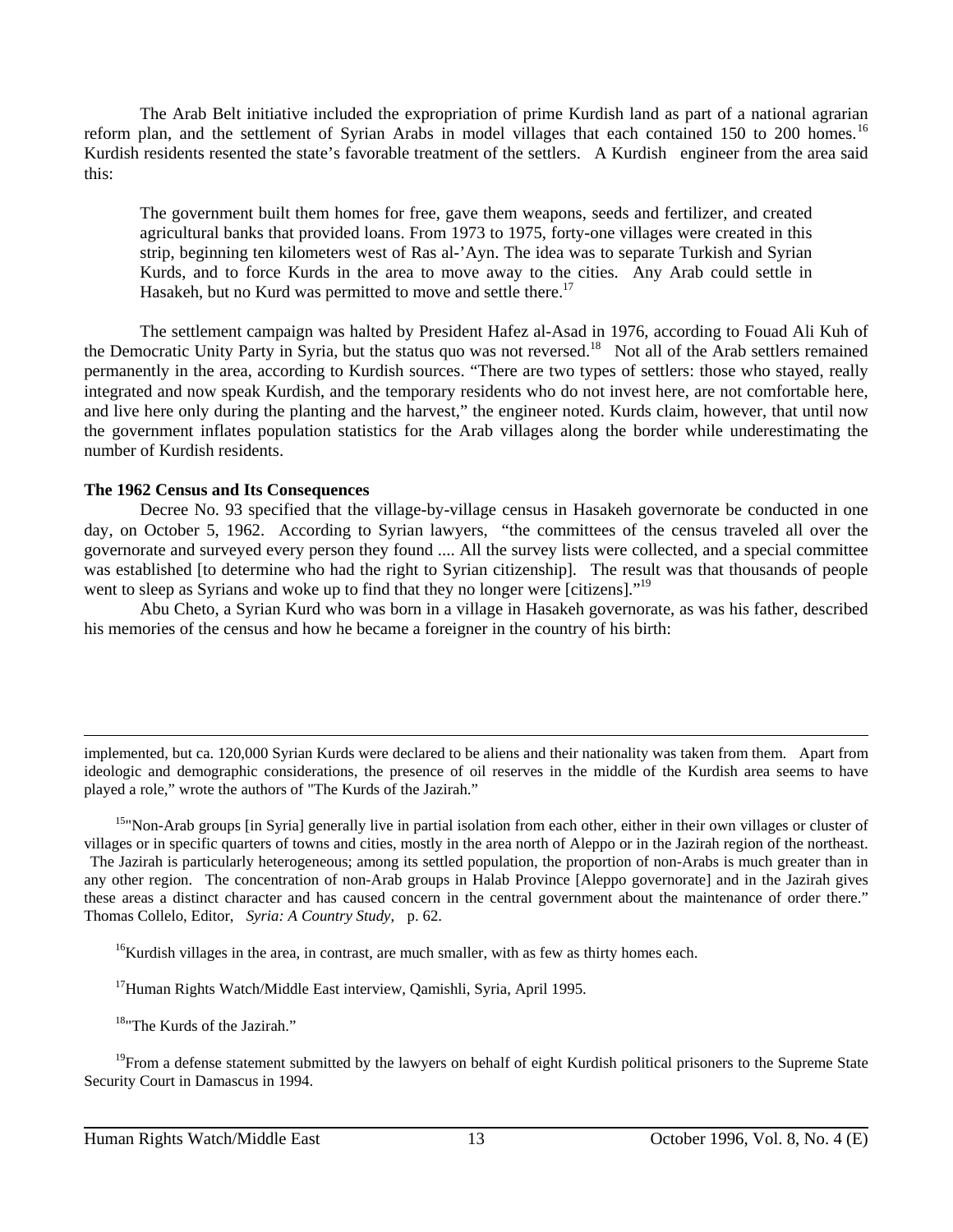They registered the names of everyone in each house -- the mother, the father, and all the children. They made a list and sent it to Damascus. When the list came back, most of us became foreigners. My father lost his Syrian nationality as a result of the census.<sup>20</sup>

By many accounts, the special census was carried out in an arbitrary manner. Brothers from the same families, born in the same Syrian villages, were classified differently. Fathers became foreigners while their sons remained citizens. Kurds who had served in the Syrian army lost citizenship while families who bribed officials kept theirs. The decree authorizing the census required Kurdish residents to prove that they had lived in Syria at least since 1945. The names follow of four Kurdish couples, all born in Syria in 1935 or earlier, who lost their citizenship as a result of the census. These men and women have twenty-five children between them, all born in Syria between 1955 and 1983.<sup>21</sup> All the children are officially registered as "foreigners."

- Ahmad Umar, born in 1925 in Qamishli, and his wife Zayni, born in 1935 in 'Amudah, are both "foreigners." They now live in Salihiyya village; their six children, all born in Salihiyya between 1960 and 1970, are "foreigners." The names of the children are: 'Abd al-Rahman, Nura, 'Atiyya, Hureen, Hassan and Husayn.
- 'Abd al-Rahman Shaykh Mousa, born in Khas in 1905, and his wife Hanifa Khalil, also born in Khas, are registered as "foreigners." Their two children, Kasouma, born in Salihiyya in 1955, and Ramziyya, born in Salihiyya in 1958, are also registered as "foreigners."
- Majid Hassu, born in Salihiyya in 1915, and his wife Shaha Hassan, born in Salihiyya in 1925, are registered as "foreigners." Their nine children, all born in Salihiyya between 1955 and 1972, are also registered as "foreigners." The names of the children are: Dhiyab, Husayn, Yusuf, Khalil, Ubayda, Ahmad, Fatima, Muhammed and Hamdiyya.
- Farhan Mahmoud Ibrahim, born in Sa`diyya village in 1935, and his wife Sultana Husayn Muhammed, born in Sa`diyya in 1945, are registered as "foreigners," as are their eight children, all of whom were born in Sa`diyya between 1965 and 1983. The names of the children are: Uthman, Sulayman, Amina, Badr al-Din, Fatima, Hajira, Haval, and 'Abd al-Rahim.

Syrian lawyers, providing an explanation of why long-term residents of Syria who were born in the country lost their citizenship, have argued that authorities made the period for challenging an individual denationalization inexplicably and unreasonably brief:

Some of them succeeded in getting their Syrian citizenship back when they proved their citizenship through the tax records that used to be imposed on Syrians during the Ottoman Turkish colonization. After a short period, these records were sealed by the government, and the Central Committee for Statistics was cancelled, and in this way the possibility of regaining Syrian citizenship was sealed again in their faces, for reasons that are not clear.

 $\overline{a}$ <sup>20</sup>Human Rights Watch/Middle East interview, Qamishli, Syria, April 1995. Abu Cheto is a pseudonym that this interviewee asked us to use. "Cheto" means rebel in Kurdish.

<sup>&</sup>lt;sup>21</sup>This information and similar data about the status of individual Kurdish families cited throughout this report was obtained by Human Rights Watch/Middle East through the efforts of Syrian Kurds in northeastern Syria. At our request in April 1995, they visited three Kurdish villages in Hasakeh governorate -- Salihiyya, Sa`diyya, and Aliya al-Gharbiyya -- and carried out a "census" of residents in each village, documenting the status of parents and their children. Copies of the information that was collected are on file at Human Rights Watch, in English translation as well as the original Arabic. The original documents remain in northeastern Syria.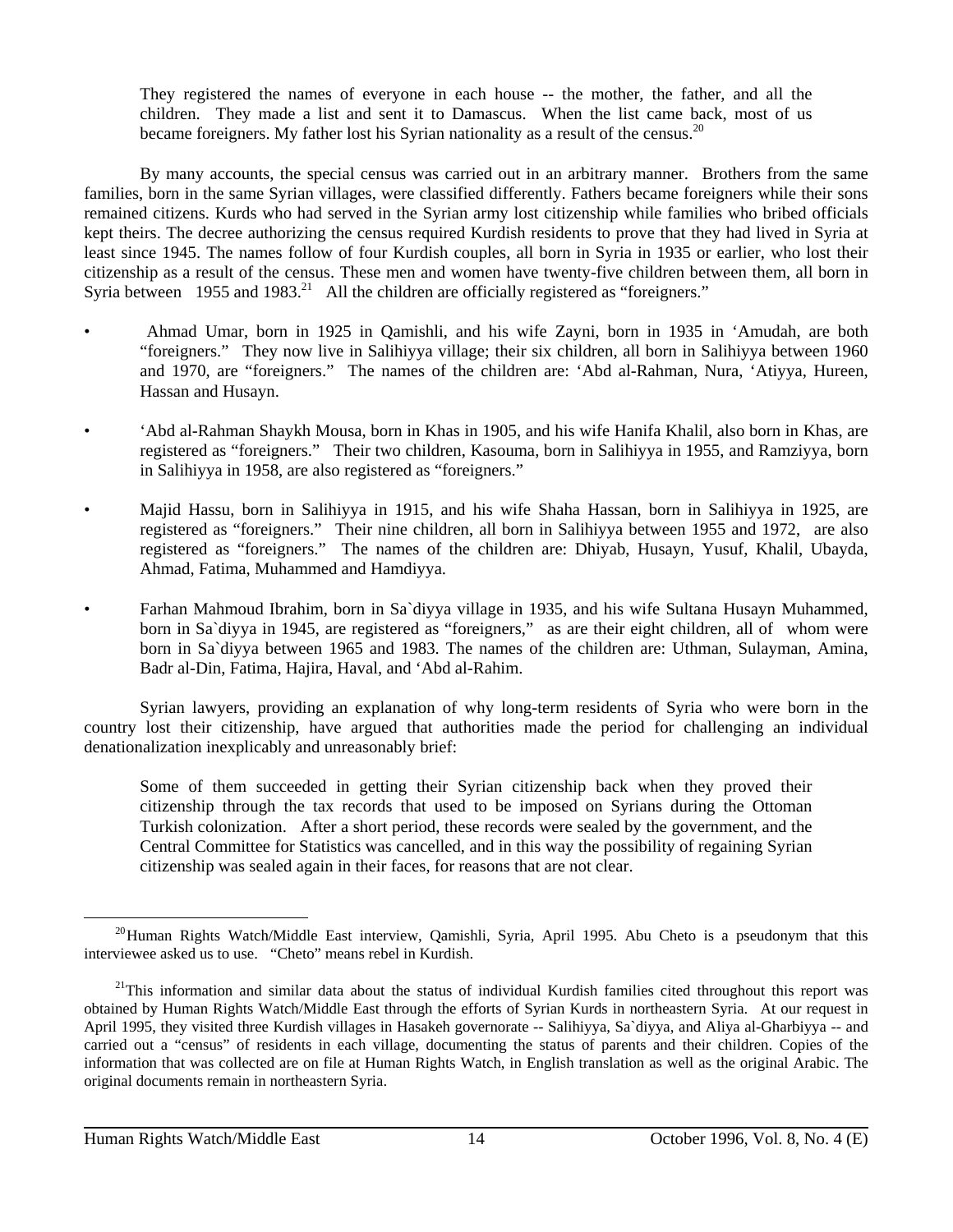In his answer regarding the Central Committee for Statistics that was specific to [Hasakeh] governorate, the interior minister said at the parliament session on November 3, 1992, that "the mission of the committee was completed, because it handled what it handled and confirmed what it confirmed, and did not confirm what it was not eligible to confirm." This answer was not convincing or clear, because it obscures the fate of tens of thousands who do not have citizenship, [yet] have lived in this country for tens of years. $^{22}$ 

The Syrian government acknowledged to Human Rights Watch that the census results contained errors, "including the registration of a large number of persons of Syrian Arab origin as foreigners and the registration of others who do not have Syrian Arab nationality as Syrian." But it also pointed out that those individuals who were incorrectly registered had the right of appeal. According to the government, "[a]s a result of the investigation of these protests and successive extensions of the deadline for their submission, the number of those registered as foreigners decreased from 84,000 persons in 1966 to 40,587 in 1986.<sup>23</sup>

The number of Syrian-born Kurdish "foreigners" has grown since 1962 because children inherit the "foreigner" status of their fathers, even if their mothers are Syrian citizens.<sup>24</sup> One Kurdish resident of Hasakeh governorate told us that when his father, who was born in Syria, lost his nationality in the 1962 census, he and his three brothers -- all born in Syria -- became "foreigners" as well. The four brothers have since married, and their thirty-three children, all born in Hasakeh governorate, are not Syrian citizens.<sup>25</sup> In Darbasiyyah, located west of Qamishli, there are approximately 59,000 Kurdish residents in the town and its 200 surrounding villages, according to a well-informed local source. He told us that 20 percent of the Kurdish residents -- some 12,000 people -- are not Syrian citizens although they were born in the country.<sup>26</sup>

These Kurds, and others like them who have no claim to a nationality other than Syrian, are literally trapped in Syria: not only are they treated in a discriminatory fashion in the land of their birth, but also they do not have the option of relocating to another country because they lack passports or other internationally recognized travel documents.

Additional Syrian-born Kurds have been denationalized in an arbitrary manner since the 1962 census, although apparently in much smaller numbers. Citizenship was reportedly removed from a group of Kurds in 1973, and others have reportedly been stripped of their citizenship since this time. "We do not know the exact number, but it was at least in the hundreds," said one of our Kurdish sources in the northeast. A Kurd who had completed his compulsory military service, and then served with distinction in the 1973 Arab-Israeli war after he was called up for reserve duty, learned that his name was listed as a foreigner "while he still had the rifle on his shoulder," a friend reported. "If it was not for his fear of the security forces, he would have been here wearing his medal of honor to talk to you," he said. He also recounted the case of a neighbor who lost his citizenship after he graduated from one of the best universities in Syria two or three years ago:

 $22$ Defense statement submitted on behalf of eight Kurdish political prisoners to the Supreme State Security Court in Damascus in 1994.

<sup>23</sup>*See* Appendix A.

 $^{24}$ Syria's nationality law grants a child born in Syria the right to acquire the nationality of his or her Syrian Arab father, if the father is known, or the nationality of his or her mother if the mother is Syrian and the father is unknown. *See* below for additional information about the nationality law.

 $25$ Some of the children are classified as "foreigners," like their fathers, but others are maktoumeen (unregistered). See below for explanations of these terms.

<sup>&</sup>lt;sup>26</sup>Human Rights Watch/Middle East interview, Qamishli, Syria, April 1995.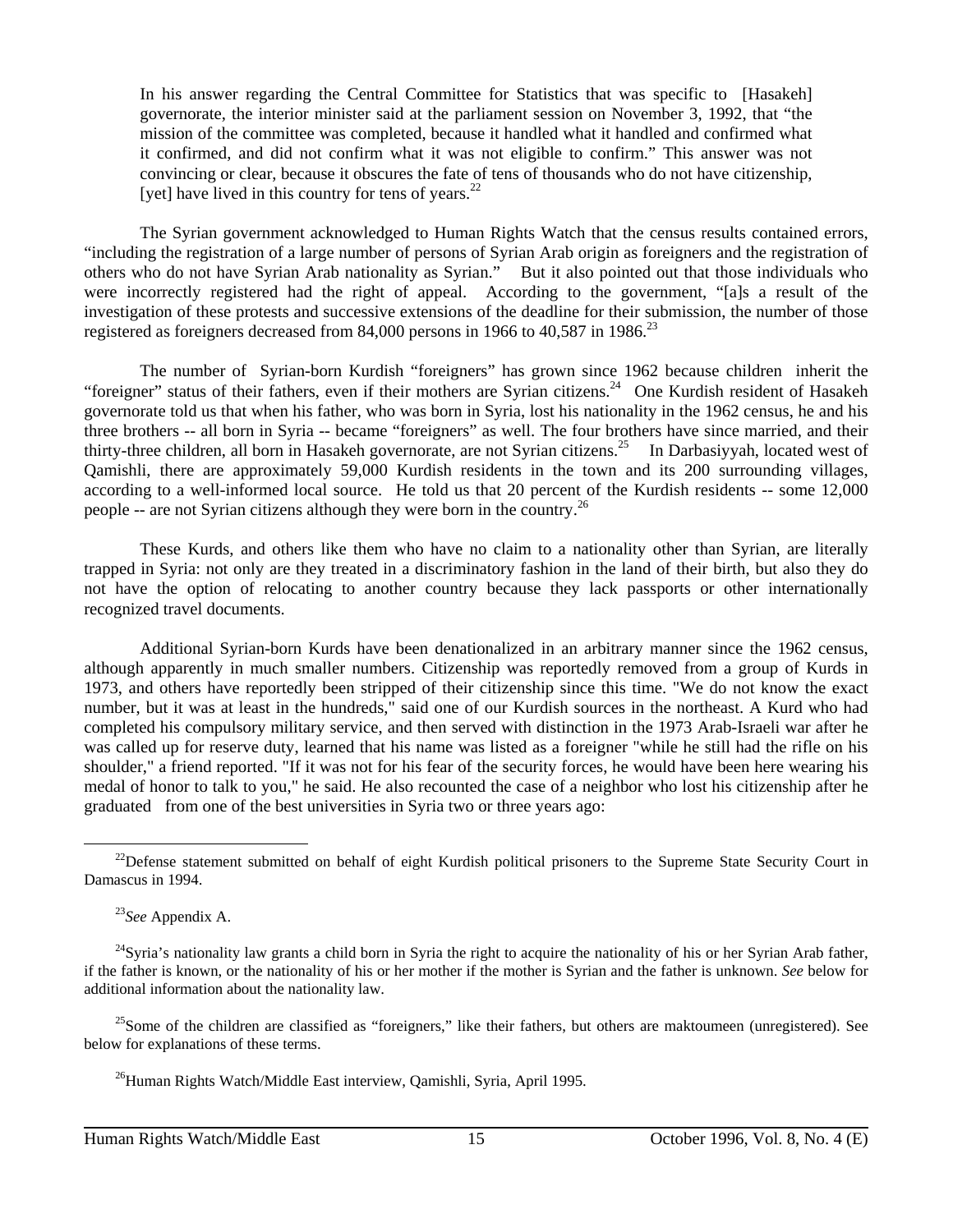Soon after his graduation, they pulled his identity card without reasons or excuse. He ended up losing himself. From a university degree, he has dropped down to repairing shoes. He has evidence  $\text{-}$  a family book, papers, documents  $\text{-}$  to prove that he is a citizen, but it did not help.<sup>27</sup>

Syrian defense lawyers argued to the state security court in 1994 that "the stateless [Kurds] have been and still [are] suffering from exhausting circumstances and difficult conditions." Indeed, the consequences of the special census of thirty-two years ago have been severe for those who were denationalized and their children, as explained below. There are two categories of stateless Syrian Kurds: the "foreigners" and the maktoumeen.

#### **The Kurdish "Foreigners"**

The Kurds in Hasakeh governorate who were stripped of their citizenship in 1962 were provided with a simple white piece of paper that read: "He had no name available in the registration lists of Syrian Arabs specific to Hasakeh." We saw one of these documents, which a stateless Kurd who lives in Qamishli still keeps among his personal papers. Beginning in 1980, according to information we obtained, these papers were replaced by special red identity cards issued by the Civil Affairs Administration of the Ministry of Interior. We also saw these new identity cards. The card makes clear that its bearer is not a Syrian Arab, and states that the card cannot be used for travel abroad.

The front of the card includes a photograph of the bearer on the left and a number and date on the right. Underneath is the bearer's name, family name, names of parents, place and date of birth, marital status, place and number of registration, and date of registration. Below this information is the following statement: "There is no name available for him as a result of the census of 1962." Next to the photograph of the bearer of the card is this statement: "Not applicable for travel outside the country." The reverse side of the card includes the following text:

The mentioned person has no registration in the registration of Syrian Arabs in Hasakeh Governorate as a result of the 1962 census, and on demand a copy of the above registration was registered in the registry of foreigners in that governorate**.**

This statement is dated, and signed by the head of the civil administration of the ministry of interior in the locality nearest the bearer's place of residence. The official signature is accompanied by a circular official stamp that reads:

> Ministry of Interior Civil Affairs Administration in [name of city or town] General Directorate of Civil Status

 $\overline{a}$  $^{27}$ Human Rights Watch/Middle East interview, Qamishli, Syria, April 1995. To protect the identity of this individual, we must withhold his name and additional details about his case.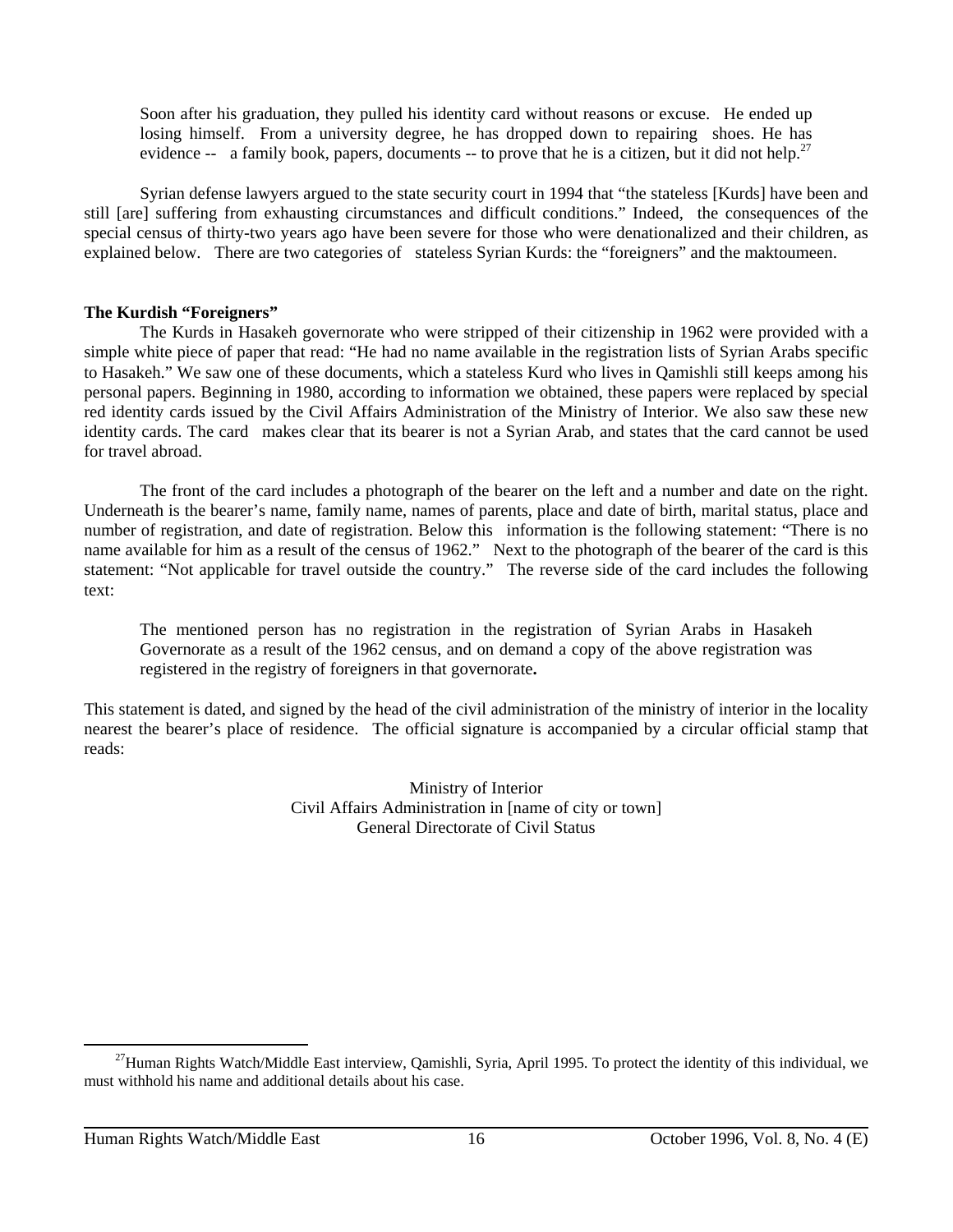The Syrian government has stated that restrictions applied to other foreigners in Syria do not apply to the Kurds who are registered as "foreigners" in Hasakeh governorate, and that the Kurds "exercise the rights and undertake the activities that are in principle confined to Syrian citizens."<sup>28</sup> The government's statement that these Syrian Kurds can in effect exercise the rights of citizens is to be welcomed as an acknowledgment of the inequity of their nominal status of "foreigner." However, the practical restrictions imposed on them continue to be extraordinary. Kurds interviewed by Human Rights Watch disputed vigorously that they had the rights of other Syrians, noting that individuals who carry the special red "foreigner" identity cards face tremendous difficulties in their everyday lives:

- They are not permitted to own land, housing or businesses, a fact which the government does not  $dispute.<sup>29</sup>$
- They are not eligible for food subsidies<sup>30</sup> or admission to public hospitals.
- They cannot be employed at government agencies and state-owned enterprises, although the government maintains that this is not the case.31
- They cannot practice as doctors or engineers, a claim also disputed by the government.<sup>32</sup>
- They do not have the right to vote in elections or referenda, or run for public office.
- They are not issued passports or other travel documents, and thus may not legally leave or return to Syria as a matter of right. The government provided Human Rights Watch with additional information about the restrictions on freedom of movement: "They are permitted to travel within the country on the basis of the special identity papers they carry. In addition, they are permitted to travel outside the country under specific circumstances for medical treatment or study. They do so on the basis of a one-time exit permit and with the consent of the Minister of Interior."33
- Syrian-born men with "foreigner" status may not legally marry Syrian citizens; if they do, the marriages are not legally recognized for either the citizen or the "foreigner," and both spouses are described as unmarried on their identity cards. The Syrian government confirmed the policy, writing this to Human Rights Watch in July 1996: "[M]arriages between Syrian citizens and [non-Arab] foreigners are not permitted, except with prior authorization by the Ministry of the Interior....[R]equests for marriage

<sup>33</sup>*See* Appendix A.

<sup>28</sup>*See* government reply to Human Rights Watch in Appendix A.

 $29$ The government also noted that they are not permitted to "register mechanized vehicles or automobiles," while adding that "they may do so on the strength of private contracts in their own names or through the intermediary of their friends or relatives who are Syrian citizens." *See* Appendix A.

<sup>&</sup>lt;sup>30</sup>"They are not granted food allotment cards [to purchase food] at official [supported] prices. They are, however, permitted to obtain the [foodstuffs] they need at free market prices, using as documentation their special personal or family paper," the government informed Human Rights Watch in July 1996.

<sup>&</sup>lt;sup>31</sup>"They are permitted to work in the institutions of the public sector, the joint [public-private] sector, and the private sector." *See* Appendix A.

<sup>&</sup>lt;sup>32"</sup>[A]ll those who have university degrees in medicine, pharmacy, law and engineering are permitted to open their own professional offices," the government wrote to Human Rights Watch in July 1996.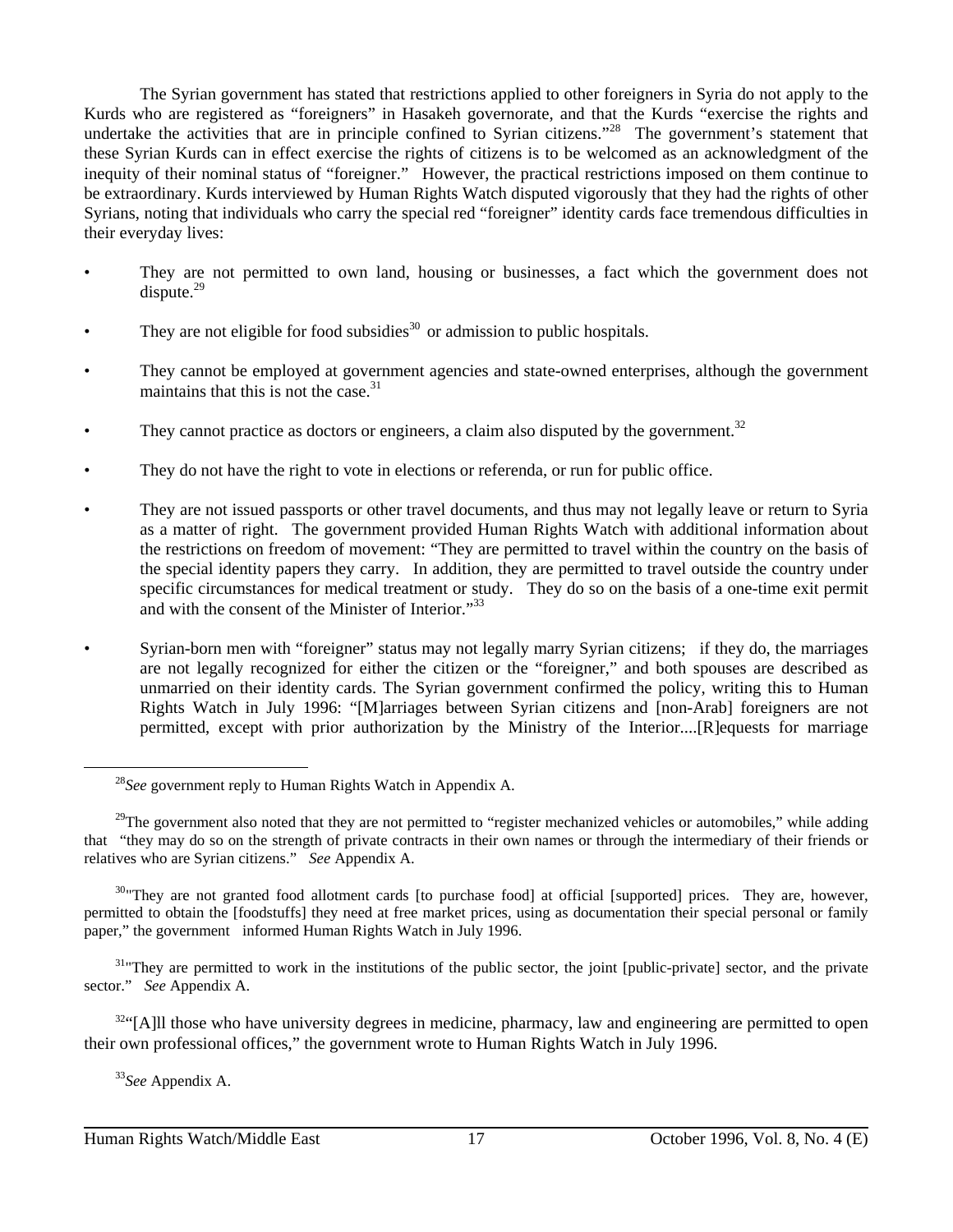between foreigners of Hasakeh [governorate] and Syrians are studied. The ministry generally consents to the marriage of a Syrian male citizen to a female foreigner of Hasakeh, even if she has been registered as a foreigner there, to enable her to acquire the citizenship of her husband according to the citizenship law. When the ministry has reservations against consenting to the marriage of a male foreigner of Hasakeh, especially when he has not been registered as a foreigner there, to a Syrian female citizen, it does so to preserve her citizenship, given that he has no clearly defined citizenship and his children also will not. *Thus, in the case that a Syrian female should have the audacity to marry any foreigner, whether he is a foreigner of Hasakeh or elsewhere, that marriage is considered illegal. As a result, neither it nor the children that ensue will be registered in the civil registers."* (Emphasis added by Human Rights Watch.)

The census of thirty-four years ago in Hasakeh governorate has a continuing and ever-widening impact on the lives of Kurds born in northeastern Syria, due to natural population increase. Syrian Kurds in Hasakeh governorate who do not have Syrian citizenship now number at least 200,000, according to Kurdish sources. About 73,000 live in the environs of Qamishli, Darbasiyyah and 'Amudah, and another 120,000 to 130,000 in the areas of Hasakeh city, Malikiyyah and Qahtaniyyah.<sup>34</sup> Human Rights Watch requested information from Syrian authorities in May 1996 about the population of Hasakeh governorate, the percentage of the population that is Kurdish, and the number of Kurds in the governorate who are classified as "foreigners" or maktoumeen, including children. The government provided information about the number of "foreigners" (67,465) and maktoumeen  $(75,000)$ , without specifying how many were children.<sup>35</sup>

In towns and villages throughout Hasakeh governorate, there are Syrian-born families with citizenship and Syrian-born families with "foreigner" status living as neighbors. For example, there were sixty-five families in Sa`diyya village in Qahtaniyyah near Qamishli in April 1995, according to information obtained by Human Rights Watch/Middle East.<sup>36</sup> The male heads of household of over half (thirty-five) of these families were classified as "foreigners," while the remaining thirty were citizens. Cases from this village include:

- Tawwaf Ramadan, born in the village in 1960, is a "foreigner." His four children -- Fouad, Nadhir, Muhammed and Chiyan -- born in the village between 1990 and 1994, are not citizens.
- Ramadan Uthman, also born in the village in 1960, is a "foreigner." His six children -- Samiha, Sulayman, Shireen, Jivan, Hamid and Ghazala -- born in the village between 1981 and 1995, are not citizens.
- Farfaz Farhan Husayn, born in the village in 1960, is a "foreigner," as are his seven children: Amina, Gulnaz, Hassan, Huzni, Gulistan, Shivan, Dalil, and Najah. The children were born in the village between 1982 and 1993.
- Mahmoud Ibrahim was born in the village in 1953. He and his twelve children are "foreigners." The names of the children, all born in the village between 1976 and 1995, are: Raniya, Nadiya, Amir, Bahzad, Fadiya, Najah, Rawiya, Sabri, Khana, Qadri, and twins Shirihan and Shirivan.

 $\overline{a}$ 

Sa`diyya is the Arabic name of the village; it is known in Kurdish as Girdeem. *See* "Suppression of Ethnic Identity," below, for information about the government's change of Kurdish place names to Arabic.

<sup>&</sup>lt;sup>34</sup>"The Kurds of the Jazirah."

<sup>35</sup>*See* Appendix A.

<sup>&</sup>lt;sup>36</sup>The information was collected for Human Rights Watch/Middle East in April 1995 in an unofficial "census" in the village conducted by Syrian Kurds at our request. Copies of the census data, in the original Arabic and English translation, are on file at Human Rights Watch.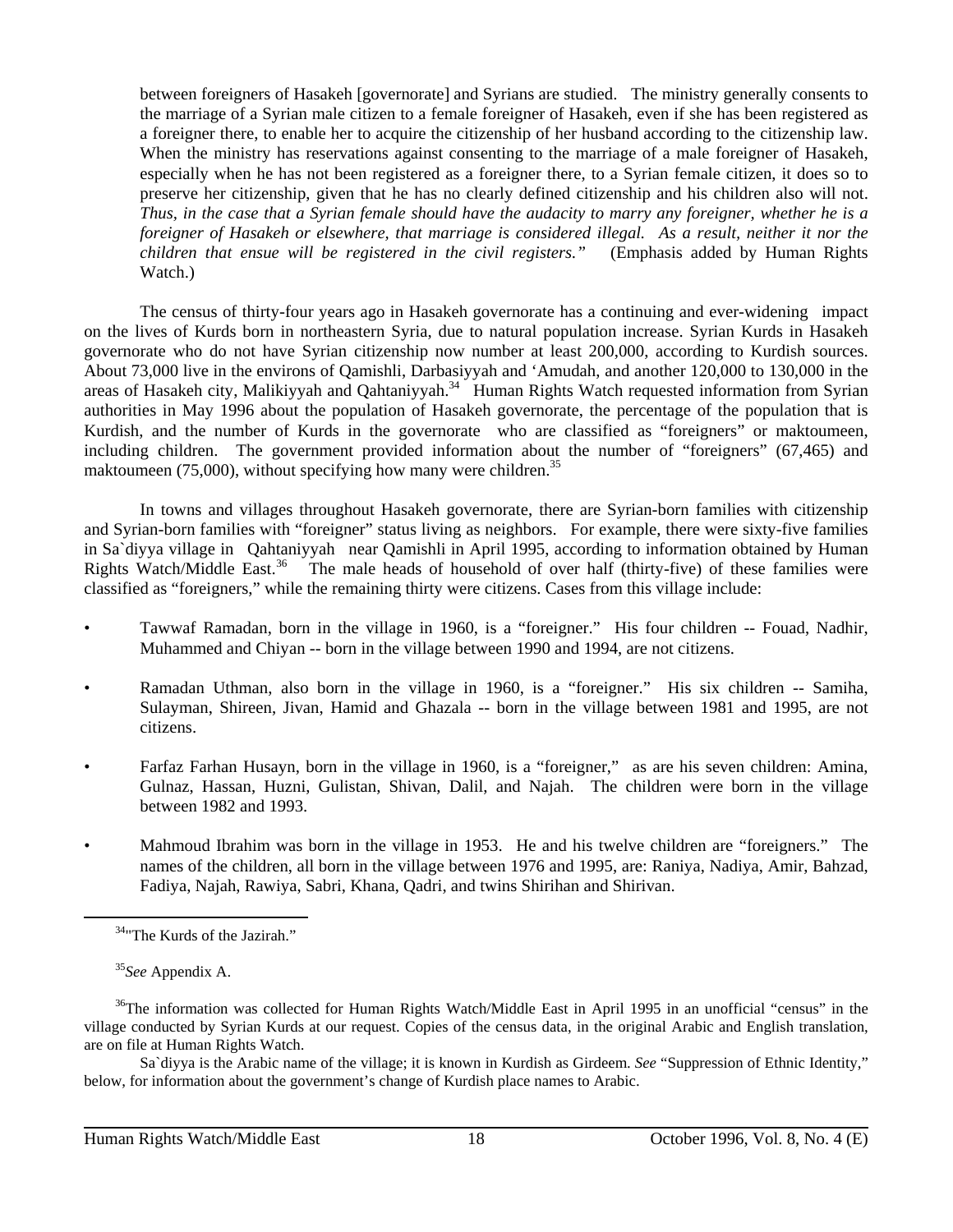The special red identity cards issued to Kurdish "foreigners" allow authorities to identify and harass them easily. In 1995, security forces targeted the owners of small businesses in Ras al-'Ayn, a town west of Qamishli, close to the Turkish border. "Most of the shopkeepers have red identity cards. All that is left for them is to own private businesses, since they cannot work in the state sector. One and a half months ago, State Security [one of the internal security forces in Syria] came to Ras al-'Ayn and asked shopkeepers for their identity cards," a Kurdish political activist told us. "Those without [Syrian citizen] cards were told to go to the Ministry of Social Affairs in Hasakeh and prove that they had a right to own the businesses."<sup>37</sup> To circumvent problems such as these, stateless Syrian-born Kurds often arrange for their businesses and property, including land that they have purchased and homes that they have built, to be registered in the names of Kurds who are citizens.

"When you live it, you cannot believe that it is happening to you," said a Kurdish "foreigner" who was born in northeastern Syria in 1952. He added:

These problems have forced thousands to leave the country on false passports. There is only one good thing we have. We get married, we have ten or more children, and in spite of this we will die as single men.<sup>38</sup>

#### **The Kurdish** *Maktoumeen*

 $\overline{a}$ 

One of the major objectives of Human Rights Watch/Middle East in issuing this report is to publicize internationally the existence of a subcategory of stateless Syrian Kurds: the maktoumeen.<sup>39</sup> The Syrian government refers to this group of Kurds, which includes a large number of children, as "alien infiltrators."40 European diplomats reported in 1994 that there were over 20,000 stateless Kurds with this classification. "Their number was estimated four years ago at 15,400," stated the confidential report prepared by two European embassies in Damascus. "Today they may number as many as 22,000. Needless to say, their position is even worse than those registered as foreigners."<sup>41</sup> But it now appears that the number of maktoumeen is significantly

<sup>39</sup>Maktoumeen is a plural form of *maktoum*, which means hidden, concealed, suppressed; kept secret; or undisclosed. It is the opposite of what occurs through a report, survey, discovery, list or record. In this report, we render the term "unregistered" or "not appearing in the records," following the term *maktoum al-qayd* used in documents issued by Syrian government ministries to indicate the status of this discrete group of stateless Syrian Kurds. In the Syrian Kurdish context, the word is used to refer to those Syrian-born Kurds whose names have not been recorded by authorities in official population registers (*ghayr musajjal fi al-sajalaat,* in Arabic).

Historically, according to one Syrian Kurdish source interviewed by Human Rights Watch, the word maktoumeen was applied in Syria to the nomadic Bedouin tribes who wandered with their livestock across national borders. These Bedouin had never been registered with the central government, and their number, location and status were "unclear" and "uncertain," conveyed by the use of the term maktoumeen, our source said. He emphasized that the situation of the Syrian Kurds is different. The Kurds were settled in cities, towns and farming villages, and had been registered with official agencies, he said. He added that for the Syrian Kurds the term maktoumeen means the deprivation of citizenship or national identity. Syrian authorities might describe this as a bureaucratic matter (*masala ijraa'iyya*), but for the Kurds, he said, it is a political matter (*masala siyaasiyya*). He noted that from the point of view of the Syrian government, the status of the Kurdish maktoumeen is "unclear" or "still to be determined," and that this has been reflected by the state's adoption of another term -- the more widely recognized *qayd al-dars* (under investigation) -- to refer to the Kurdish maktoumeen.

<sup>40</sup>*See* Appendix A.

37Human Rights Watch/Middle East interview, Qamishli, Syria, April 1995.

38Human Rights Watch/Middle East interview, Qamlishi, Syria, April 1995.

41"The Kurds of the Jazirah."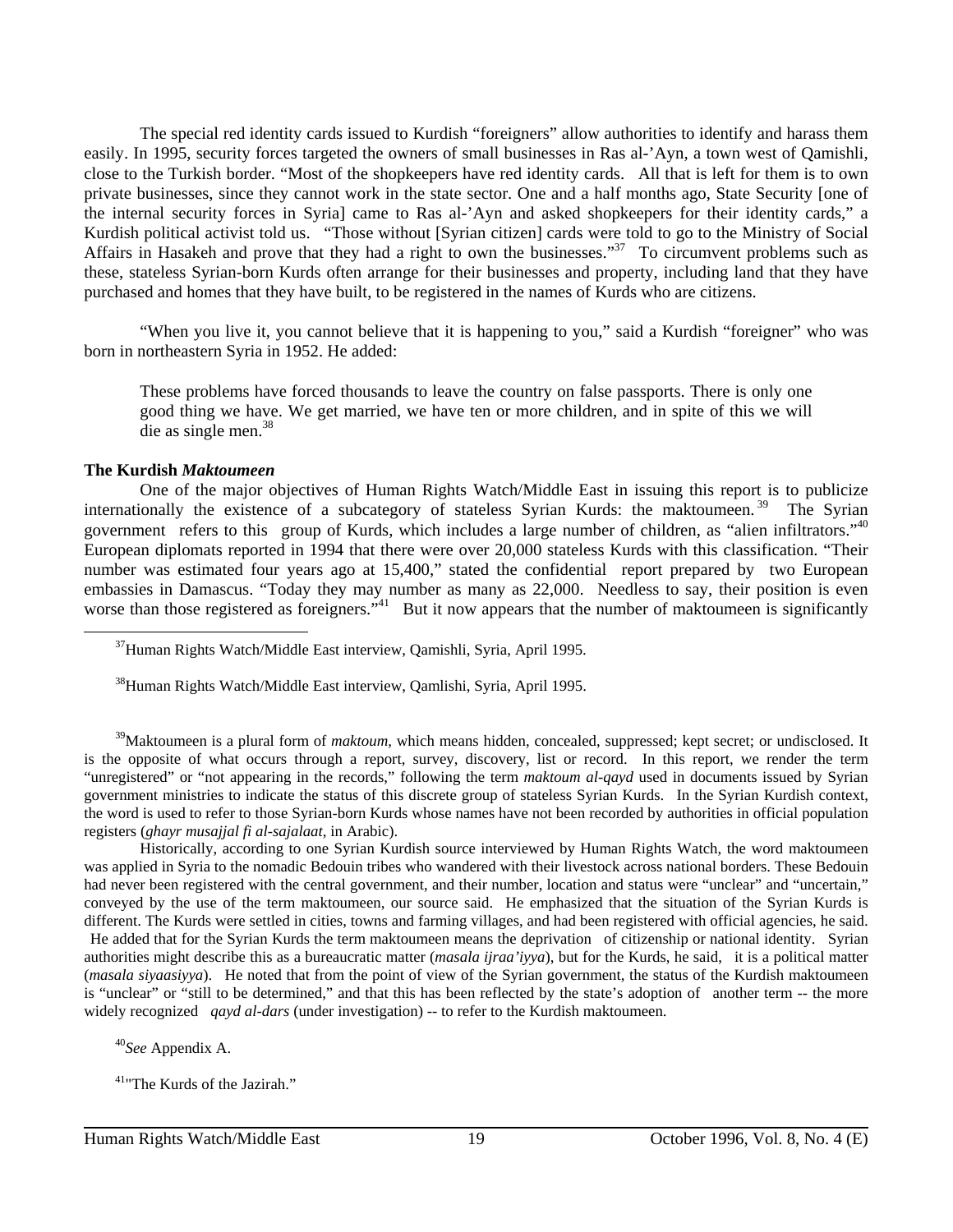higher, by the Syrian government's own admission. In a reply to Human Rights Watch received in July 1996, the government wrote that in addition to the Kurds in Hasakeh officially registered as foreigners, "there are other foreigners who infiltrated into the governorate after the [1962] census. They continue to reside there illegally and do not possess any official documents. No census of these persons has been conducted, but their number was estimated to be approximately 60,000 in 1985 and has risen to approximately 75,000 in 1995." Our request that the government provide statistics about the number of maktoumeen who are children -- a major concern in this report -- went unanswered.

To the best of our knowledge, it appears that Kurdish children are categorized as maktoumeen when one of the following three conditions apply: if they are the children of Syria-born Kurdish "foreigners" who marry women who are Syrian citizens; if they are children of "foreigners" married to maktoumeen; or if they are the children of two maktoumeen.

Unlike the Syrian Kurdish foreigners, the children born of these marriages are not only stateless but, as a matter of government policy, they are not provided with special red identity cards and are not listed in official population registers.42 Like Syrian Kurdish "foreigners, however, they too are not issued passports or other documents that can be used to travel abroad and re-enter Syria. The policies applied to these Syrian-born Kurdish children contradict the assurances provided by the Syrian government to the U.N. Committee on the Rights of the Child. The government's 1996 report to the committee stated that all children in Syria are treated in nondiscriminatory fashion:

The law protects Syrian and all other children residing in the territory of the state, regardless of race, origin, religion or nationality and without any discrimination between them. No case of discrimination in regard to this protection has ever been reported in Syria.

Syrian children enjoy the same rights without discriminatory treatment on grounds such as race, origin, language or religion. They are treated equally at school and in the various institutions concerned with the welfare and protection of children. They all benefit from the same rights, privileges and services provided by the State.<sup>43</sup>

Abu Cheto, mentioned above, married a Syrian citizen in 1975 but, pursuant to prevailing state policy, the marriage was not recognized and therefore was not officially registered. Their nine children, all born in Syria in the same village as Abu Cheto and his father, were not entitled to the "foreigner" status of their father, but are maktoumeen. Abu Cheto explained:

There are three categories of people living in this house. My wife is a citizen. I am a foreigner (*ajnabi*, in Arabic). My children are neither citizens nor foreigners -- they are maktoumeen. I have no rights, but at least I exist on paper and have a red identity card. My children do not have

<sup>43</sup>*Ibid*., pp. 53-54.

 $42$ Not providing such documents contradicts the assertions of the Syrian government in its 1996 report to the U.N. Committee on the Rights of the Child. The government's report states: "Syrian law seeks to ensure that every person born in Syria has an identity that clearly specifies his or her civil status. The father or, in his absence, relatives, as well as the physician, the midwife or directors of official institutions have an obligation to send the birth certificate of every newborn child to the Civil Register. *This ensures that every child is entered in the official State registers.*" (Emphasis added by Human Rights Watch.) The report continues: "Under Syrian law, every Syrian must hold a personal identity card specifying his or her civil status. According to Article 70 of the Civil Status Act: On reaching the age of 14 years, every male and female Syrian Arab must apply, within one year, for a personal identity card to be issued by the Civil Registry at his or her place of registration or residence. Application therefore prior to the said age is voluntary." U.N. Committee on the Rights of the Child, Consideration of Reports Submitted by States Parties Under Article 44 of the Convention, *Initial reports of States parties due in 1995, Addendum,* Syrian Arab Republic, CRC/C/28/Add.2, 14 February 1996, pp. 15-16.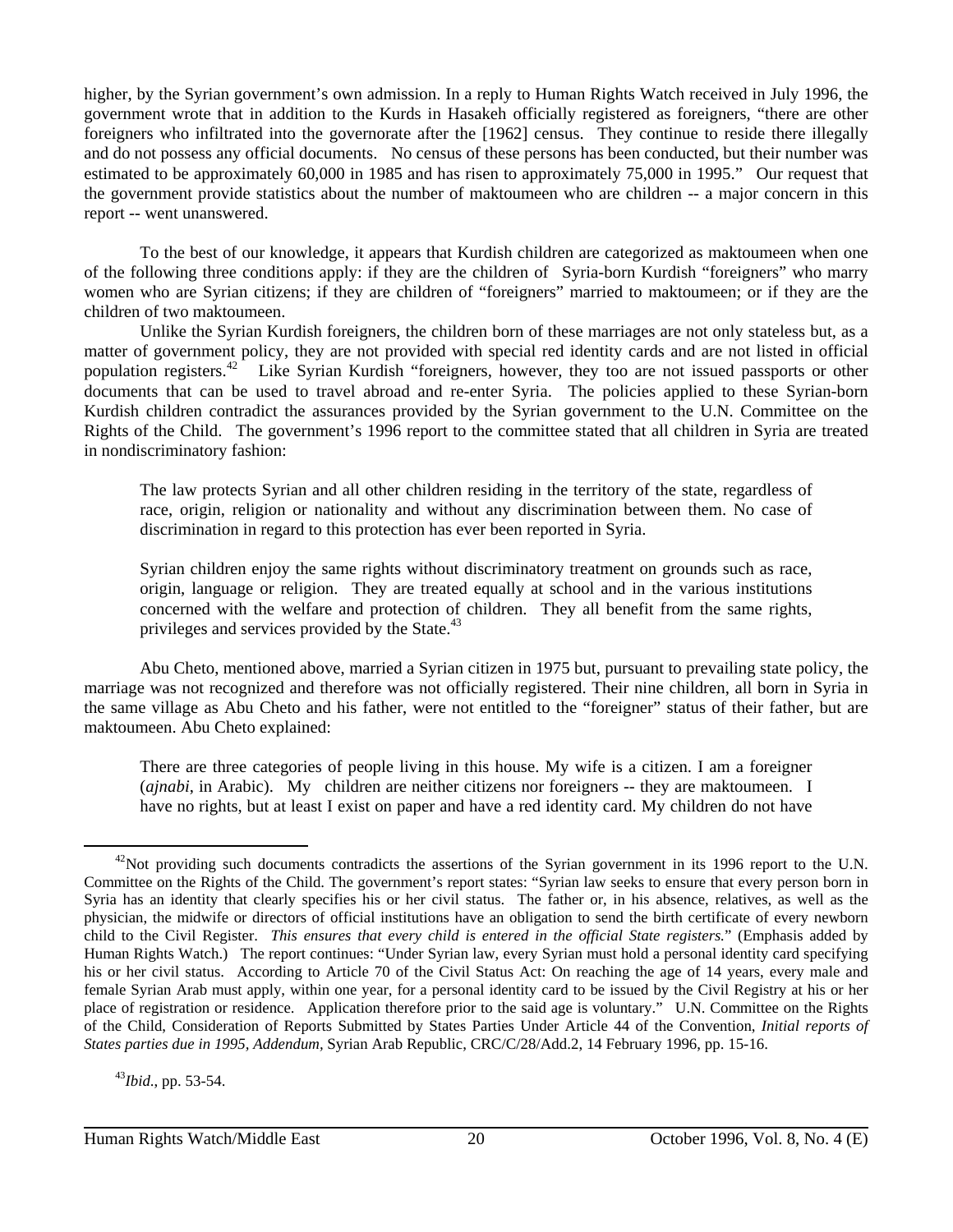identity cards. They do not exist. Cows are higher than my children. Cows at least have registration cards.<sup>44</sup>

Abu Cheto's children are not unique. For example, there were thirty-two Kurdish families living in Salihiyya village near Ras al-'Ayn in Hasakeh governorate in April 1995. According to information obtained by Human Rights Watch/Middle East, there were thirteen male heads of household with status as citizens and nineteen classified as "foreigners." The children born in the village are categorized either as "foreigners" or maktoumeen, depending on the legal status of their parents. The cases follow of twenty-six children in the village who are maktoumeen:

- 'Ali Shaykh Mousa, who was born in Khas in 1948, is registered as a "foreigner." He married Turkiyya Husayn, who was born in 'Amudah in 1955 and is one of the maktoumeen. Their eleven children, born between 1970 and 1989, are maktoumeen. The names of the children are: Salah, Mahmoud, 'Abd al-Rahman, Dilshah, Surur, Ahmad, Kani War, Kawa, Rudi and Aveen.
- 'Ali's younger brother, Ahmad Shaykh Mousa, born in Khas in 1951, is also registered as a "foreigner." His wife, Sultana Tamr, born in Salihiyya in 1955, is a Syrian citizen. Their ten children, born in Salihiyya between 1975 and 1994, are maktoumeen. The names of the children are: Najla, Hamrin, Kaska, 'Abd al-Rahman, 'Abd al-Rahim, Rahima, Halima, Ghazal, Amal and 'Abd al-Halim.
- Husayn Hassu was born in Salihiyya in 1957 and is registered as a "foreigner." His wife Sakina Hassan is a Syrian citizen who was born in 'Amudah in 1962. The couple's five children are maktoumeen. The names of the children, all born in Salihiyya between 1981 and 1995, are: Raniya, Mariam, Hassan, Mahmoud, and Muhammed.

In contrast, other Kurdish children in Salihiyya village -- born there in the same year as the children who are maktoumeen -- have status as "foreigners." These are children whose mothers and fathers both have "foreigner" status and carry red identity cards. For example, Mousa, another younger brother of 'Ali Shaykh Mousa (mentioned above), was born in Khas in 1955. He married Hamdiyya Shaykhu who was born in Khas in 1957. Their six children, born in Salihiyya between 1974 and 1993, are all "foreigners." Thus, the three Shaykh Mousa brothers, all born in Syria, have a total of twenty-seven children, all born in the same Syrian village in the 1970s, 1980s, and 1990s. Of these children, none are Syrian citizens, six are "foreigners," and twenty-one are maktoumeen.

We found a similar pattern in other villages. In Aliya al-Gharbiyya near Darbasiyyah in Hasakeh governorate, some children born in the village are registered as "foreigners" while others are maktoumeen.45 Khalil Timi was born in Aliya al-Gharbiyya in 1955. He is registered as a "foreigner" and his seven children, all born in the village between 1980 and 1993, are "foreigners." In contrast, other children in the village, born there between 1987 and 1995, are maktoumeen. In these cases, the children's status as maktoumeen appears to result from marriages between two maktoumeen, or between Kurdish men who are maktoumeen and women who are Syrian citizens. For example, 'Abd al-Hamid Dirbas, who was born in the village in 1972, is maktoum. He married Syrian citizen Tarfa Dirbas. Their two children, Hassan, born in the village in 1993, and Muhammed, born there in 1995, are maktoumeen.

<sup>&</sup>lt;sup>44</sup>He explained that registration cards for cows are the same red color as the special identity cards isued to Syrian Kurdish "foreigners." The cows' ears are marked with the number on the registration card, which is used to obtain fodder from the state.

<sup>&</sup>lt;sup>45</sup>This information was collected in an unofficial "census" carried out in the village for Human Rights Watch/Middle East in April 1995 by Syrian Kurds. Copies of the census data, in the original Arabic and English translation, are on file at Human Rights Watch.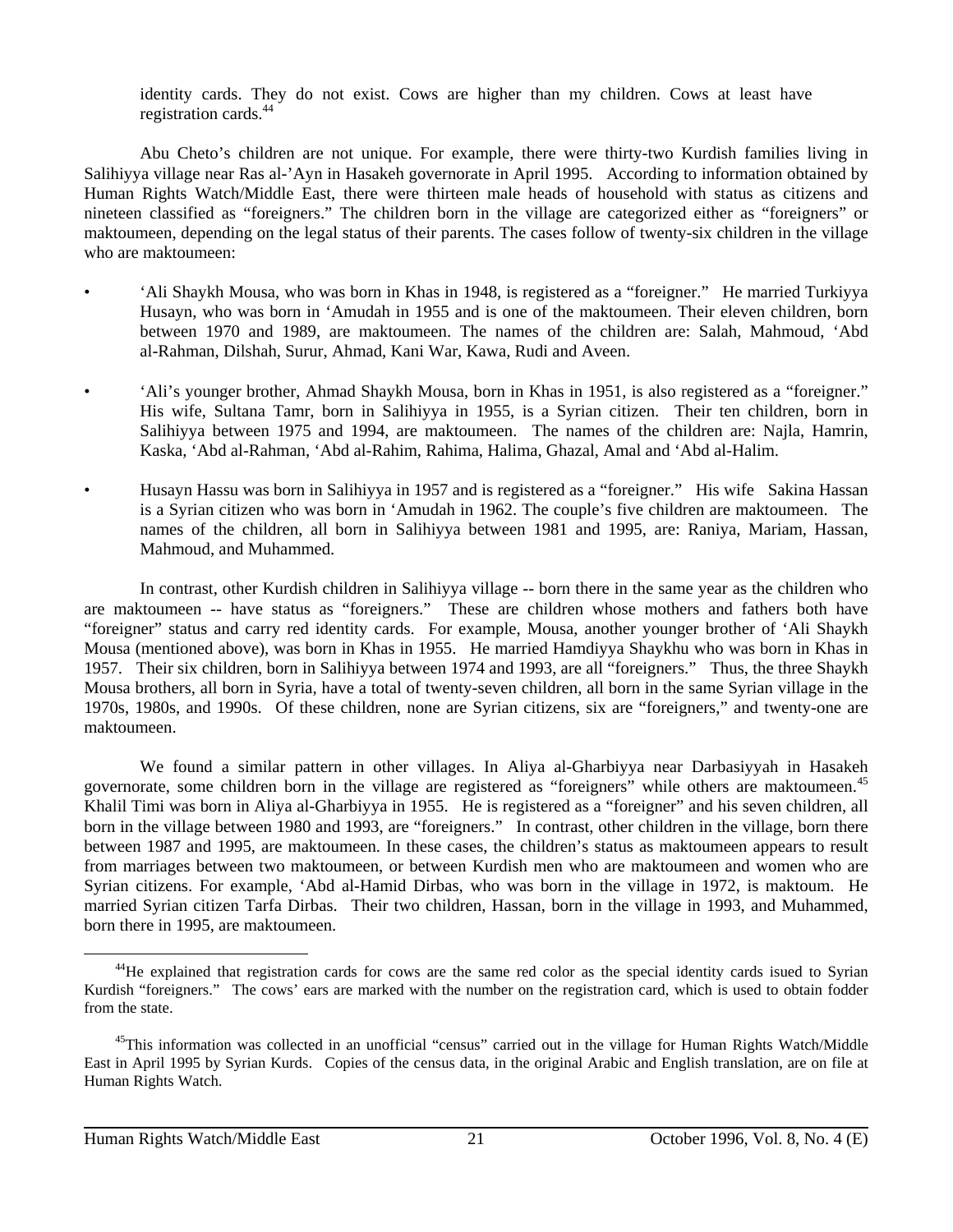In the absence of official identity cards, parents of the maktoumeen are forced into nightmarish procedures simply to ensure that there is some form of written documentation of the identities of their children. "I go to the *mukhtar*<sup>46</sup> with my wife and two witnesses. We swear that this is our child. We ask the mukhtar to accept our testimony that this is our child, so that the child can go to school," one father told us. The mukhtar writes a letter to this effect, which is then brought to the local police chief for signature. For stateless Kurdish families, the letter is more a symbolic reassurance than anything else. The police chief merely attests to the authenticity of the signature and seal of the mukhtar; the document does not serve as an official identity document, Kurdish sources said. In its reply to Human Rights Watch in July 1996, the Syrian government presented another view: "They are given certificates of identity by the mukhtars stating that they are maktoum. These certificates are considered valid by all parties concerned."<sup>47</sup> Our query about why these Syrian-born children were not issued official identity cards went unanswered.

Human Rights Watch/Middle East obtained a copy of such a letter, termed an "identification certificate," in Hasakeh governorate in April 1995. It contains a photograph of the child, over which is written "maktoum." At the top of the letter is the name and surname of the child, the name of the child's parents, and the child's place and date of birth. Following the place and number of registration (*qayd*, in Arabic) is written *maktoum al-qayd* ("unregistered," or "of undisclosed registration"). The mukhtar then wrote as follows:

I certify that the person whose name is identified above and whose photograph is attached above, is well known to us. The abovementioned is not registered in the census of Syrian Arabs. I sign in notification of this. $48$ 

Kurdish activists told us that this type of letter, if accompanied by a sign-off from an officer in one of the local security forces, is used by parents to enroll their children in elementary school.

Kurdish sources in the northeast also said that the maktoumeen cannot be admitted to school without the approval of Political Security, one of Syria's internal security forces. One man pointed to his young daughter and said: "It took me twenty-nine days, going to the police area director, to the security apparatus, to the birth registration office, just to register her for first grade.Then, the mukhtar had to go to Political Security, and they had to come and see the child." Security operatives make this already difficult situation even more painful for some families: "They tell us that perhaps these children are not ours, but have been smuggled in from Israel or Turkey," the man said.<sup>49</sup>

The process of obtaining permission from the intelligence service for young maktoumeen to attend school can also bring on harassment and pressure on the male head of household from the local security apparatus. One Syrian-born Kurdish "foreigner" who resides in Qamishli told us what happened after he initiated this unofficial enrollment process for one of his children:

Political Security came to my house to investigate. Then they summoned me. I was told to go to a shop, not their office. I went to the shop and the owner told me that word was left that morning that I should go to the security office. I went and was directed to an officer, who asked

<sup>&</sup>lt;sup>46</sup>The person serving in the office of mukhtar functions as a channel of communication between local residents and administrative officials.

<sup>47</sup>*See* Appendix A.

<sup>48</sup>*See* Appendix B for a copy of this document.

49Human Rights Watch/Middle East interview, Qamishli, Syria, April 1995.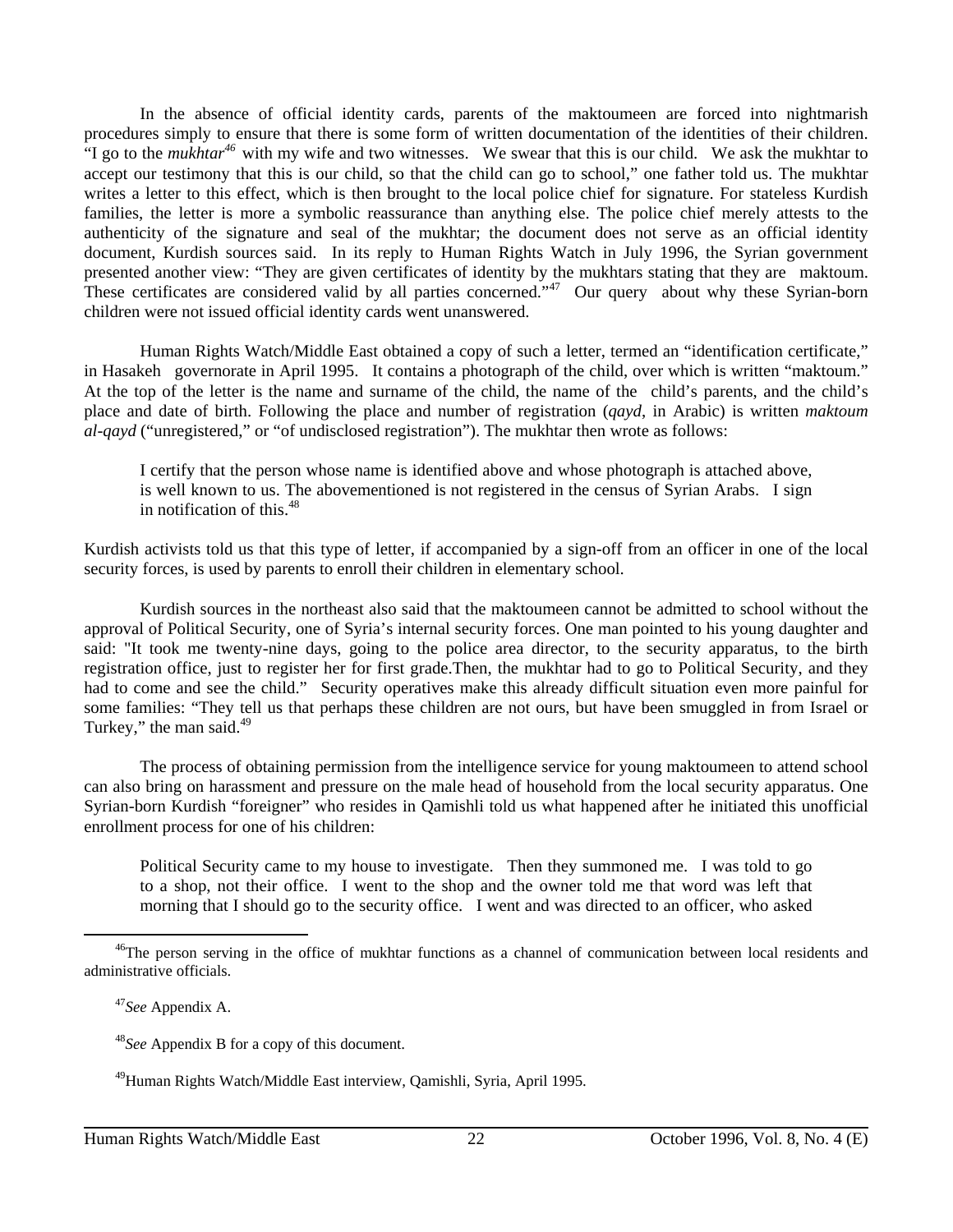me questions that had nothing to do with school. He wanted to know what political party I belonged to. He asked me to cooperate with them. He summoned me several times and questioned me for a few hours each time.

The last time, they beat me up in the presence of a senior officer. This was on a Thursday. They beat me and told me to come back on Saturday. I did not go back. I refused to work with them, but this is how they recruit informers. This [type of pressure] is increasing here.<sup>50</sup>

The Syrian government informed Human Rights Watch in July 1996 that maktoumeen "are accepted [for admission] in all schools." But based on information that we received, it appears that the maktoumeen are treated in a discriminatory fashion and have only limited use of the state education system. After children in Syria complete the first six years of school, they go on to a three-year program of study. After the completion of grades seven to nine, children take an examination and are issued a diploma from the education department, which is required in order to begin the next three years of secondary school, grades ten to twelve. Children who are maktoumeen, however, are not permitted to study beyond the ninth grade, according to testimony that we obtained, because they are issued inferior documents by the education ministry that are not officially recognized. The government did not respond to our written request for information about the procedures that must be used to enroll maktoumeen children in state primary, intermediate and secondary schools.

"In normal situations, children get a diploma indicating that they finished ninth grade. The maktoumeen are given substitute pieces of paper, which are different from diplomas," a Kurdish university graduate told us. The substitute -- inferior -- official documents specifically note that the children are maktoumeen. A Kurdish parent showed us a copy of his daughter's "special notice." It read as follows:

Special Notice of Passing [Grade] by Unregistered Persons TO: [*name omitted by Human Rights Watch*] Secondary School

The female student [*name omitted*], born in Qamishli in 1977, took the preparatory school certificate examination in the school year 1993 with registration number [*omitted*]. She passed with a total grade of [*omitted*]. Because she is an unregistered person she has been granted this certificate in place of the certificate which is maintained at the examination bureau. She will only be granted that document after having been registered accordingly with the Bureau of Civil Affairs.

[signature] [signature] [signature]

(Circular stamp) Ministry of Education Hasakeh Department of Education

Hasakeh July 22, 1993 **Head of the Bureau of Examinations** Director of Education in Hasakeh Muhammed Jad Amri

<sup>&</sup>lt;sup>50</sup>Human Rights Watch/Middle East interview, Qamishli, Syria, April 1995. Individuals are also summoned in writing by security forces. *See* Appendix C for a copy of a summons issued in 1995 by the head of the Darbasiyyah office of General Intelligence. "In case of tardiness, we shall inflict the severest of punishments," the last line of the summons read.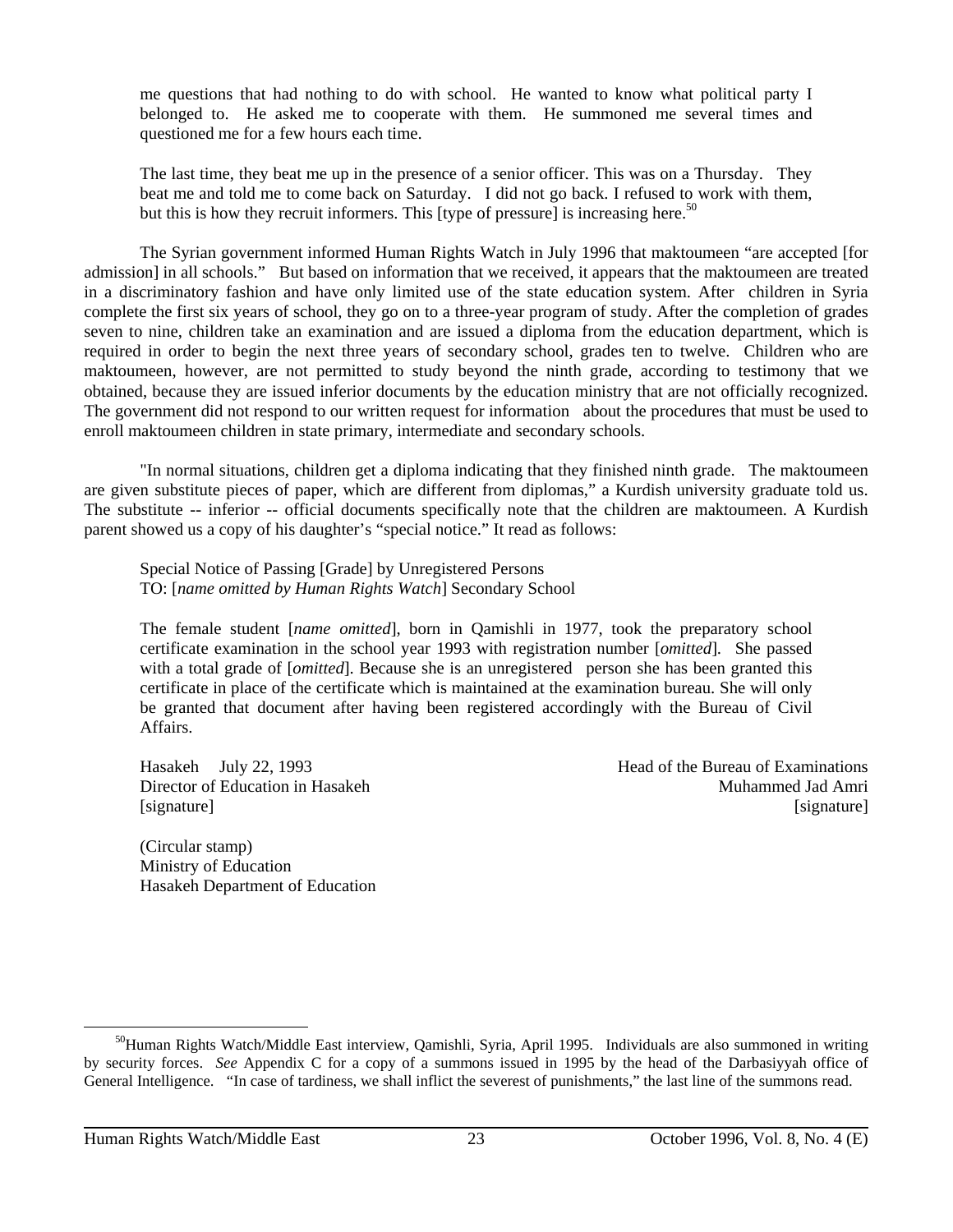"This piece of paper has no value," the university graduate told us. "The same thing is done with secondary school and college diplomas -- the maktoumeen are not provided with documents that are officially recognized."51 This discriminatory policy with respect to Kurdish children born in Syria was still in effect in 1995. Appendix D contains the Arabic original of this document, as well as another "special notice" issued in July 1995 for a fifteen-year-old girl who was born in Qamishli.

#### **International Human Rights Standards**

The Universal Declaration of Human Rights guarantees the right of every person to a nationality, and provides that no one shall be arbitrarily deprived of his or her nationality.<sup>52</sup> This right is binding on all nations as a matter of customary international law. The 1961 Convention on the Reduction of Statelessness is one of the authoritative interpretations of the right to a nationality set forth in the Universal Declaration, and provides guidance as to the specific measures that states should adopt in order to reduce statelessness.<sup>53</sup> Relevant provisions of the Convention include the following:

- "A Contracting State shall grant its nationality to a person born in its territory who would otherwise be stateless." Article 1.
- "[A] child born in wedlock in the territory of a Contracting State, whose mother has the nationality of that State, shall acquire at birth that nationality if it otherwise would be stateless." Article 1(3).
- "A Contracting State shall not deprive a person of his nationality if such deprivation would render him stateless." Article 8(1).
- "A Contracting State may not deprive any person or group of persons of their nationality on racial, ethnic, religious or political grounds." Article 9.

The Syrian government's denial of citizenship to Syrian-born Kurdish men, women and children with no claim to another nationality is a clear case of discrimination based solely on ethnicity and gender and a flagrant violation of international human rights standards. These stateless Kurds have no basis for claiming citizenship anywhere other than Syria, yet the government has denied them the right to a nationality. The government discriminates against Syrian women who are citizens and are married to Kurdish men classified as foreigners when it denies these women the right to pass on their citizenship to their children. The Syrian government is also in violation of the Convention on the Rights of the Child, which it has ratified, by denying Syrian-born Kurdish children the right to a nationality in cases where their parents lack Syrian citizenship and are stateless.

Denial of citizenship to Syrian-born Kurds leaves them in the position of having no passport or other internationally recognized travel document, thus preventing them from exercising the right to freedom of movement guaranteed in the International Covenant on Civil and Political Rights (ICCPR), which Syria has ratified. Freedom of movement includes the right to leave any country, including one's own, and the right to enter one's own country.<sup>54</sup> Without passports or other travel documents, stateless Kurds -- the foreigners and the maktoumeen alike -- are unable to exercise these rights.

<sup>&</sup>lt;sup>51</sup>Human Rights Watch/Middle East interview, Qamishli, Syria, April 1995.

52Article 15.

 $53$ Syria has not signed or ratified this convention.

<sup>&</sup>lt;sup>54</sup>Article 12(2) of the ICCPR states: "Everyone shall be free to leave any country, including his own." Article 12(4) of the ICCPR states: "No one shall be arbitrarily deprived of the right to enter his own country."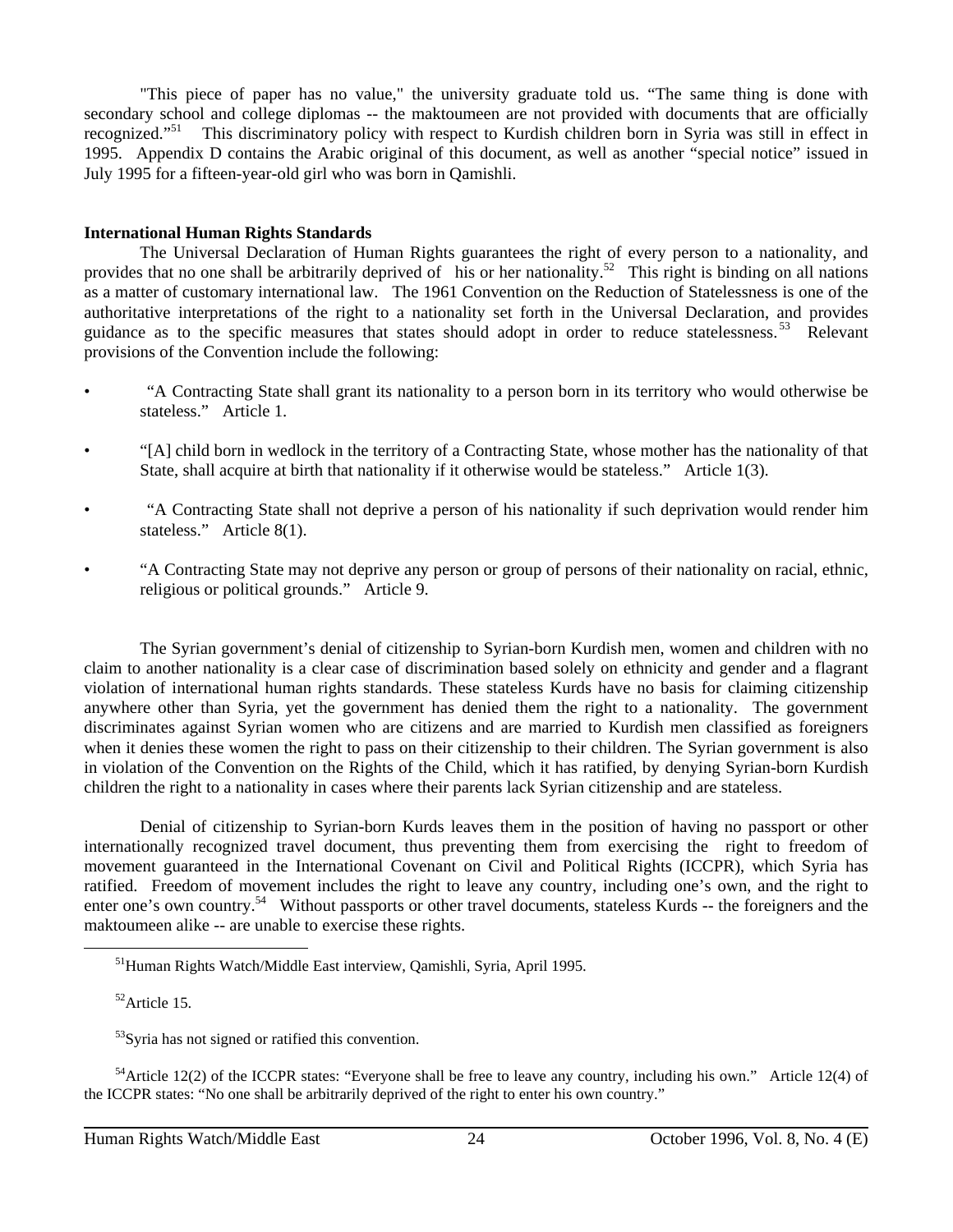The state policy of refusing to register children born of marriages between Syrian-born Kurdish "foreigners" and Syrian citizens, Syrian-born "foreigners" and Syrian-born maktoumeen, and between Syrian-born maktoumeen also violates international human rights standards. Lastly, Syrian-born maktoumeen are not provided with legally recognized identity documents. This is a clear violation of Article 26 of the ICCPR, which states: "[T]he law shall prohibit any discrimination and guarantee to all persons equal and effective protection against discrimination on any ground such as race, colour, sex, language, religion, political or other opinion, national or social origin, property, birth or other status."

#### **Violations of the Internationally Recognized Rights of Women**

The Syrian government's policy of refusing to recognize legally the marriages between Syrian women who are citizens and men who are foreigners is a violation of Article 23 of the ICCPR, which states it its pertinent part: "The right of men and women of marriageable age to marry and to found a family shall be recognized."<sup>55</sup>

In addition, Syria's nationality law differentiates between men and women in terms of their ability under the law to pass on citizenship to their children. According to the law, women can pass on Syrian nationality to their children born in Syria only if the paternity of the child has not been legally established. In contrast, the law states that Syrian nationality is passed on to children born in Syria or outside the country if their father is of Syrian nationality.<sup>56</sup>

By restricting the ability of women -- but not men -- to pass on Syrian citizenship to their children, the Syrian government violates the international prohibitions against gender discrimination found in Article 26 of the ICCPR, cited above.<sup>57</sup>

# **Violations of the Internationally Recognized Rights of Children**

55Article 23(2).

 $\overline{a}$ 

 $57$ Syria has not ratified the Convention on the Elimination of All Forms of Discrimination Against Women (CEDAW), which bars all forms of gender discrimination, including in matters of nationality. Article 9(2) of the Convention specifically provides: "States Parties shall grant women equal rights with men with respect to the nationality of their children."

In a 1995 report, Human Rights Watch/Middle East noted that Kuwait's citizenship law discriminated against women. The report concluded in its pertinent part: "It is clear that the rule in Kuwaiti Citizenship Law which denies Kuwaiti women -- but not men -- the right to pass on their Kuwaiti citizenship to their children discriminates against women. In addition to its violation of international law by 'creating' statelessness -- children of Bedoon fathers and Kuwaiti mothers are classified as Bedoons in Kuwaiti law -- it violates CEDAW, which bars all forms of sex discrimination, including in matters of nationality." Human Rights Watch/Middle East, *The Bedoons of Kuwait:Citizens without Citizenship* (New York: Human Rights Watch, August 1995), p. 99.

<sup>&</sup>lt;sup>56</sup>Article 3 of the Syrian Nationality Act No. 276 of October 1969, as amended, provides: "The following persons shall be deemed, *ipso facto*, to be Syrian Arabs:

a) Anyone born in or outside the country to a Syrian Arab father.

b) Anyone born inside the country to a Syrian Arab mother but whose paternity has not been legally established.

c) Anyone born inside the country to parents who are unknown, of unknown nationality or stateless. A foundling discovered within the country shall be deemed to have been born therein at the place in which he or she was discovered, failing proof to the contrary. d) Anyone born inside the country and who, at birth, was not entitled to acquire a foreign nationality by right of affiliation."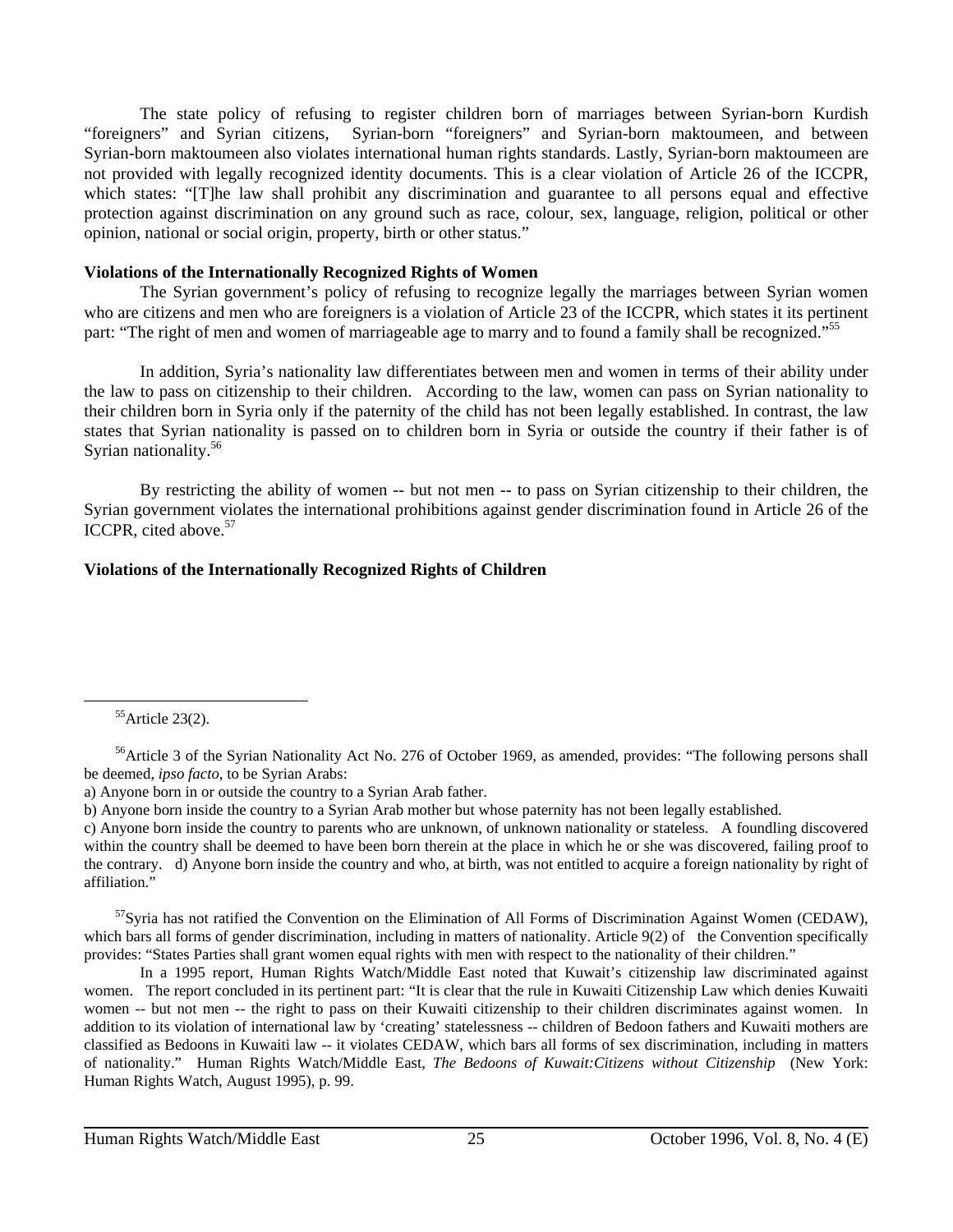The Syrian government's policies and practices with respect to Kurdish children it has made stateless violate international standards that have been codified to protect the rights of children. 58 Syria ratified the Convention on the Rights of the Child in June 1993, and is violating its provisions systematically. The denial of Syrian nationality to Kurdish children born in Syria is a blatant case of discrimination based on ethnicity, in violation of the Convention.59 Kurdish children born in Syria -- some of them classified as "foreigners" and others as maktoumeen -- are singled out solely because of their status as members of the Kurdish ethnic minority.

The Convention provides guarantees to every child to the right to be registered and the right to acquire a nationality. Article 7 of the Convention states:

1. The child shall be registered immediately after birth and shall have the right from birth to a name, the right to acquire a nationality and, as far as possible, the right to know and be cared for by his or her parents.

2. States Parties shall ensure the implementation of these rights in accordance with their national law and their obligations under the relevant international instruments in this field, *in particular where the child would otherwise be stateless.* (Emphasis added by Human Rights Watch.)

In cases where authorities stripped Syrian-born Kurdish children of their nationality, such as in the aftermath of the 1962 special census conducted in Hasakeh governorate, the government is in violation of Article 8 of the Convention, which states:

1. States Parties undertake to respect the right of the child to preserve his or her identity, including nationality, name and family relations as recognized by law without unlawful interference.

2. Where a child is illegally deprived of some or all of the elements of his or her identity, States Parties shall provide appropriate assistance and protection, with a view to speedily re-establishing his or her identity.

The state's discriminatory treatment in the area of education of Syrian-born Kurdish children with the status of maktoumeen violates the provisions of Article 28 of the Convention, which guarantees the right of the child to education "on the basis of equal opportunity." The issuance of inferior documents to these stateless children, upon their successful completion of compulsory examinations, is a clear case of discrimination based on ethnic and legal status.

The Syrian government's obligations under international law require it to initiate legal and administrative reforms to remedy the numerous violations of the rights of stateless Kurdish children. Article 4 of the Convention states in its pertinent part: "States Parties shall undertake all appropriate legislative, administrative, and other measures for the implementation of the rights recognized in the present Convention."

58Syrian law defines a child as a person under eighteen years of age.

<sup>&</sup>lt;sup>59</sup>Article 2(1) obligates States Parties to "respect and ensure the rights set forth in the present Convention to each child within their jurisdiction without discrimination of any kind, irrespective of the child's or his or her parent's or legal guardian's race, colour, sex, language, religion, political or other opinion, national, ethnic or social origin, property, disability, birth or other status."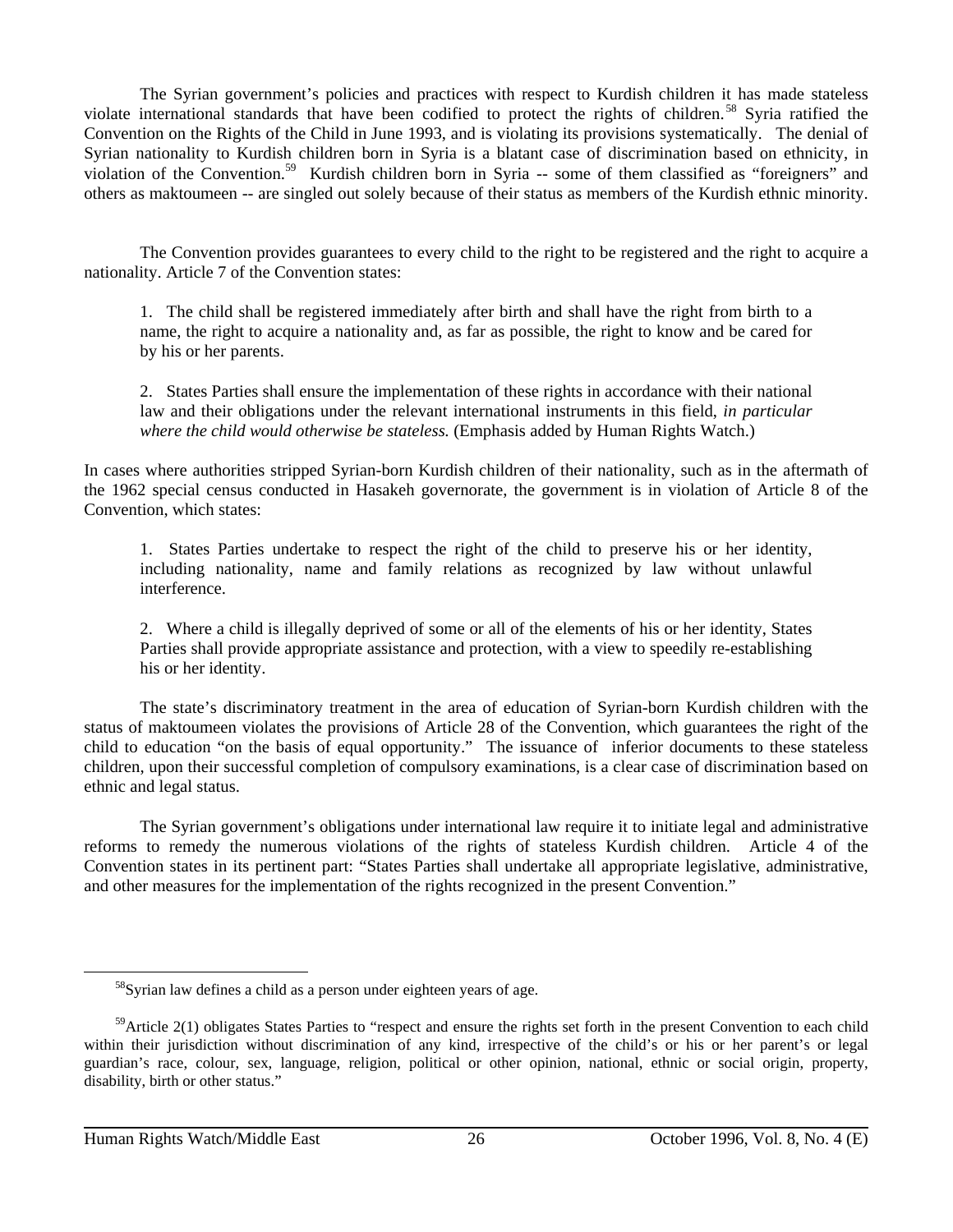#### **SUPPRESSION OF ETHNIC IDENTITY**

Article 35 of the Syrian constitution guarantees freedom of belief and respect for all religions, but has no provisions that recognize and guarantee the rights of ethnic and linguistic minorities.<sup>60</sup> International human rights standards provide ethnic, religious and linguistic minorities in every country the right to equal protection of the law without discrimination,<sup>61</sup> and the right to enjoy their own culture, to profess and practice their own religion, or to use their own language.<sup>62</sup> Syrian authorites violate these international standards with impunity through the use of discriminatory laws, decrees and directives that are applied only to the Kurdish minority.

Supression of the ethnic identity of Kurds by Syrian authorities has taken many forms.<sup>63</sup> "Kurds have always been prevented from developing their cultural identity," former Syrian parliamentarian Hamid Darwish, a lawyer and secretary of the unauthorized Kurdish Democratic Progressive Party of Syria, wrote in a speech that he had planned to deliver at the World Summit for Social Development, held in Copenhagen from March 3 to 12, 1995.<sup>64</sup> "They are not free to study, publish or officially speak and write [in Kurdish]. Kurdish is not recognized as an official language." He advocated that "all restrictions against Kurdish culture and language in both education and public communications be lifted in Syria." Such restrictions have included: replacement of Kurdish place names with new names in Arabic; prohibition of businesses that do not have Arabic names; not permitting Kurdish private schools; and the prohibition of books and other materials written in Kurdish.

#### **Changing the Kurdish Names of Villages and Towns**

One assault by the state on the use of Kurdish was an initiative to Arabize the names of Kurdish villages and towns. Authorities have changed the original Kurdish names of scores of villages in Hasakeh governorate in the northeast and in the Kurdish area in Kurd Dagh, in the northwest near Afrin. "They planned this in the 1960s, and began to implement it in the 1970s," a Kurdish political activist told us. "We still use the old names, but they cannot be used on official documents." He said that in Afrin the place names of all Kurdish villages have been changed to Arabic. He also noted some of the villages in Hasakeh governorate whose names had been changed to Arabic: Kobaniya (now 'Ain al-'Arab), Girdeem (Sa`diyya), Chilara (Jowadiyya), Derunakoling (Deir Ayoub),

 $62$ Article 27 of the ICCPR states: "In those states in which ethnic, religious or linguistic minorities exist, persons belonging to such minorities shall not be denied the right, in community with the other members of their group, to enjoy their own culture, to profess and practise their own religion, or to use their own language."

 $63$ European diplomats offered this assessment in 1994: "Cultural rights are not formally recognised, but in practise the expression of Kurdish identity is not likely to lead to serious problems with the authorities. Kurdish language cannot be taught in schools but can be used in everyday life. Printing of Kurdish texts and books is not allowed but Kurdish texts do circulate in public." "The Kurds of the Jazirah."

<sup>64</sup>A copy of the speech, dated March 4, 1995, is on file at Human Rights Watch. Mr. Darwish was prevented from attending the conference in Copenhagen because Syrian authorities refused to renew his passport. Also *see* "Arbitrary State Actions Based on Ethnicity," below, for additional information about restrictions on travel abroad.

 $^{60}$ Despite Syria's multi-ethnic population, the 1973 constitution is replete with references to the Arab nation, the Arab revolution, and Arab society. Article 1(3) of the constitution states: "The people of the Syrian Arab Region are part of the Arab Nation, who work and struggle to achieve all-embracing unity." The constitution also states that Syria's educational and cultural system "shall aim at bringing up a national Arab generation" (Article 21). It further stipulates that any candidate for the presidency of the republic must be an Arab (Article 83).

 $<sup>61</sup>$ Article 26 of the ICCPR states: "All persons are equal before the law and are entitled without any discrimination to the</sup> equal protection of the law. In this respect, the law shall prohibit any discrimination and guarantee to all persons equal and effective protection against discrimination on any ground such as race, colour, sex, language, religion, political or other opinion, national or social origin, property, birth or other status."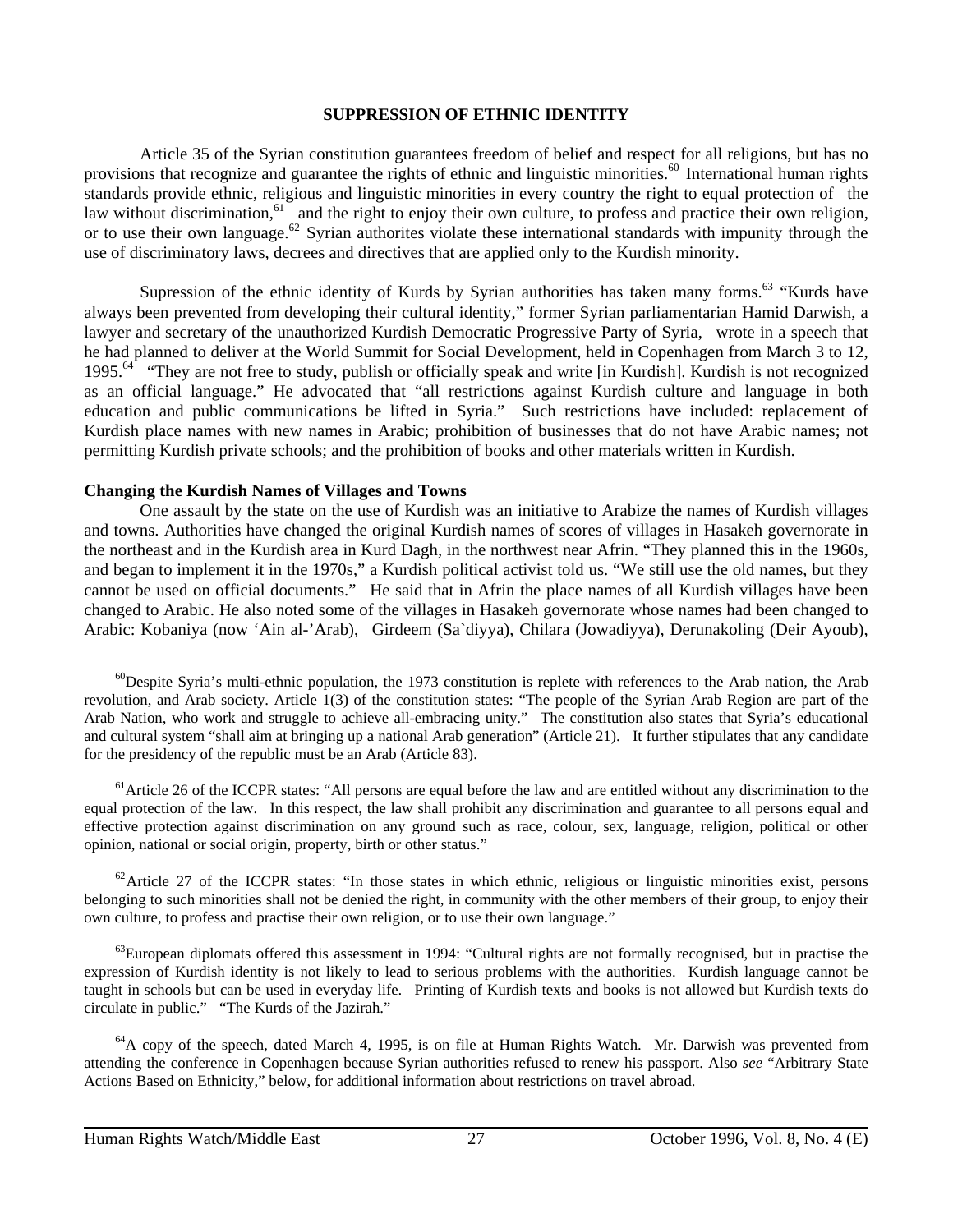and Bani Qasri ('Ain Khadra).<sup>65</sup> Human Rights Watch/Middle East obtained a copy of Directive No. 15801 issued by the minister of local administration on May 18, 1977, ordering that the Kurdish names of scores of towns and villages in the region of Afrin in the governorate of Aleppo be replaced with new Arabic names.<sup>66</sup>

#### **Bans on the Use of the Kurdish Language**

A decree by the governor of Hasakeh dated November 1l, 1986, reportedly prohibited the use of the Kurdish language in workplaces.<sup>67</sup> Two years later, another directive was reportedly promulgated by the governor, reiterating the 1986 language ban and also prohibiting the singing of non-Arabic songs at weddings and festivals.68 Human Rights Watch asked the Syrian government to provide copies of both decrees, and inquired if these measures were still in effect. In its July 1996 letter, this was the government's reply: "The Syrian constitution stipulates that Syria is part of the greater Arab nation and that Arabic is its official language. It stipulates further that the ban on the use of foreign languages in the workplace is not limited to the Kurdish language but includes all languages other than Arabic."

# **Refusal to Register Children with Kurdish Names**

In Hasakeh governorate, Kurds reported to us that authorities will not register children with Kurdish names. "Beginning in 1992, they refused to register children with Kurdish names -- this is from the Ministry of Interior and is specific to Hasakeh area. Using Kurdish names had become so popular that everyone was doing it. If you insist on using a Kurdish name, they will not register the child," one Kurdish activist said.<sup>69</sup> He added that the decree was known as No. 122. Human Rights Watch asked the Syrian government about this decree and if it was still in effect. The government did not answer the question directly, but referred us to the statement about the ban on the use of foreign languages in workplaces, cited above, and noted that certain letters in other alphabets are not included in the Arabic language.<sup>70</sup>

# **Prohibition of Businesses with non-Arabic Names**

On February 24, 1994, the governor of Hasakeh, Subhi Harb, directed the heads of the governorate's city and town councils to take action against businesses that did not have Arabic names, giving owners one week to change the names of their establishments to Arabic. "It is not permitted to name public and private establishments...with foreign (non-Arabic) words," he stated. He urged the recipients of his directive "to commit to this matter the utmost attention," and directed authorities not to issue new permits to stores, hotels, restaurants and other businesses with non-Arabic names. He also decreed that the owners of existing public and private businesses with non-Arabic names should be advised that they must rename the businesses in Arabic or face fines, closure and referral to courts for prosecution.<sup>71</sup>

 $^{67}$ Decree No. 1012/sad/25, as reported by the Committees for the Defense of Democratic Freedoms and Human Rights in Syria (CDF), *"Rapport Annuel 1995"* (France: 1996), p. 15.

The governors of Syria's thirteen provinces, or governorates, are not elected. Governors are "nominated by the minister of interior and appointed by the central government." Thomas Collelo, Editor, *Syria: A Country Study,* p. 193.

68Order No. 1865/sad/24. CDF, *"Rapport Annuel 1995,"* p. 15.

69Human Rights Watch/Middle East interview, Qamishli, Syria, April 1995.

<sup>70</sup>*See* Appendix A.

 $\overline{a}$ 

<sup>71</sup>*See* Appendix F for the original document and the unofficial English translation.

"In urban areas, local municipal councils license businesses, control public services and utilities, and levy taxes. Some members of these councils are elected and some appointed." Thomas Collelo, Editor, *Syria: A Country Study,* p. 194.

65Human Rights Watch/Middle East interview, Qamishli, Syria, April 1995.

<sup>66</sup>*See* Appendix E for the original document and the unofficial English translation.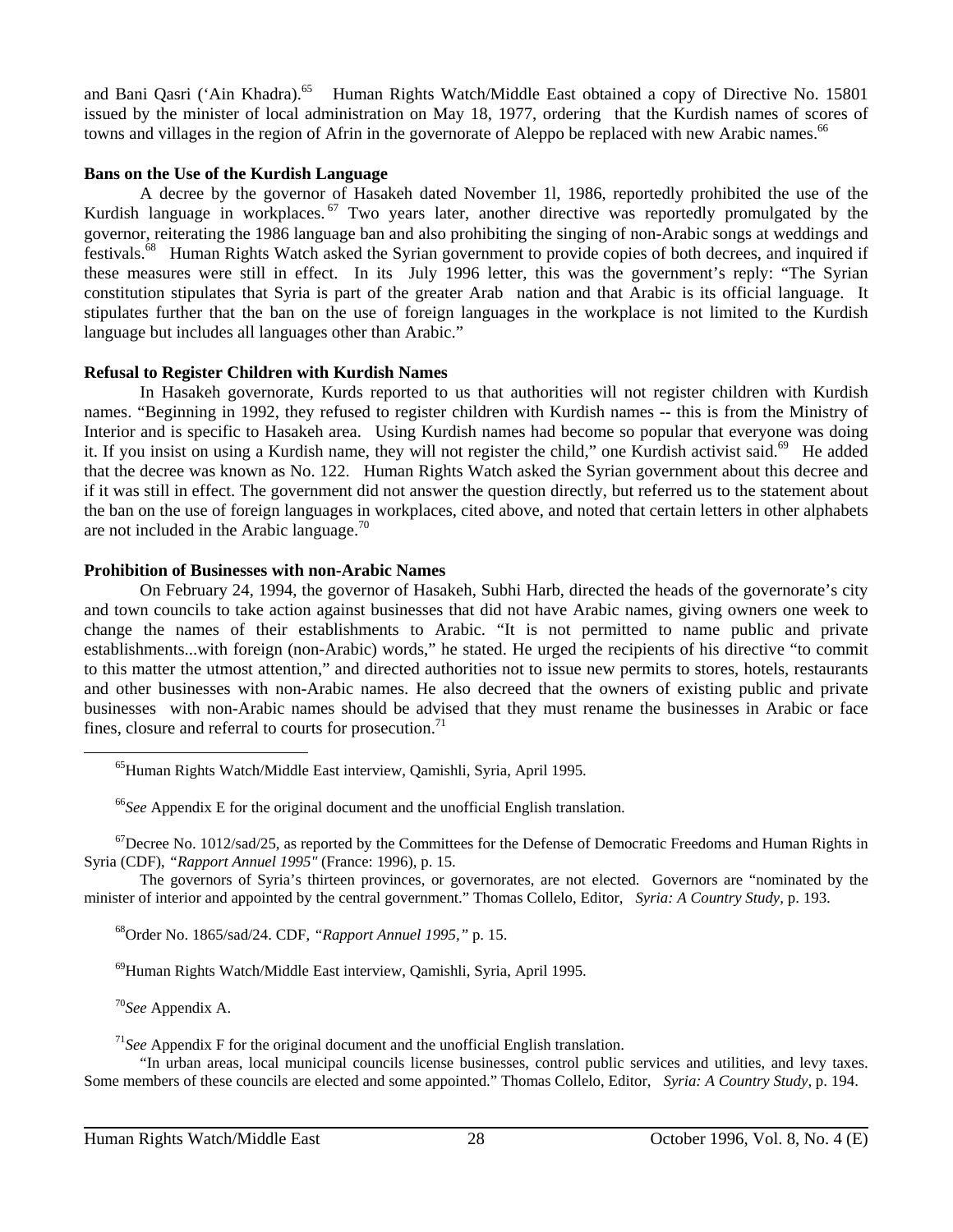While it is debatable whether the government has a legitimate interest in having Arabic names for registered business establishments, it is undeniably applying the decree in a plainly discriminatory manner. During our mission to Syria in 1995, we never saw a business establishment with a name or sign written in the Kurdish language. We did see, however, many businesses with signs in Arabic and Armenian, and, in Aleppo, signs in Arabic and Russian.

#### **Prohibition of Kurdish Schools**

Unlike other ethnic minorities in Syria -- such as the Armenians, Circassians and Assyrians -- Kurds are not permitted to open private schools for the education of their children in the Kurdish language. Instruction for children in Kurdish language and culture therefore takes place informally, in private homes. Our request for comment by the Syrian government about this prohibition, including its basis in Syrian law, went unaddressed in the July 1996 reply that we received.

#### **Prohibition of Books and Other Material Written in Kurdish**

Books and other materials written in Kurdish do circulate in Syria, but at considerable expense for the Kurdish groups that arrange to have them printed. One intellectual explained:

Kurdish songs, folklore, and stories are not allowed to be printed as books. We print these secretly and pay printers many times over [the regular prices] to print them. We have a cultural association in Beirut. Its main purpose is to publish books in Kurdish by Kurdish and other authors on Kurdish issues. We bring these books in and distribute them in Syria. In Damascus and Aleppo, certain bookstores will buy these illegal books from us and sell them. They buy them from us because they know that they will sell.<sup>72</sup>

European diplomats noted in 1994 that "possession of Kurdish books is tolerated, although the distribution is very limited. Printing in Kurdish, however, seems not to be tolerated, and Kurdish books therefore are (illegally) imported from Lebanon and north Iraq."73

Human Rights Watch asked the Syrian government if it is permitted to print books in Syria written in Kurdish and if it is legal to distribute and sell in Syria books written in Kurdish that are printed outside the country. The government's July 1996 reply did not address these questions.

#### **Interference with Other Forms of Cultural Expression**

Authorites are not tolerant of Kurdish cultural expression that includes political dimensions. "Cultural activities, including the celebration of Kurdish New Year [Nayrouz] are tolerated, as long as the political scope of these celebrations is limited and not considered provocative by the authorities," the 1994 report of the two European embassies in Damascus stated. "In general, only the fate of Kurds in Iraq can be exposed to the public, but not the claim of Kurds in Syria. As a consequence, repeatedly incidents occurred during [Nayrouz] celebrations."74 A Kurdish political activist explained to us the signifance of the celebration of Nayrouz, which means "new day" in Kurdish and also marks the traditional celebration of spring, and mentioned some of the problems that Kurds in the northeast have encountered with authorities.

"Nayrouz is a holiday related to the history of the Kurdish nation," he said. "It begins at night with bonfires set on mountaintops. Then, during the day, we go out into nature, and cultural groups dance in traditional costumes and re-enact scenes from Kurdish heritage. This lasts until the evening. We consider it both

72Human Rights Watch/Middle East interview, Qamishli, Syria, April 1995.

73"The Kurds of the Jazirah."

74"The Kurds of the Jazirah."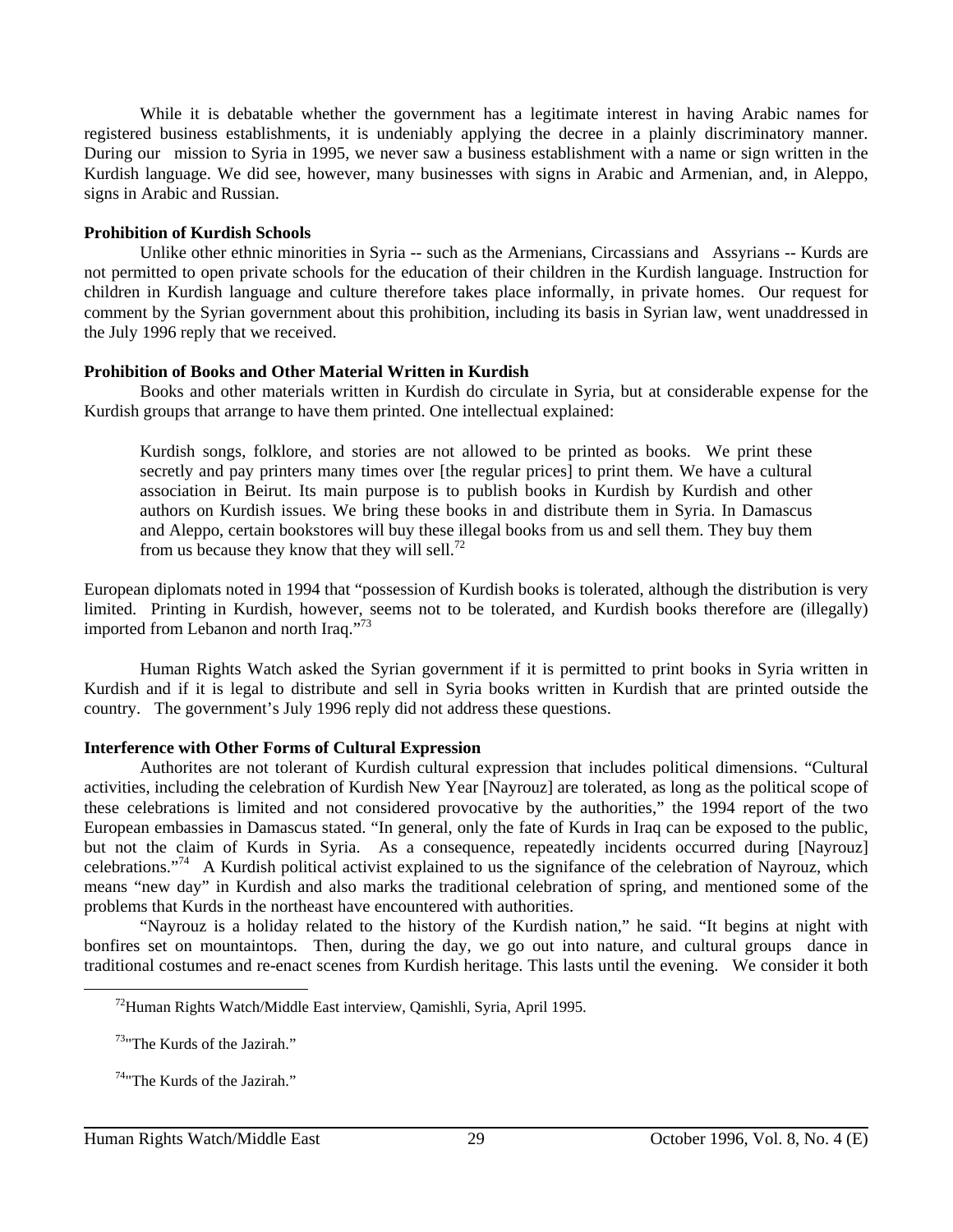the beginning of spring and a celebration of freedom," he added, noting that the holiday is also called *'eid al-huriyya* ("holiday of freedom"). He explained that the tradition dates back several thousand years: "A tyrant king was killed by an ironsmith. When fires were started on the mountains, this was a signal for the people to attack the king. We light the fires in memory of the ironsmith. They symbolize the fires of freedom."

Kurds in Syria had to "struggle," in the words of this activist, to obtain the tacit permission of the government to celebrate Nayrouz. "Once, they tried to stop it by force. People gathered in Damascus and marched to the national palace in 1986 from a Kurdish neighborhood. Thousands came. The Republican Guard sprayed us with bullets, and Suleiman 'Adi was killed. Rabhan Ramadan, one of the organizers, was detained without charge for two years." He did report, however, that the government no longer suppresses Nayrouz celebrations: "Now, thousands and thousands go out on the feast day. The authorities cannot prevent it any more." But he said that other techniques are used to deter participation. "This year, they spread rumors that Iraqis and Turks were bringing bombs, to create fear and make people afraid to go."<sup>75</sup>

#### **Other Forms of Discrimination**

Syrian Kurds complained to us about other forms of state-sponsored or state-sanctioned discrimination. They claimed that Kurds are not accepted in Syria's military colleges, and pointed out that army chief of staff Tawfiq Nizam Eddin, who held the post prior to Syria's unity with Egypt in 1958, was a Kurd from Qamishli who subsequently lost his citizenship and became a foreigner. "No Kurd has been admitted as an officer in the army or security forces for the last twenty-five years," one of our Kurdish sources claimed. "There are a few old Kurdish army officers remaining from the Afrin area -- you can count their number on your fingers -- but they have administrative, not military, responsibilities."76

Kurds also pointed out that it is extremely rare for a Kurd to be appointed a judge. "There may be a total of five nationwide. To become a judge, you need to be a Ba'thi or be supported by one of the security services," one source said. He also maintained that there is not one Kurd who serves as a prosecutor. In the last few years, it reportedly has become increasingly difficult for Kurds to gain admission to the country's three medical schools, which are located in Damascus, Aleppo and Latakia. Human Rights Watch asked for but did not receive a response from Syrian government to these allegations

The U.S. Department of State country report on human rights conditions in Syria in 1995, published in March 1996, provided meager information about state-sponsored discrimination against the Kurdish minority. There is only one sentence on this subject in the report: "Although the Government contends that there is no discrimination against the Syrian Kurdish population, it has placed limits on the use and teaching of the Kurdish language, Kurdish cultural expression and, at times, the celebration of Kurdish festivals."<sup>77</sup>

 $75$ Human Rights Watch/Middle East interview, Qamishli, Syria, April 1995. The use of rumors is a technique used by Syria's security apparatus to create fear or foment sectarian strife, according to Kurdish sources. "Each security apparatus has its operatives who are directed to spread a rumor," one of our sources in the northeast said. "These agents start speaking, then people begin the spread the rumor themselves. As political activists, we have to work hard to counteract this."

76Human Rights Watch/Middle East interview, Qamishli, Syria, April 1995.

<sup>&</sup>lt;sup>77</sup>The State Department's 1995 country report on Egypt, in contrast, included a detailed list of various types of discriminatory state practices against members of the Coptic Christian minority in that country (which, like the Kurds in Syria, comprise about 10 percent of the population) including problems shared by the Kurds in Syria such as "suspected statistical underrepresentation of the size of the...population"; "job discrimination in the public sector, the police, the armed forces, and other government agencies"; "reported discrimination...in admission to state medical schools"; and "underrepresentation in government" including "the upper ranks of the military, police and diplomatic service."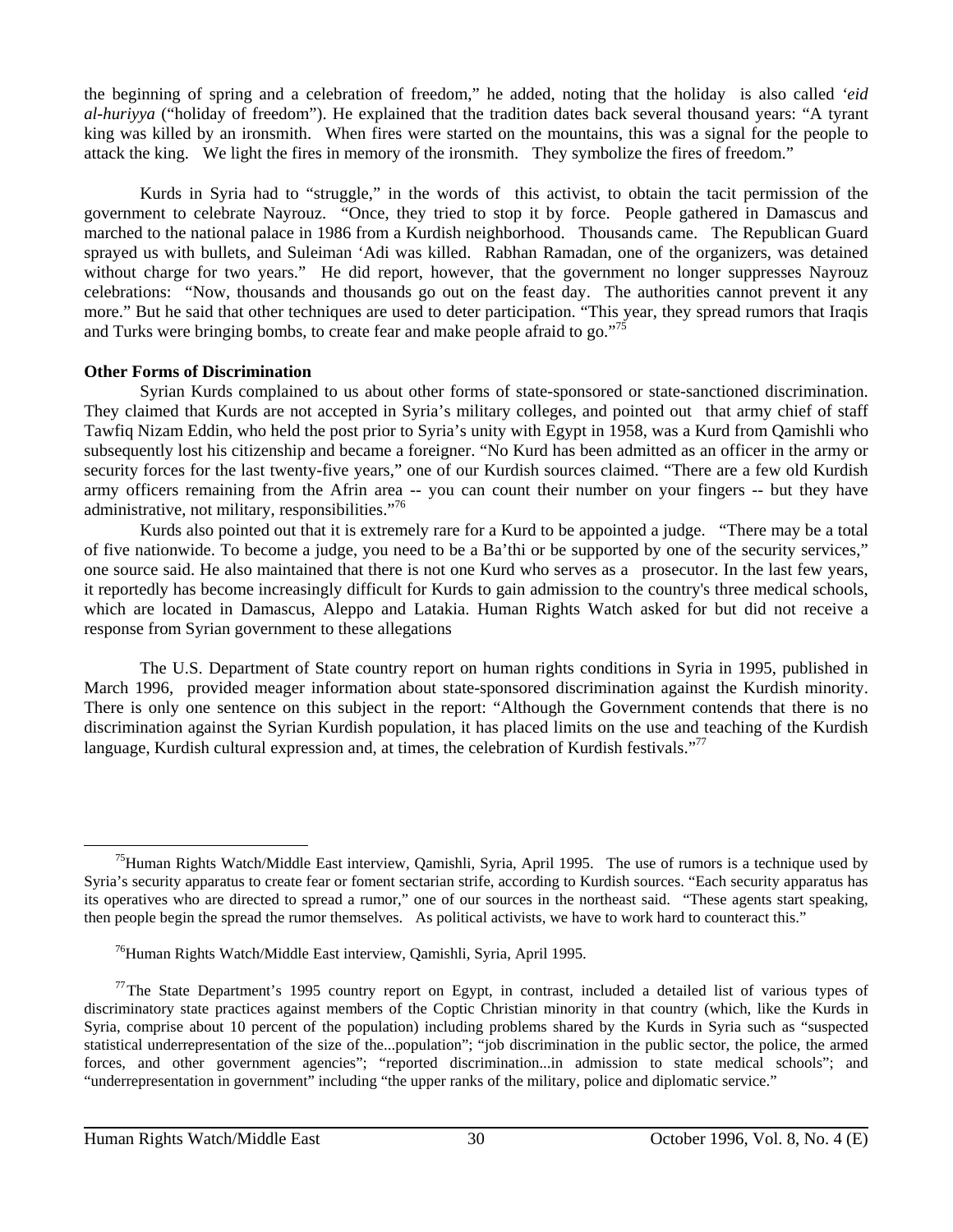#### **ARBITRARY STATE ACTIONS BASED ON ETHNICITY**

Syrian authorites have harassed suspected Kurdish political activists and, in arbitrary fashion, have dismissed them from their jobs at state-owned companies and from educational institutions where they were studying. Kurds, including well-known political leaders, have been prevented from travelling abroad because authorities have refused to renew their passports.

#### **Dismissals from State Jobs and Expulsions from State Educational Institutions**

In October 1992, the unauthorized Kurdish Popular Union Party in Syria (KPUPS) reported that the governor of Hasakeh ordered that twenty-one Kurdish workers be fired from a public road-building company, on instructions of the security apparatus, because they were judged to be a danger to state security.<sup>78</sup> Most of the men fired had been long-term employees of the company; at least ten of them had been hired between 1975 and 1979, and another ten had been hired between 1980 and 1983. Most of the men -- whose professions were heavy transport drivers, jackhammer operators, asphalt workers, technical inspectors and the like -- supported large families. Three of them supported families of twelve people and two of them supported families of eleven people, according to KPUPS.

Kurdish political activists say that dismissals of this type in Hasakeh governorate are carried out frequently and arbitrarily. "This month, they fired fifteen laborers who worked for the military housing company. Ten days ago, in 'Ain al-'Arab, four teachers were fired," one of our sources said. "No reasons were given, and nothing is put in writing." $79$ 

Kurds have also been expelled from state institutes where they were studying. In Hasakeh governorate, there are two teacher training institutes, one in Qamishli and one in Hasakeh city. Students attend these institutes after they graduate from secondary school and take a two-year program of study to qualify as teachers. Kurds are "regularly thrown out" of these institutes on the basis of suspicion that they belong to unauthorized political organizations, a political activist told us. He added that the expulsions are part of a strategy to put pressure on Kurds to become informers for the security apparatus:

At these two teacher-training schools, forty-two male and female Kurdish students have been expelled so far this year. The way it happens is that an evalaution comes in from the security apparatus, saying that they are a danger to state security. It is verbal only, there is no piece of paper. The only way to appeal is to go to Political Security, become an informer, and give them weekly or monthly reports on your colleagues. This will get you readmitted.

He said that pressure tactics such as these have forced many Kurds to leave Hasakeh governorate. He said that some 20,000 Kurds are living in a squatter community, near Dumar in Damascus, that is known in Kurdish as *Zor Ava*. "This settlement, which was started five or six years ago, has no official status and is not included in the city plan. Sewage is handled by latrines, and electricity is stolen," he said, noting that as poverty increases in Hasakeh, more Kurds move to Damascus.<sup>80</sup>

Human Rights Watch asked the Syrian government to provide information about the administrative procedures used in cases where workers or students have been dismissed, including the right to appeal such decisions to administrative or legal authorities. In the government's July 1996 reply, these issues were not addressed.

 $78$ The names of the twenty-one men are on file at Human Rights Watch.

79Human Rights Watch/Middle East interview, Qamishli, Syria, April 1995.

80Human Rights Watch/Middle East interview, Qamishli, Syria, April 1995.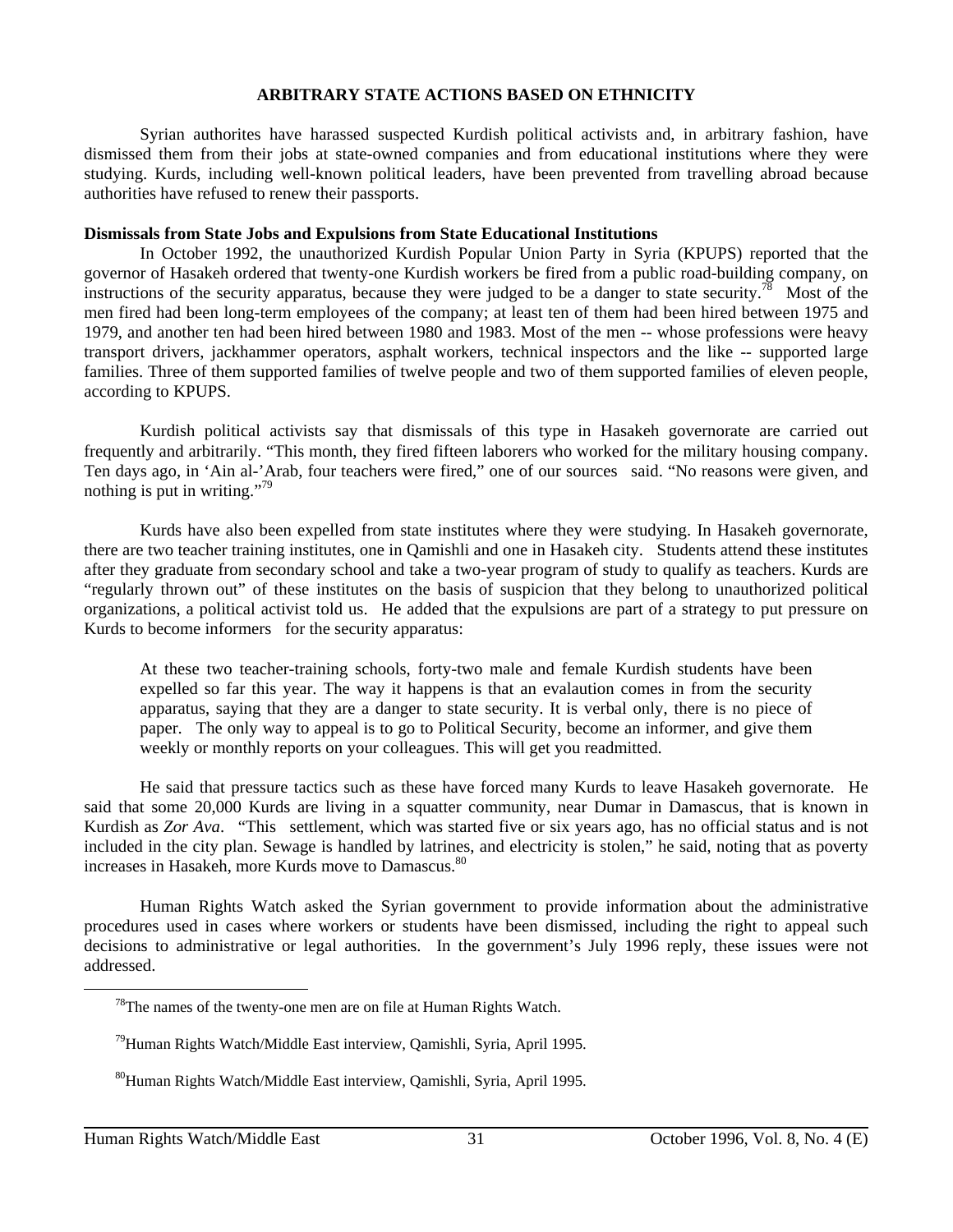#### **Restrictions on Travel Abroad**

Syrian human rights monitors have noted that authorities have forbidden travel abroad by Kurdish intellectuals.<sup>81</sup> According to information received by Human Rights Watch, the passport of lawyer Hamid Darwish, secretary of the unauthorized Kurdish Democratic Progressive Party of Syria and a former member of parliament elected in 1990, was not renewed by Syrian authorities. This prevented Mr. Darwish from travelling to Copenhagen to attend the World Summit for Social Development, held in March 1995. In a statement to the Danish Committee for Human Rights of the Kurds, dated March 4, 1995, Mr. Darwish complained about the denial of his passport by Syrian authorities.<sup>82</sup> The Syrian government did not reply to our request for information about the reasons why authorities might refuse to renew an expired passport and the administrative procedures that can be utilized to challenge the denial of a passport.

#### **PROTESTS IN SYRIA AND EUROPE**

"The single biggest issue for the Kurdish community [in Syria] is the nationality issue," diplomats from two European embassies observed in their 1994 report. They added:

The nationality issue is felt as a clear case of discrimination by all Kurdish factions. Some 200,000 Kurds living in Syria without enjoying Syrian nationality are confronted with serious legal and practical problems. Their case constitutes the rallying point of the Kurdish movements.<sup>83</sup>

In our own work in the field in Syria in 1995, we found this to be true as well. A young Kurdish resident of the northeast, who had been tortured by security forces, was as interested in talking to us about the situation of the stateless Kurds as he was in describing his own physical abuse.<sup>84</sup>

Despite the Syrian government's clear violations of international human rights law, Kurds in Syria have been unsuccessful in their various peaceful attempts to press authorities to address and remedy the situation of Syrian-born Kurdish "foreigners" and maktoumeen. This is partly explained by the sensitive ethnic politics that prevail in Syria. According to the joint report of the two European embassies:

The main obstacle to a solution of the nationality question seems to be a political one. In the Jazirah the 650,000 Kurds are a majority against ca. 450,000 Arab Sunnis, mostly of bedouin stock, and ca. 100,000 Christians, largely town dwellers. This ethnic distribution constitutes a problem for Syria as the Kurdish majority raises fears of a potential threat of separatism. By diminishing the Kurds (on paper) by 200,000, the Arab and Kurdish populations are now in balance.85

#### **Grass Roots Efforts in Syria: The Price of Dissent**

81CDF, *Rapport Annuel 1995*, p. 15.

 $82A$  copy of this letter is on file at Human Rights Watch/Middle East.

83"The Kurds of the Jazirah."

 $\overline{a}$ 

<sup>84</sup>We interviewed him in Qamishli, Syria, in April 1995. The account of his torture is included in Human Rights Watch/Middle East, "Syria: The Price of Dissent," *A Human Rights Watch Short Report*, vol. 7, no. 4, July 1995, pp. 33-34.

85"The Kurds of the Jazirah."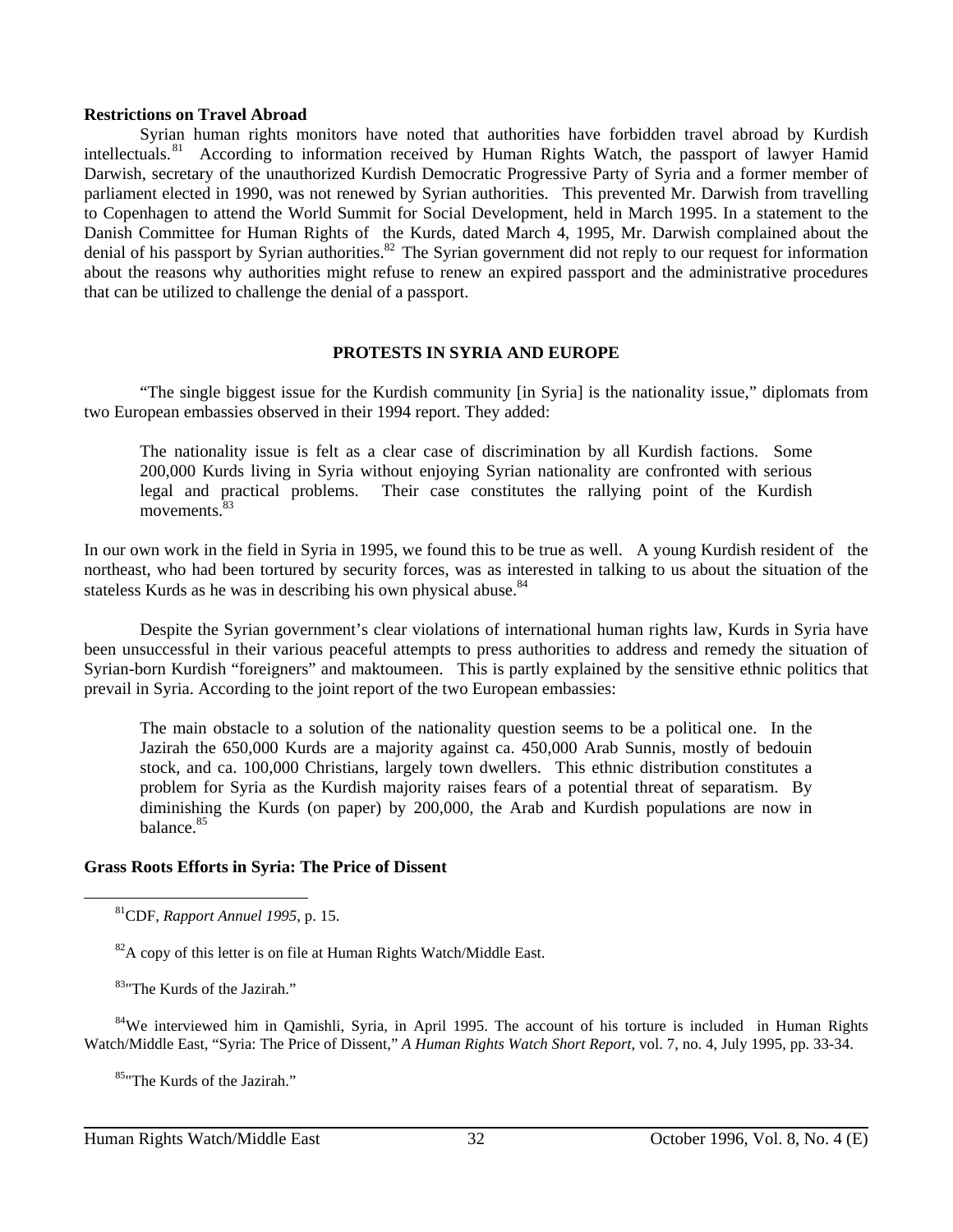Kurdish activists in Hasakeh governorate told us that they have organized petition campaigns, and presented 15,000 signatures -- which they gathered over a period of several days -- to the government in 1987. In March 1990, about one hundred residents of Hasakeh travelled in small groups to Damascus, a twelve-hour trip by bus, for a protest demonstration. One participant told us what happened:

We went to the Republican Palace. We raised our voices and said: "We want [regular] identity cards." Security men came. They were not confrontational and started talking to us. Then, cars full of security forces started coming until there were three times our number. They started beating us up, including the women. They arrested three people, put the rest of us in buses, and took us out of the city, with a helicopter following.

The men who were arrested were taken to the security detail responsible for the palace. They were interrogated in three consecutive sessions: first for ten hours, then for seven hours, and then for four hours. After the interrogations, security officers, who had verified their identities, told them never to return again and released them.<sup>86</sup>

Suspected Kurdish political activists continue to be detained, held incommunicado, tortured under interrogation, and prosecuted before the state security court for non-violent advocacy on behalf of stateless Kurds.<sup>87</sup> For example, eight Kurds from Hasakeh governorate were detained in 1992, held for over sixteen months under emergency law, and then charged in the state security court in 1993 with the criminal offenses of membership in secret organizations, <sup>88</sup> "opposing the goals of the revolution," and "spreading false information."89 The "false information," according to the state security court prosecutor, was contained in a leaflet about the problems of the stateless Kurds that the defendants were accused of distributing and posting publicly. Human Rights Watch/Middle East had previously reported that on October 5, 1992, four unauthorized Kurdish organizations in Syria had published materials to mark the thirtieth anniversary of Legislative Decree No. 93 of 1962, which authorized the special census in Hasakeh governorate. The groups called on Syrian citizens to support equal civil and cultural rights for the Kurds. Security forces responded with the arrest of about 260 Kurds in Hasakeh, Ras al-'Ayn and Qamishli in the northeast, and Aleppo and Afrin in the northwest.<sup>90</sup> According to the Syrian human rights organization CDF, forty of these Kurds remained in detention as of early 1996.<sup>91</sup>

In the written defense statement submitted to the court in 1994 on behalf of the eight defendants, their lawyers argued that the information in the leaflet was not false. The lawyers provided the court with detailed information about the situation of the stateless Kurds, citing at length various discriminatory government decrees and directives. The lawyers contended that no evidence was submitted to substantiate the prosecutor's assertion

<sup>88</sup>The unauthorized, clandestine Kurdish Workers Party in Syria, the Kurdish Popular Union Party in Syria, and the Kurdish Democratic Party in Syria. The umbrella organization for these parties is the Kurdish Democratic Union in Syria.

 89Their names are: Muhammed Hassan Yosuf, Muhammed Sharif Abu Zayd, Ahmad Muhammed Ibrahim, Zaki Muhammed Hajji, Dara Nayif Hasso, Yunis Hammi Hussein, Muhammed Bashir Mulla Ahmed, and Muhammed Walid Abd'al-Qadir Haj Hussein.

The vaguely formulated charges against these eight men are typical of the charges used to prosecute suspected political activists in Syria before the state security court. For additional information, *see* "The Price of Dissent."

90Human Rights Watch, *Human Rights Watch World Report 1994* (New York: Human Rights Watch, 1993), p. 335.

91CDF, *"Rapport Annuel 1995,"* p. 15.

86Human Rights Watch/Middle East interview, Qamishli, Syria, April 1995.

87For information about torture under interrogation and state security court trials, *see* Human Rights Watch/Middle East, "Syria: The Price of Dissent."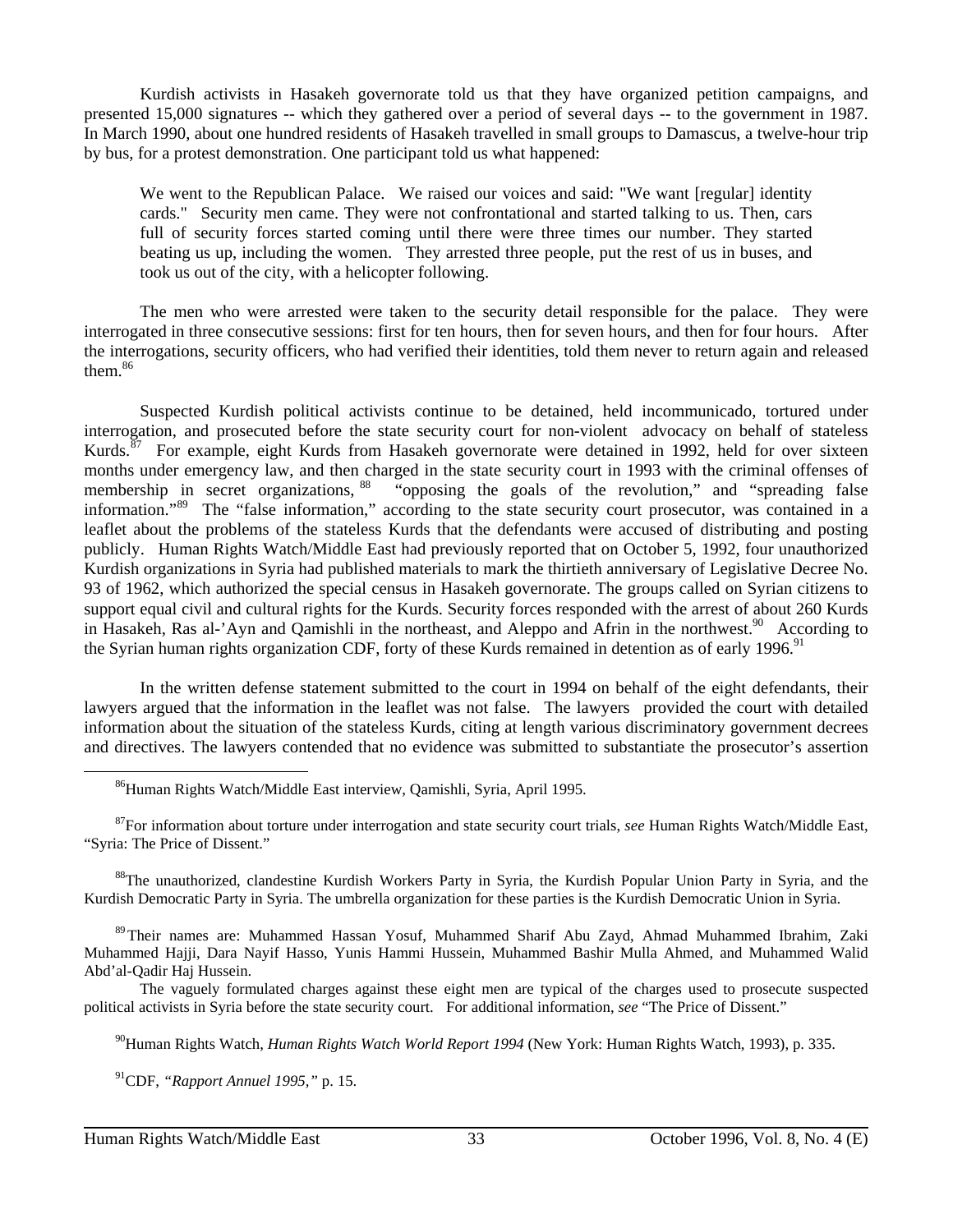that their clients were members of secret political parties, and further claimed that the defendants had been subjected to "harsh interrogations, including physical and emotional torture, and [treatment] in an abusive way to force them to confess to committing acts that they did not commit." The lawyers added that their clients "were interrogated while they were alone, in the absence of an attorney who could stand by them and defend them." Human Rights Watch/Middle East was not able to obtain information about the court's verdict in this case. Our written request for information from Syrian authorities, dated May 29, 1996, went unanswered.

Authorities also reacted harshly in 1993 when the Democratic Unity Party in Syria, a coalition of five Kurdish parties, wrote a critical report about the "Arab belt" policy<sup>92</sup> and distributed it to some foreign embassies in Damascus. Diplomats reported that a party representative provided these details about the crackdown:

In October 1993, ninety-eight members of the Unity [Party] were arrested of whom twenty-one still remain in prison and their cases are currently before the [Supreme State Security Court] in Damascus. Two have been convicted, eight stand trial and twelve remain in prison without any accusation brought before them. Other Kurds arrested...were six members of the Popular Union Party because of illegally publishing a newspaper and six members of the Democratic Progressive Party and five Kurds from Malikiyyah, including one woman (Asia Muhammed). Four members of [the Democratic Unity Party in Syria] were in hiding, including its Secretary General Ismail Amr, who went underground when he lost parliamentary immunity when the last parliament was dissolved. $93$ 

#### **Initiatives in Parliament**

Kurdish and other Syrian legislators have tried to raise the issue of the stateless Kurds in the elected parliament, but without success. According to the report of the two European embassies:

A first letter, signed by forty-seven members of Parliament (Kurds and Arabs), was addressed on 8 June 1991 to the President of the Parliament. But the Prime Minister and the Ba'th Party responsible, Abdallah al-Ahmar, refused to have the matter discussed.

On 13 March 1992 a second letter signed by thirty-two members of Parliament was handed over to President al-Asad who promised to try to find a solution. No measures have been taken until now. Two Kurdish parliamentarians of the Ba'th Party were reprimanded for signing the letter.<sup>94</sup>

Such initiatives in the parliament were in part possible because legislators elected in 1990, who served until 1994, included three Kurds from Hasakeh governorate who were independent of Syria's ruling Ba'th Party.<sup>95</sup>

 "This was the only year that the elections were not faked," claimed a Kurdish political activist. He added that a major reason the election was relatively fair had to do with the fall of the Soviet Union: "The government was afraid. There was a lot of talk about democracy. And Kurdish political groups mobilized behind independent candidates."<sup>96</sup> As a consequence, advocacy on the citizenship issue in a national forum was possible. "Fifteen Kurds were elected to the outgoing parliament, among them some independent candidates openly raising specifically Kurdish issues," Damascus-based European diplomats wrote in 1994. Of the fifteen, eleven were

<sup>&</sup>lt;sup>92</sup>See "Background: Arabization in Northeastern Syria," above, for information about the Arab belt.

<sup>93&</sup>quot;The Kurds of the Jazirah."

<sup>94</sup>*Ibid.* 

<sup>&</sup>lt;sup>95</sup>Their names are: Hamid Darwish, a lawyer; Kamal Darwish (unrelated to Hamid Darwish); and Fouad Ali Koh.

<sup>&</sup>lt;sup>96</sup>Human Rights Watch/Middle East interview, Qamishli, Syria, April 1995.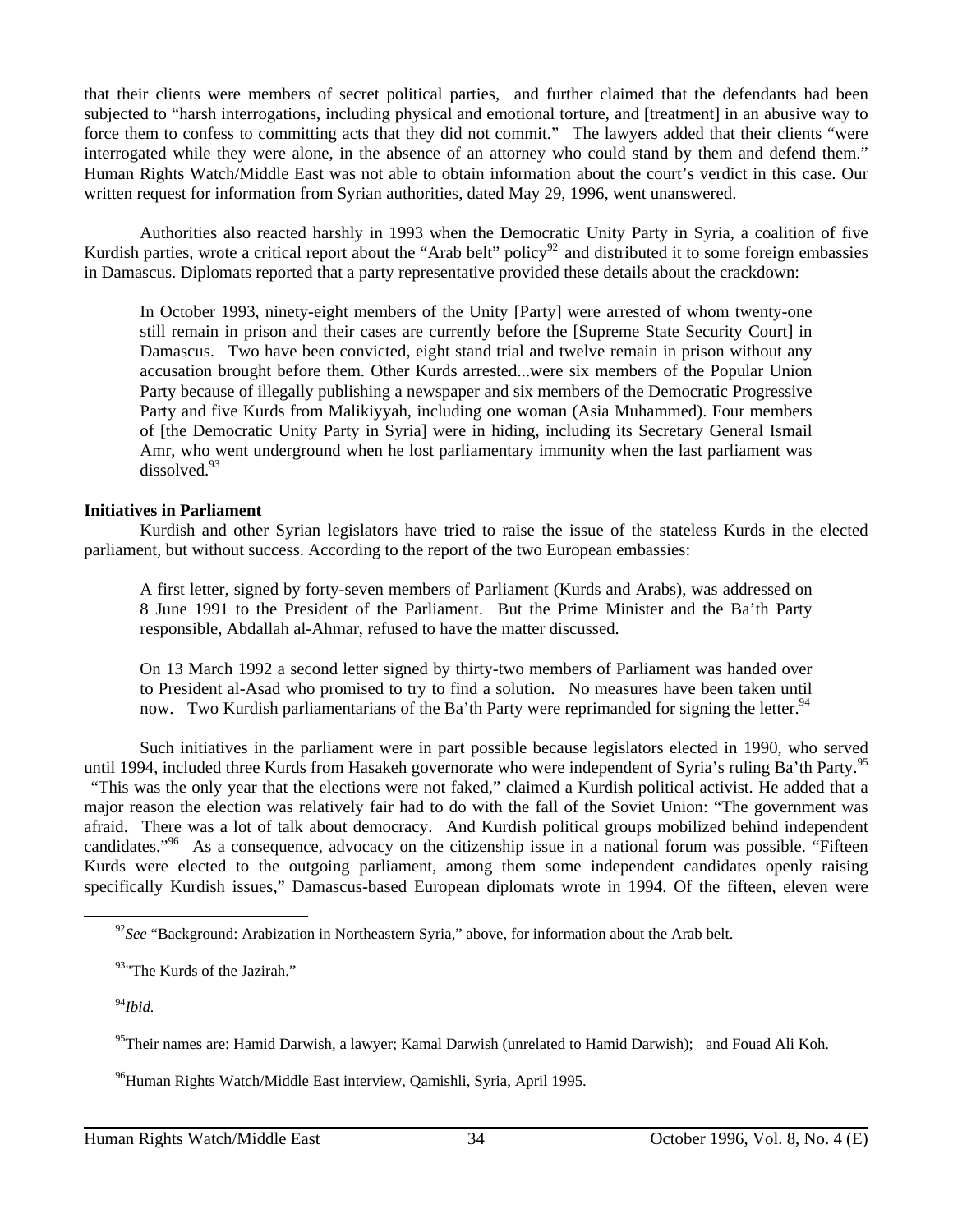independents: six from Afrin, three from Hasakeh, and two from Damascus. "In the new parliament [elected in August 1994], the independent Kurdish representation seems to have diminished," the diplomats added.

The hundreds of thousands of Kurdish residents of Hasakeh governorate currently have no independent representatives in parliament. "We did not participate in the 1994 election because we knew that it was going to be faked," the political activist told us. He said that Hasakeh governorate is allotted fourteen parliament seats, and added:

Usually, the Ba'th puts out a list of ten party people and there are four seats for "independents," who are controlled by the Ba'th. They did not do this in 1990. They allowed us five independent seats, and three Kurds, one Assyrian and one Arab won. All of them were independent of the party and the government.

But the parliamentary election held on August 24, 1994, reverted to previous methods of manipulation by the Ba'th party. Kurdish political activists obtained a copy of an official directive from the national leadership of the Ba'th party, dated August 21, 1994 and numbered 9144, which instructed the party apparatus in Hasakeh governorate to work on behalf of four "independent" candidates: Mahmoud Shawakh al-Boursan and Muhammed al-Fares from Group A, Muhammed Ahmad al-Musleh and Zayya Malik Ismail from Group B.<sup>98</sup> "We ask that you direct those who are active members and supporters in the syndicate and party apparatus in the governorate of Hasakeh to elect the candidates and independents who are mentioned above," instructed Abdel Aziz Nuaimi, the secretary of the Ba'th Party in Hasakeh, in a letter that was sent to Ba'th party divisions in the governorate, numbered 2661 and also dated August 21, 1994, following up on the orders of the party's leadership in Damascus. "The party began to work on this weeks before the date of the directives," our contact said. "And they had each Ba'thi bring five different identity cards to vote for these candidates."<sup>99</sup> All four men were elected members of parliament; none is a Kurd.

#### **Pleas for International Support**

On October 21, 1995, Syrian Kurds living in exile in Germany held a demonstration in Bonn, Germany, that concluded with a protest rally in front of the Syrian embassy. They delivered an appeal to the embassy calling for the lifting of emergency law, the release of all Kurdish political prisoners in Syria, and the cancellation of discriminatory laws and practices that are applied to Kurds in Syria. In a statement prepared for the demonstration, the overseas branch of the Syria-based Kurdish Popular Union Party sought international support to press the Syrian government to act affirmatively on its demands, including the following:

- Recognize the existence of the Kurdish ethnic minority in Syria, and guarantee Kurdish political and cultural rights in the Syrian constitution.
- Grant permission for an international committee of human rights organizations to visit Syria and investigate the situation of the Kurdish minority.
- Release Kurdish and other political prisoners in Syria, and cancel Syria's long-standing emergency law.
- Cancel discriminatory laws and decrees issued by Syrian authorities.

 $\overline{a}$ 

99Human Rights Watch/Middle East interview, Qamishli, Syria, April 1995.

<sup>&</sup>lt;sup>97</sup>"The Kurds of the Jazirah."

<sup>&</sup>lt;sup>98</sup>According to European diplomats, three of these "independents" were Arab tribal chiefs, and Zayya Malik Ismail an Assyrian. They also noted that two Kurds from Hasakeh who won parliament seats were members of the Ba'th party, and one was a communist. "The Kurds of Jazirah."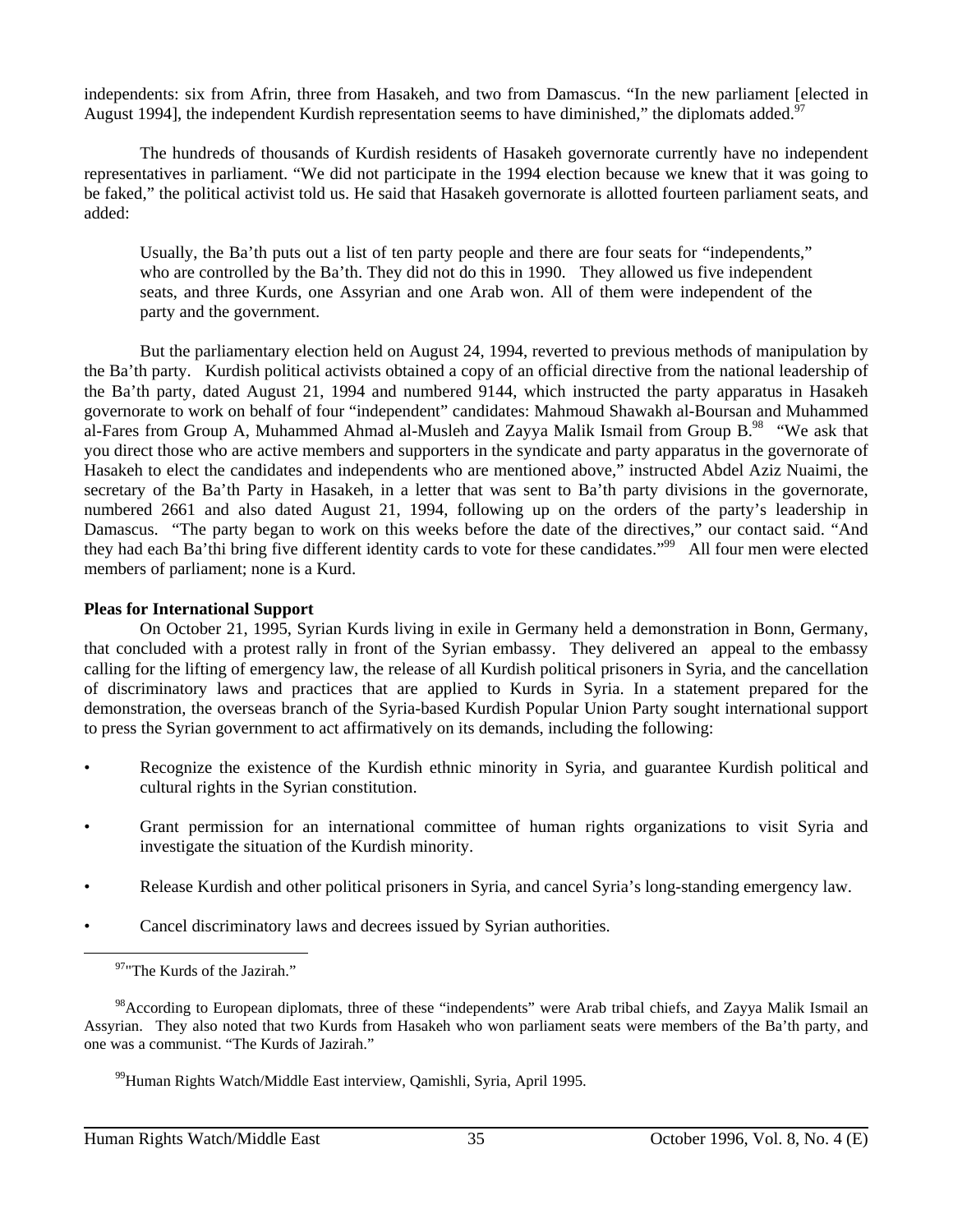Earlier in 1995, Kurdish political activists in northeastern Syria had stressed to Human Rights Watch/Middle East the importance of information dissemination and advocacy by international human rights organizations and other members of the international community on the issues of the stateless Kurds and the Syrian government's violations of minority rights. They told us that they were seeking international support for their efforts to persuade Syrian authorities to acknowledge the existence of Kurds as an ethnic minority in Syria, to provide guarantees of minority rights in the Syrian constitution, and to respect and enforce the rights set forth in international human rights instruments that the Syrian government has ratified. One activist from northeast Syria put it this way:

Our main demands are for acknowledment of our existence as an ethnic group and fixing this in the constitution. As long as we have duties in Syria, we should have rights, including the right to political freedom and representation in parliament. The government should cancel all the discriminatory anti-Kurdish plans and policies, including the [1962] census [results], the Arab belt, and the use of exceptional laws to expel Kurds from places of work and education. What we primarily want is for Syria be democratic and pluralistic in its ethnicity.<sup>100</sup>

As the recommendations in this report indicate, Human Rights Watch/Middle East believes that these demands have merit.

#### **ACKNOWLEDGMENTS**

This report was researched and written by Virginia N. Sherry, associate director of Human Rights Watch/Middle East. It is based primarily on information that she collected in Syria during a visit from March 23, 1995 to May 9, 1995. Maha Abu Ayyash accompanied Ms. Sherry on the mission, and served skillfully and tirelessly as her interpreter.

The author wishes to thank the Kurdish men and women in northeastern Syria who provided assistance, information and hospitality under extremely difficult conditions. This report would not have been possible without their generous help.

#### *Human Rights Watch/Middle East*

Human Rights Watch is a nongovernmental organization established in 1978 to monitor and promote the observance of internationally recognized human rights in Africa, the Americas, Asia, the Middle East and among the signatories of the Helsinki accords. It is supported by contributions from private individuals and foundations worldwide. It accepts no government funds, directly or indirectly. The staff includes Kenneth Roth, executive director; Cynthia Brown, program director; Holly J. Burkhalter, advocacy director; Barbara Guglielmo, finance and administration director; Robert Kimzey, publications director; Jeri Laber, special advisor; Lotte Leicht, Brussels office director; Juan Méndez, general counsel; Susan Osnos, communications director; Jemera Rone, counsel; and Joanna Weschler, United Nations representative. Robert L. Bernstein is the chair of the board and Adrian W. DeWind is vice chair. Its Middle East division was established in 1989 to monitor and promote the observance of internationally recognized human rights in the Middle East and North Africa. Eric Goldstein is the acting executive director; Joe Stork is advocacy director; Virginia N. Sherry is associate director; Fatemeh Ziai is

<sup>&</sup>lt;sup>100</sup>Human Rights Watch/Middle East interview, Qamishli, Syria, April 1995.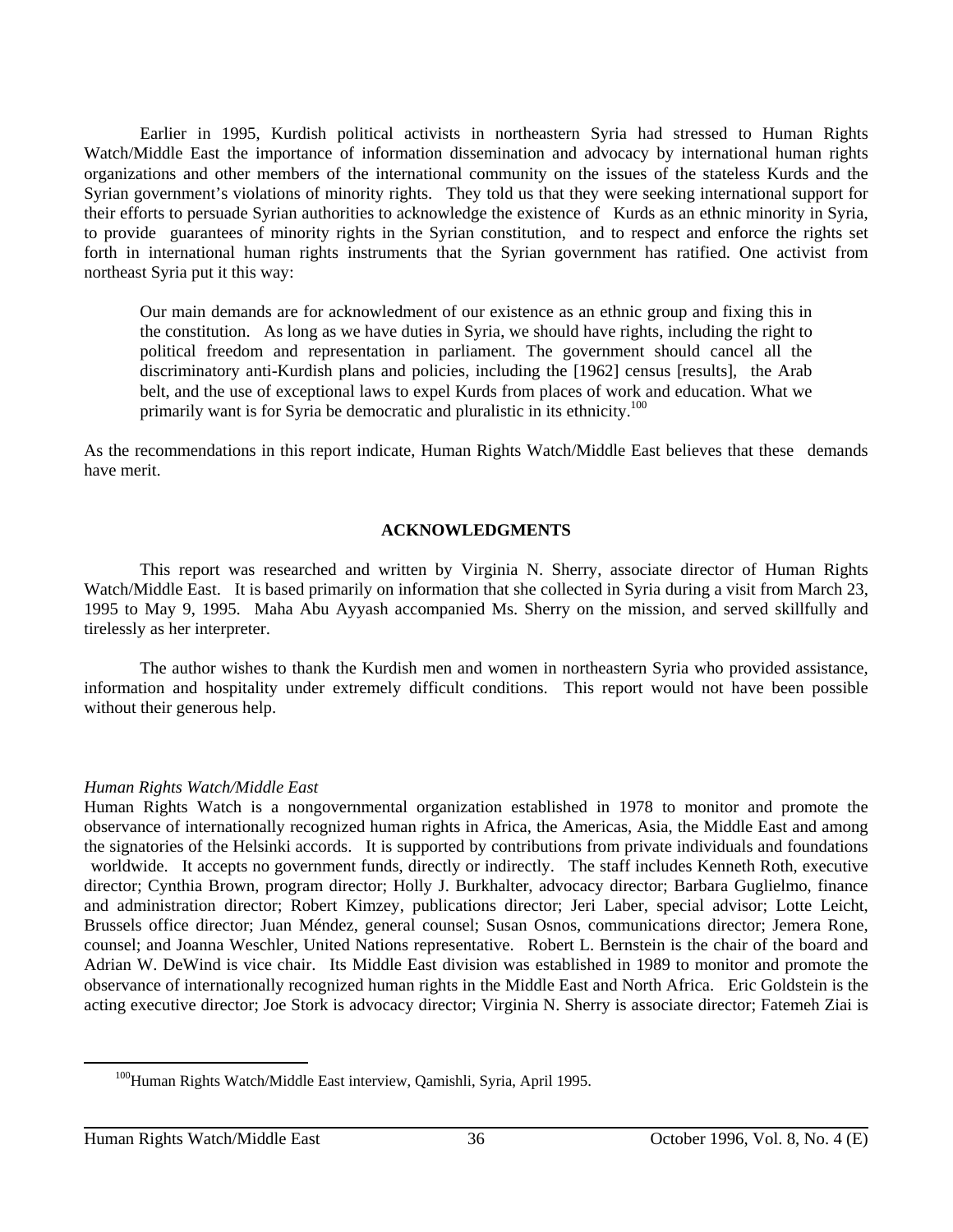counsel; Elahé Hicks is a consultant; Shira Robinson and Awali Samara are associates. Gary Sick is the chair of the advisory committee and Lisa Anderson and Bruce Rabb are vice chairs.

#### Gopher Address://gopher.humanrights.org:5000

Listserv address: To subscribe to the list, send an e-mail message to majordomo@igc.apc.org with "subscribe hrw-news" in the body of the message (leave the subject line blank).

#### **APPENDIX A**

With reference to your letter 7(103/80) dated June 10, 1996, I hereby present a summary statement on the situation of the Kurds in Hasakeh governorate. This is in response to requests for clarifications on their situation made in the attached letter from the Executive Director of Human Rights Watch/Middle East.

#### **I: Overview**

At the beginning of 1945, the Kurds began to infiltrate [*yatasallaluna*] into Hasakeh governorate. They came singly and in groups from neighboring countries, especially Turkey, crossing illegally along the border from Ras al-'Ain to al-Malikiyya. Gradually and illegally, they settled down in the region along the border in major population centers such as Dirbasiyya, Amoudeh, Qamishli, Qahtaniyya, and Malikiyya, until they began to constitute the majority in some of these centers, as in Amoudeh and Malikiyya. Many of these Kurds were able to register themselves illegally in the Syrian civil registers. They were also able to obtain Syrian identity cards through a variety of means, with the help of their relatives and members of their tribes. They did so with the intent of settling down<sup>101</sup> and acquiring property, especially after the issue of the agricultural reform law, so as to benefit from land redistribution.

In view of the increase in illegal immigration in this governorate and the resulting increase in the percentage of registrations that had been illicitly inserted [*madsuusa*] into the civil registers, it was decided to conduct a general census in the governorate. The purpose of the census was to purge [*tanqiyya*] the governorate's registers and to effect a reliable and precise reorganization of these registers so that they would contain only the registrations of those whose Syrian citizenship could be established, and eliminate the alien infiltrators.<sup>102</sup> Ordinance 93, dated August 23, 1962... was issued. In accordance with this ordinance, a census of all persons actually present in the governorate was conducted on October 5, 1962. As a result of the investigation of the [completed census] forms of those who were present for the census, the registration of those who had established that they were citizens of the Syrian Arab Republic were made in the new civil registers for Syrians. The others were registered as foreigners in special registers for this purpose.

#### **II. The essential regulations employed in establishing the nationality of those who were present for the census**

In order to clarify the rules and procedures to be followed to establish the nationality of those who were present for the census, the Ministry of the Interior issued a special directive in this regard, number 2/697 dated September 1, 1962....Paragraph 10 of this directive required the registration committees and the Central Committee for the Census to verify the correctness of the answers on the [census] forms filed by each person, especially the answer dealing with nationality....It also required them to establish nationality in accordance with a summary, appended to this directive, which includes the acquisition<sup> $103$ </sup> of Syrian Arab nationality.

<sup>&</sup>lt;sup>101</sup>The term used here, *istiitaan*, is also the term used to refer to the process of Israeli settlement in the

Occupied Territories. This footnote, and the ones that follow, are from the Human Rights Watch translator.

<sup>&</sup>lt;sup>102</sup>The term *al-mutasalliliin al-'aghraab*--the alien infiltrators--is used consistently throughout the document to refer to those who are considered neither Syrian citizens nor foreigners.

<sup>&</sup>lt;sup>103</sup>The Arabic text uses verbs of acquisition and attainment to refer to the process of becoming a citizen, preserved in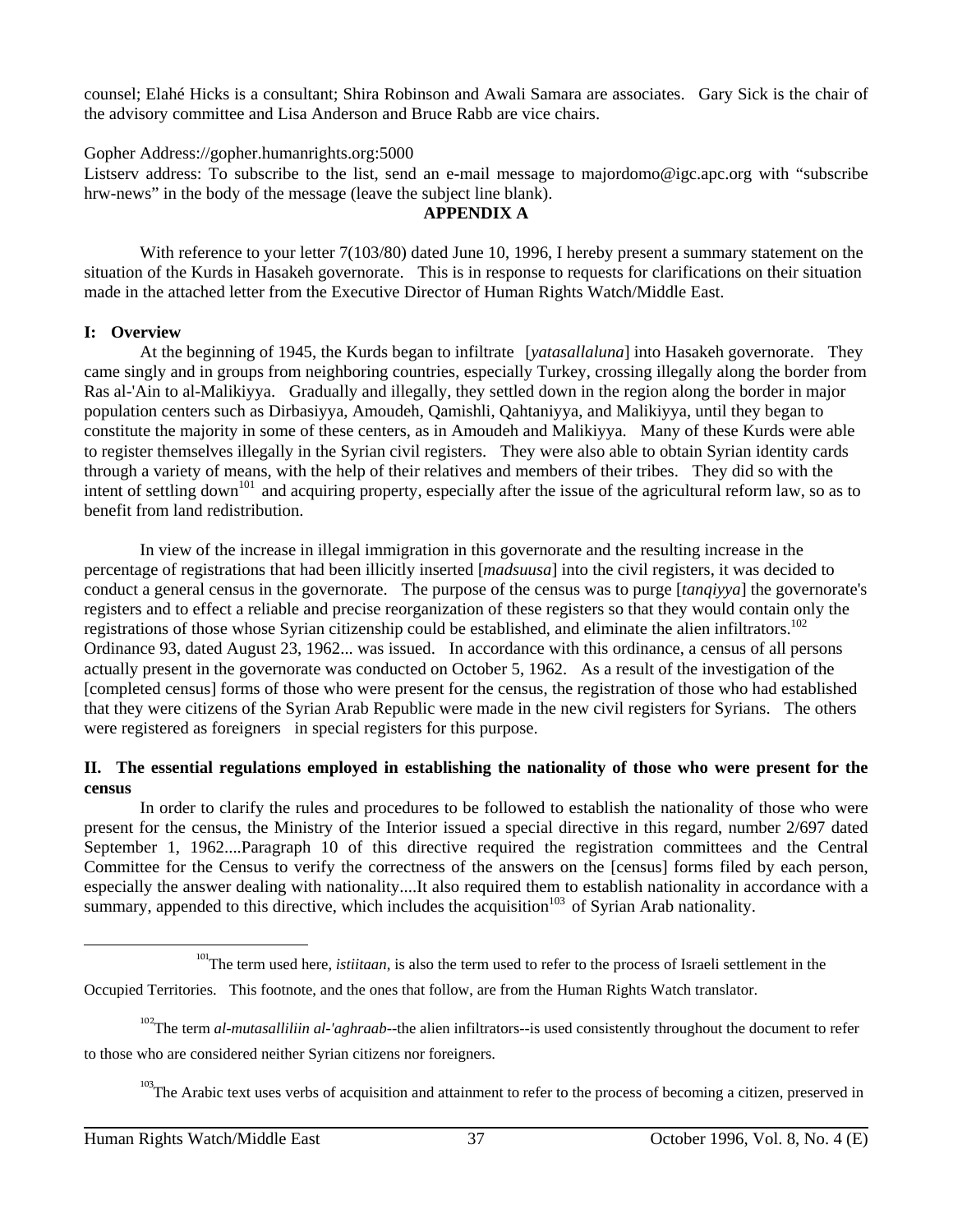Some errors appeared in the results of the census, including the registration of a large number of persons of Syrian Arab origin as foreigners and the registration of others who do not have Syrian Arab nationality as Syrian. In addition, some members of Arab tribes were not included in the census because they were absent during the census taking. For these reasons, it was decided to grant the right of appeal to those who were not considered Syrian as a result of the census. It was also decided to grant the High Committee of the census full authority over these protests, the right to correct errors, and the right to consider as Syrian citizens all who fell into one of the following categories:

a) those registered in the old civil registers prior to 1945, or who were members of the Christian

denominations or the Assyrian minorities and who were registered in those registers as late as 1950;

b) those who could prove that they resided in Syria prior to 1945;

c) those who were civilian or military employees of the state and its public institutions at least 10 years prior to the date of the census.

As a result of the investigation of these protests and successive extensions of the deadline for their submission, the number of those registered as foreigners decreased from 84,000 persons in 1966 to 40,587 in 1986. Then the number rose, due to marriage and the registration of the *maktoum* children that were born subsequently, to 54,218 on August 1, 1985 and to 67,465 on October 31, 1995.

Furthermore, in addition to those registered as foreigners, there are other foreigners who infiltrated into the governorate after the census. They continue to reside there illegally and do not possess any official documents. No census of these persons has been conducted, but their number was estimated to be approximately 60,000 in 1985 and has risen to approximately 75,000 in 1995.

#### **III. The treatment of those registered as foreign in Hasakeh**

Pursuant to directives currently in force, those limitations and restrictions applied to other foreigners are not applied to the foreigners of Hasakeh. Rather, they exercise the rights and undertake the activities that are in principle confined to Syrian citizens, which include the following:

1. In the domain of identification and the registration of changes in personal status [*al-waaqi'aat al-madaniyya*]:

They are granted special personal or family papers [*wathaa'iq*].104 Whatever changes in personal status, such as birth, death, marriage, divorce, that occur are registered in their [individual or family] entries in their special registers.

# 2. In the domain of education:

Their children are accepted [for admission] for all levels of education in private and government schools.

### 3. In the domain of work:

They are permitted to work in the institutions of the public sector, the joint [or public and private] sector, and the private sector.

In the same way, all those who have university degrees in medicine, pharmacy, law, and engineering are permitted to open their own professional offices.

4. In the domain of property ownership:

They are not permitted to own real estate, or to register mechanized vehicles or automobiles. However, they may in fact do so on the strength of private contracts in their own names or through the intermediary of their friends or relatives who are Syrian citizens.

5. In the domain of food allotments*:*

They are not granted food allotment cards [to purchase food] at official [i.e., supported] prices. They are, however, permitted to obtain the foodstuffs [? -- illegible] they need at free market prices, using as documentation their special personal or family papers.

the translation.

 $\overline{a}$ 

<sup>104</sup>These are unspecified, in contrast to the more well-defined Syrian identity cards described in section I, above.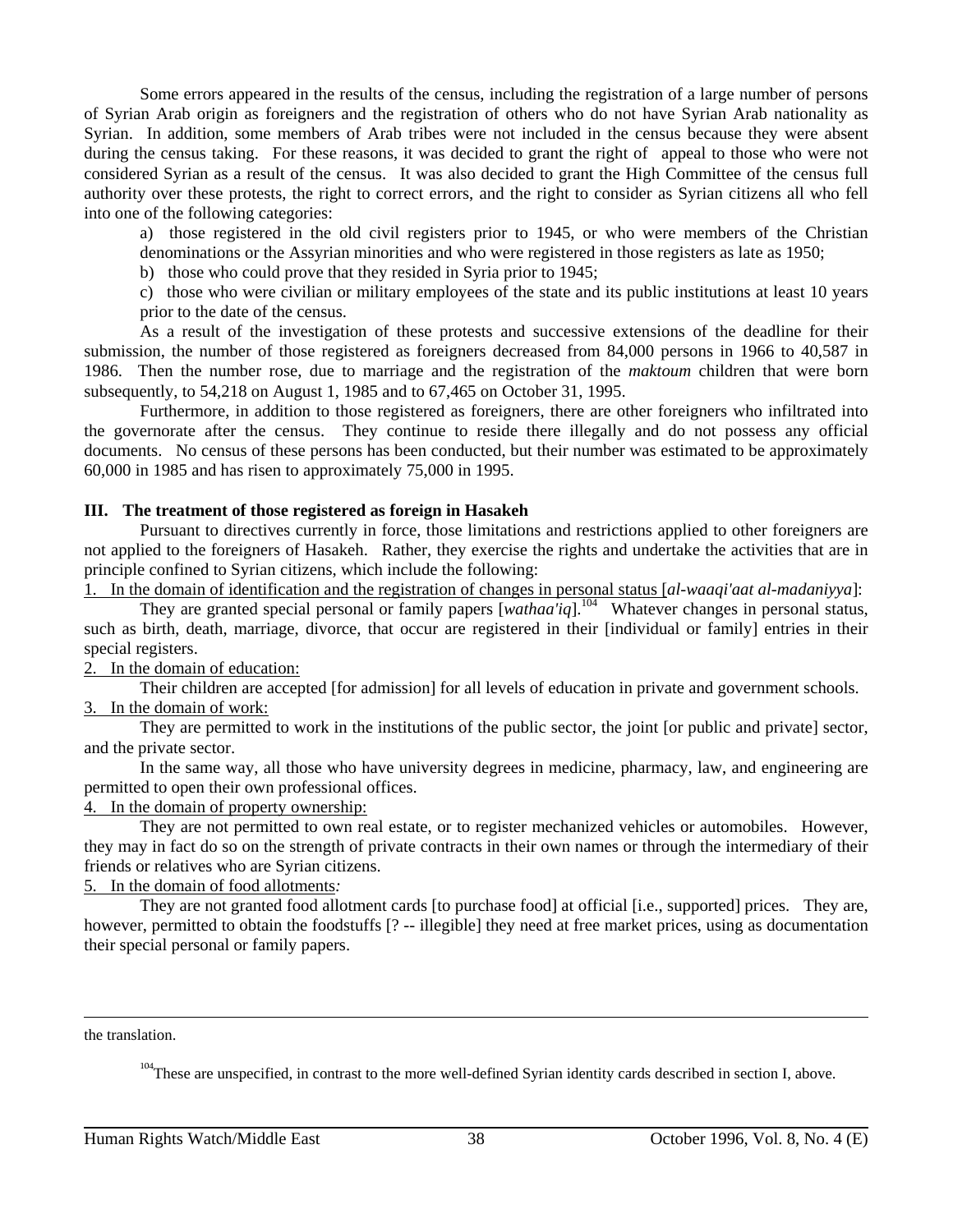### 6. In the domain of travel:

They are permitted to travel within the country on the basis of the special identity papers they carry. In addition, they are permitted to travel outside the country under specific circumstances for medical treatment or study. They do so on the basis of a one-time exit document and with the consent of the Minster of the Interior. 7. In the domain of marriage:

Females among them are permitted to marry Syrian citizens and to acquire their [Syrian] citizenship. Males, however, are not permitted to marry female Syrian citizens, in order that the latter maintain their Syrian citizenship.

# 8. On staying overnight in hotels:

They are permitted to do so, after they have presented the special identification papers they carry, and the hotel branch [of the intelligence service? -- *shu'bat al-fanaadiq*] has ascertained their validity and returned them to their owners.

# **IV. The treatment of alien infiltrators**

1. They are given certificates of identity by the mukhtars stating that they are *maktoum*. These certificates are to considered valid by all parties concerned.

2. Their children are accepted [for admission] in all schools.

3. The policies governing *maktoum* status were discontinued in the governorate in 1987 when the period prescribed for it ended.

### **V. A clear and detailed response to certain questions raised by the remarks of the organization's Executive Director**

1. With reference to the claim of the foreigners of Hasakeh to the right to acquire Syrian Arab citizenship:

It is based on Paragraph C of Article 2 of the Citizenship Law, number 276 dated November 24, 1969, which legally grants citizenship to anyone birth in the country of two unidentified parents, two parents whose nationality is not known, or two stateless parents.

 -- With study, the purport of this paragraph and the means by which it is is to be applied, following the general statutes governing the acquisition of citizenship as set out in legal commentaries, it is clear that the following basic conditions must be fulfilled:

a. It must be established that the child's birth took place in the country. This requires, first, the verification that the presence of both parents in the country at the time of the child's birth was legal. That is, they entered the country legally and resided there legally. In addition, a birth certificate is required, issued by a legally authorized party. This certificate must clearly give the place and date of birth, and the name and description of the child, with attestations by two witnesses over the age of 18 as to the date of birth. At this point, the necessary official investigation can take place to verify the validity of the certificate.

b. The birth must be legitimate, that is, the two parents must be legally married.

c. Both parents must be identified if their nationality is not known or if they are stateless.

d. Both parents must prove beyond a doubt that they do not know what their nationality is or that they are stateless, a process that requires a detailed investigation by the responsible parties as to the validity of this proof.

-- With this paragraph, the the law clearly has as its aim handling of individual cases that may occur, and this is for humanitarian reasons. The law does not mean to make it easy for foreign groups to acquire citizenship in a country to which they do not originally belong and into which they have illegally infiltrated for the sake of political objectives and ethnic ambitions.

 -- Article 5 of the Citizenship Law stipulates that citizenship may not be granted except in individual cases, and makes and exception for members of a single [nuclear] family. This confirms that the law categorically does not permit citizenship to be granted on a collective basis, even by means of forms completed for or by individuals.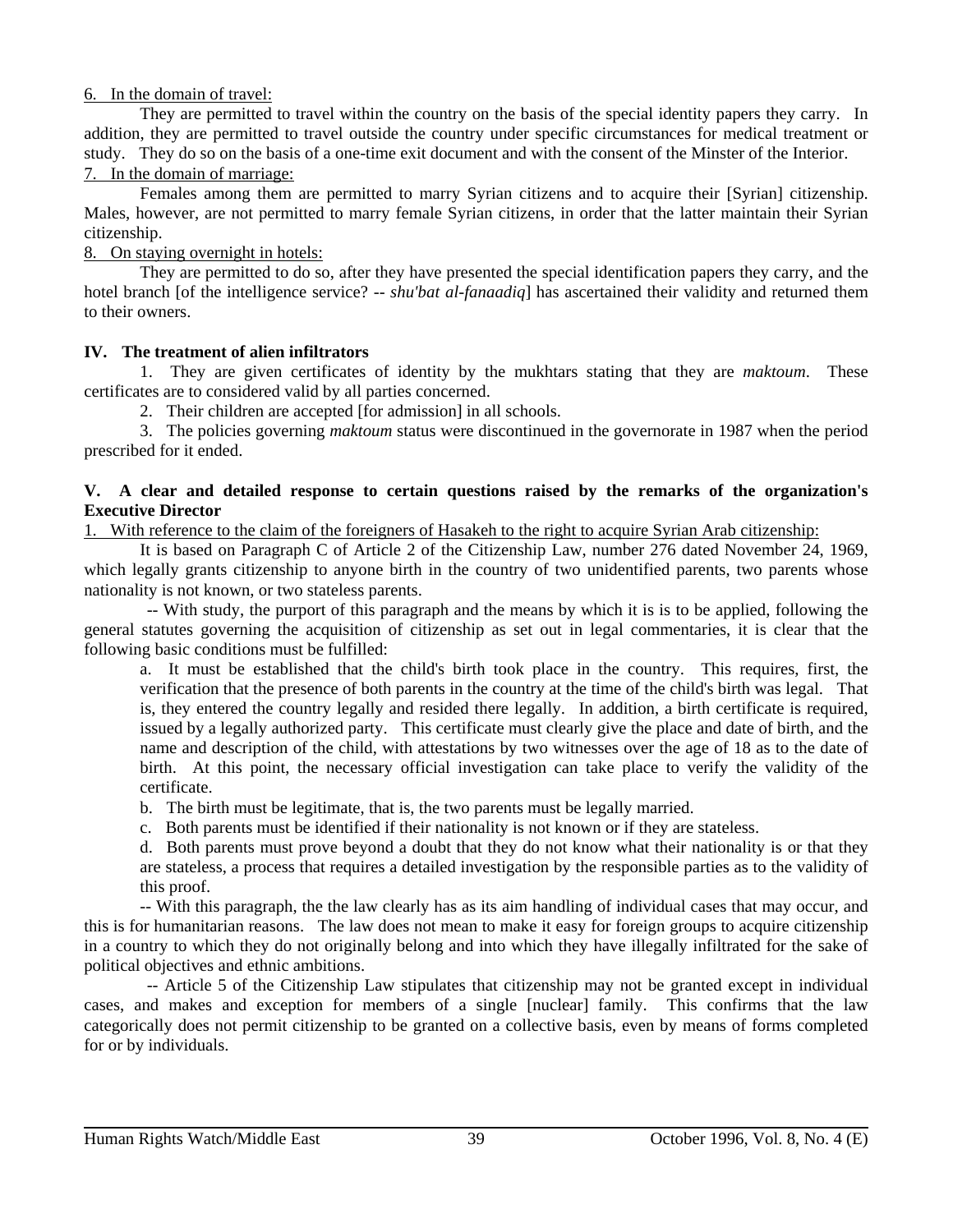2. On the issue of statements on the number of Kurds registered in the Syrian civil registers or on the results of the census:

Take as a starting point the provisions of the Constitution as specified in Article 25, which stipulates that all citizens are equal under the law as concerns their rights and duties. Therefore, no governmental institution in Syria differentiates between Syrian citizens and non-citizens, Kurdish or others. It is not feasible for this reason to know what the number of Syrian Kurds is by means of civil registers or population censuses, and it is impossible to provide any figures as to their numbers.

3. On the ban on the use of the Kurdish language in the workplace and the singing of non-Arabic songs at festivities and weddings:

The Syrian Constitution stipulates that Syria is part of the greater Arab nation, and that Arabic is its official language. It stipulates further that the ban on the use of foreign languages in the workplace is not limited to the Kurdish language [page 5] but include all languages other than Arabic.

4. On the ban on registering Kurdish children under Kurdish names:

See the preceding statement on the non-use of languages other than Arabic. The Arabic language does not contain a *faa*' with three dots [the letter "v"] or a *faa'* with four dots.<sup>105</sup>

5. On the ban on the transfer of the civil registrations of the citizens of the governorate to other governorates within Syria:

In conformity with directives currently in forces, any citizen may request the transfer of his civil registration from one governorate to another. This is on condition, however, that he obtain the consent of the Ministry of the Interior to this transfer, due to organizational considerations and considerations of housing.

These directives are not limited to the Kurds, but include all citizens, regardless of their ethnicity, religion, political opinions, etc. The transfer of registration within a single governorate does not require consent, either of the Ministry or of other institutions. It is sufficient that the citizen submit an official request for the transfer, and his request will be granted without impediment.

6. On the marriage of Kurdish foreigners to female Syrian citizens:

Law number 272 of 1969 stipulates that marriage between Syrian citizens and (non-Arab) foreigners are not permitted, except with prior authorization by the Ministry of the Interior. This measure has been in force since its issuance and applies to all foreigners regardless of their nationality. The Ministry adjudicates the authorization or refusal of all requests for marriage in light of the political and security considerations that must be taken into account.

In accordance with the provisions of this regulation, requests for marriage between foreigners of Hasakeh and Syrians are studied. The Ministry generally consents to the marriage of a Syrian male citizen to a female foreign of Hasakeh, even if she has been been registered as a foreigner there, to enable her to acquire the citizenship of her husband according to the Law of Syrian Citizenship. When the Ministry has reservations against consenting the the marriage of a male foreigner of Hasakeh, especially when he has not been registered as a foreigner there, to a Syrian female citizen, it does so to preserve her citizenship, given that he has no clearly defined citizenship and his children also with not.

Thus, in the case that a Syrian female should have the audacity to marry any foreigner, whether he is a foreigner of Hasakeh or elsewhere, that marriage is considered illegal. As a result, neither it nor the children that ensue will be registered in the civil registers.

<sup>&</sup>lt;sup>105</sup>The Arabic alphabet is adapted for use in other languages by making minor changes in existing letters, such as in the number of dots above or below a letter, to represent sounds not present in Arabic.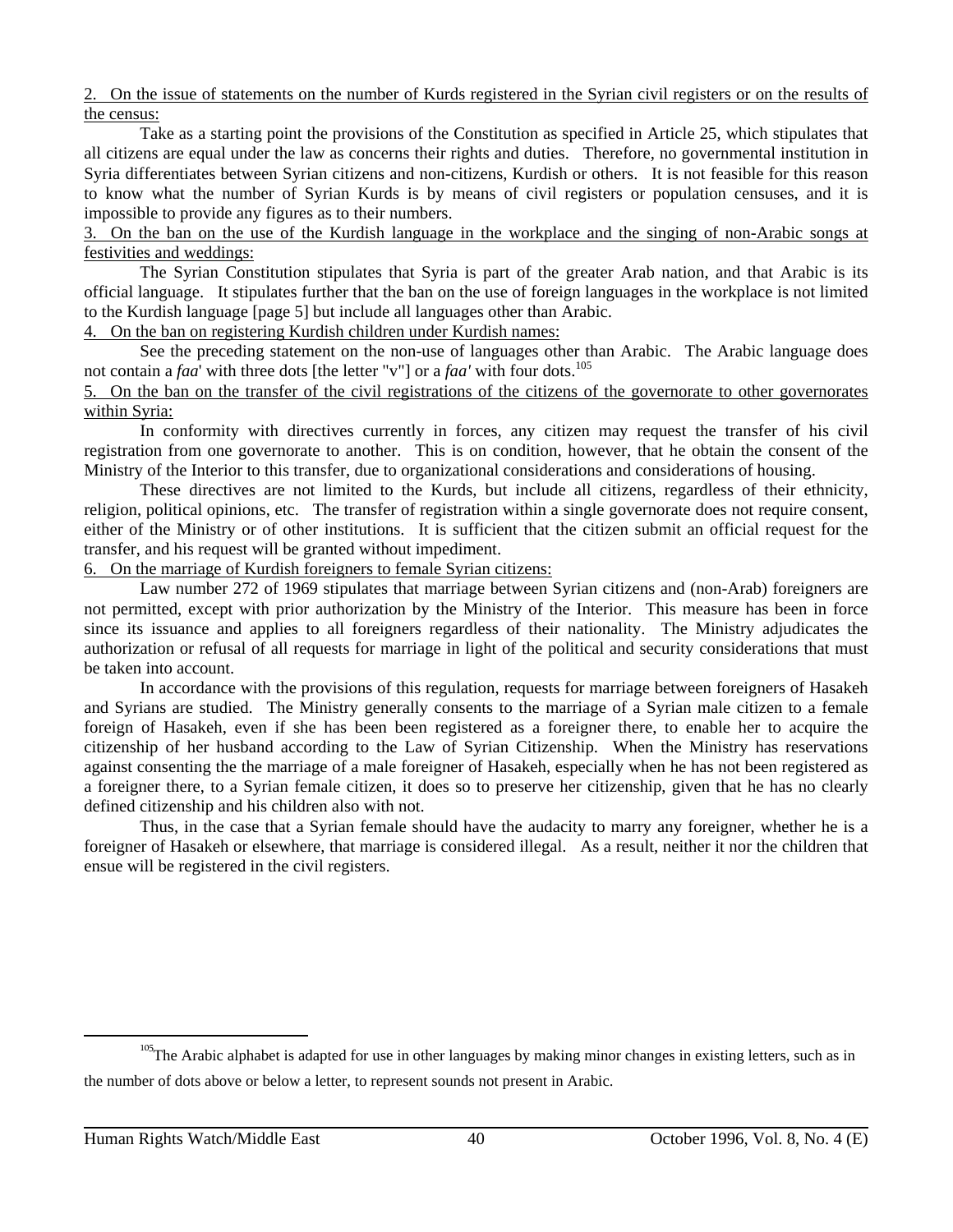# **APPENDIX B**

Ahmad Ismail [preceding lines written by hand]

[illegible handwriting]

[Photograph with stamp [Ministry Stamp] of the Ministry of Local Affairs, City of Qamishli, Hasakeh Governorate]

Identity Certificate

\_\_\_\_\_\_\_\_\_\_\_\_\_\_ Name and Surname: [blacked out] Father's Name: [blacked out] Mother's Name: Saafiya Place and Date of Birth: Qamishli 1980 [illegible] Place and Number of Registration [*qayd*]<sup>106</sup> [illegible]

We, the Mukhtar of the Quarter of [illegible] in Qamishli, certify that the picture attached to this certificate is the picture of the person who is named above. It was given to him in order to obtain a release of status of foreigner [*qayd ajaanib*].<sup>107</sup> His name did not appear in the records of the Court of Hasakeh Governorate, to which I sign in attestation.

[illegible handwriting and signature]

Qamishli 20/10/[illegible]

[two rubber departmental stamps and two adhesive tax stamps]

<sup>106</sup>*Qayd*, "registration," appears here without *maktoum*.

 $107$ <sub>i.e., registration as a foreigner</sub>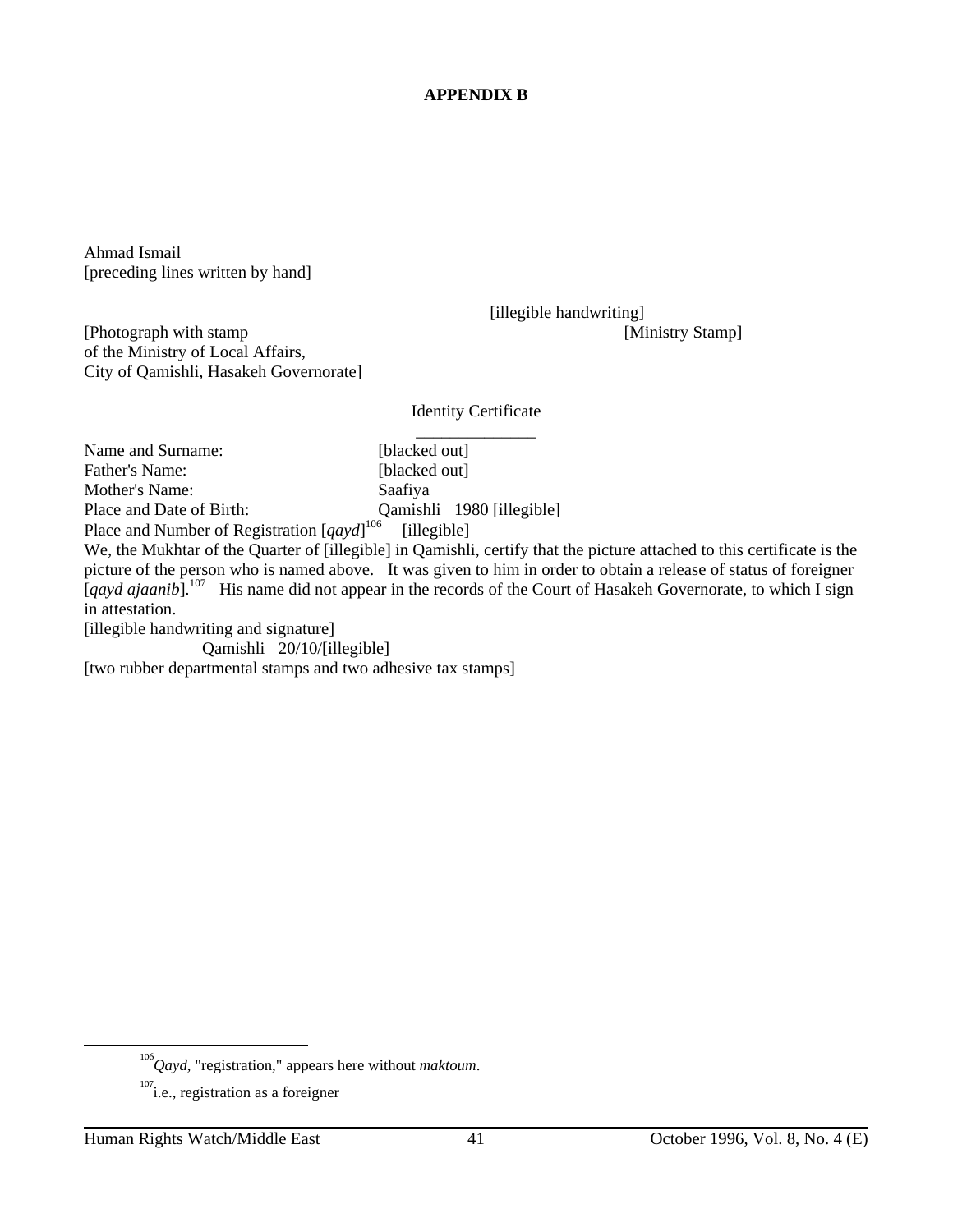Unregistered [*maktoum*] [written over photograph]

# Identification Certificate [illegible]

Name and Surname: [entry crossed out] Father's Name: Mother's Name: Place and Date of Birth: Place and Number of Registration [*qayd*]: Unregistered [*Maktoum al-qayd* by hand] Family status: Bachelor [by hand]

We, the Mukhtar of [illegible], certify that the person whose name is identified above and whose [illegible] photograph is attached above is well known to us. The above-mentioned is not registered [*ghayr musajjal*] in the census of Syrian Arabs. I sign here in notification.

[illegible] on the [illegible]/8/1990 the mukhtar [illegible] [illegible] [illegible] [tax stamp]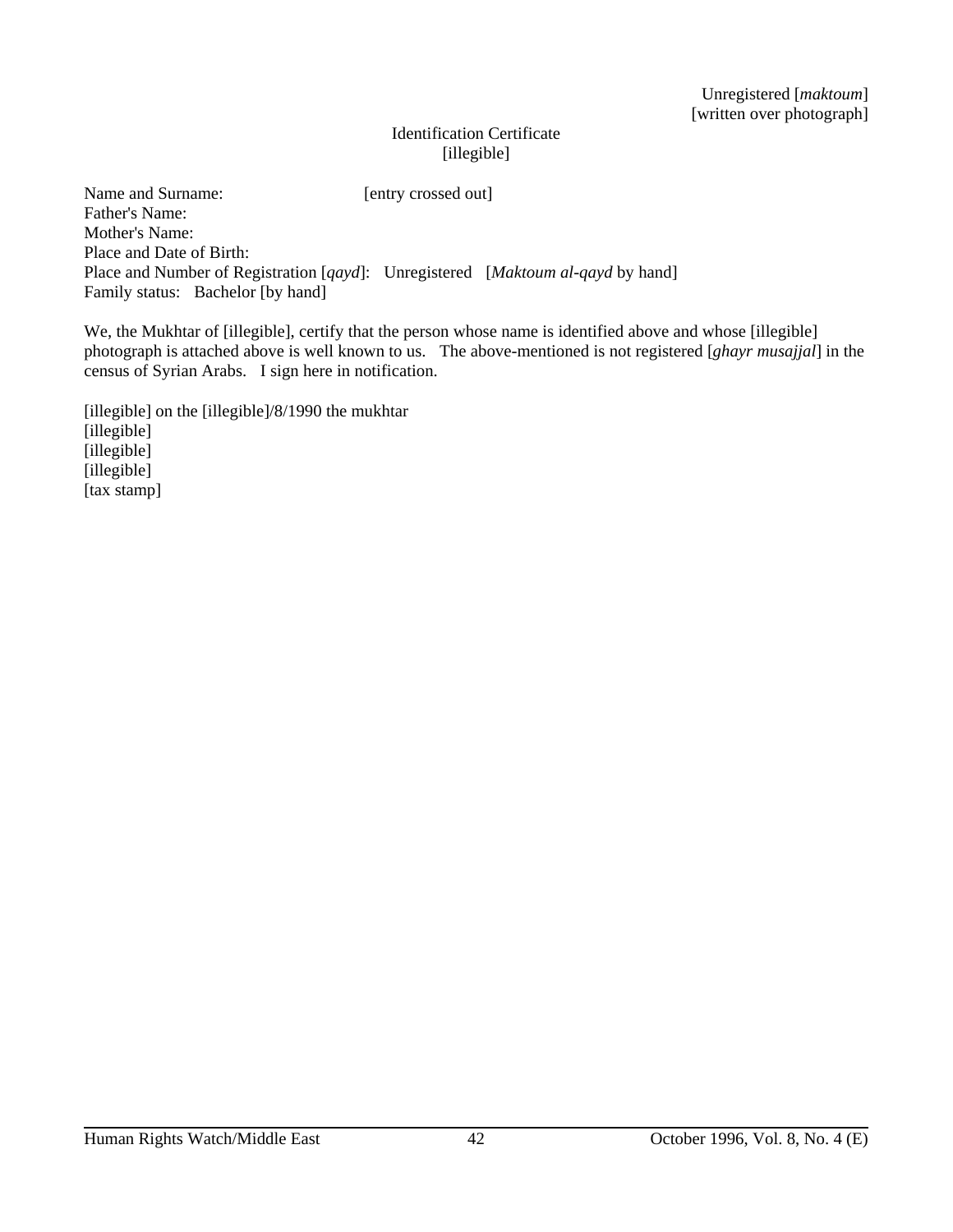# **APPENDIX C**

Administration of the General Intelligence Service Branch Number 330 Office of Darbasiyyah

#### **Summons**

The person named [name crossed out] must report to the Office of the General Intelligence Service in Darbasiyya at exactly ten o'clock on Thursday the [crossed out]/[crossed out]/1995. In case of tardiness we shall inflict the severest of punishments.

The Head of the General Intelligence Service in Darbasiyyah [signature]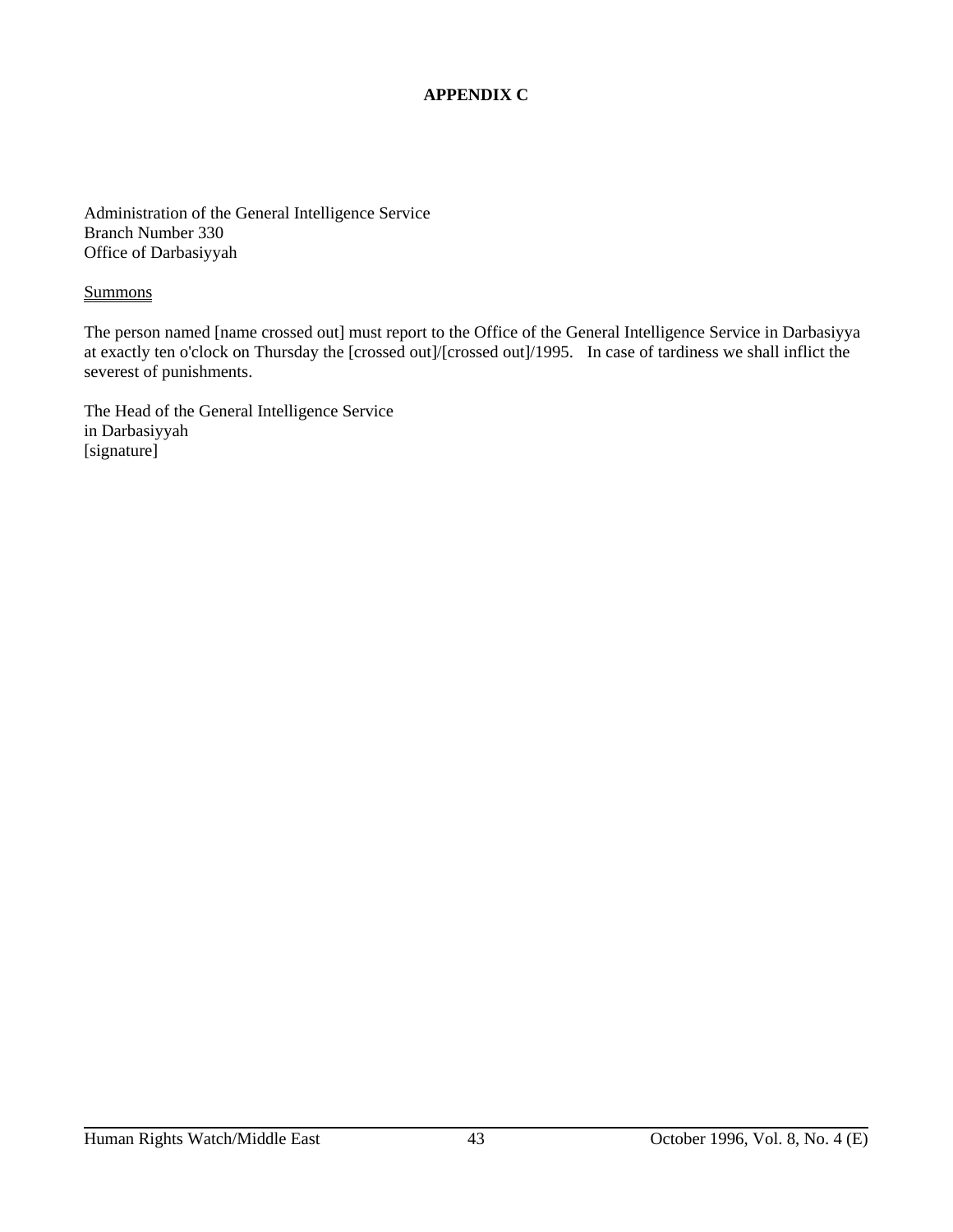# **APPENDIX D**

(Special Notice of Successful Completion by Unregistered Persons [*al-Maktoumeen*] 108)

To Secondary School [space for school name]

The female student [name blacked out], was born in Qamishli in 1988 took the preparatory certificate examination for the school year of 1995 with registration number [blacked out] and passed with a total score of [blacked out]. Because she is unregistered [*maktoumat al-qayd*] she has been granted this notification in place of the document which is maintained at the Bureau of Examinations. She will only be granted that document after having been registered [*ba'd tasjeelihaa*] accordingly with the Bureau of Civil Affairs. Hasakeh 31/7/1995 A.D.

| Head of the Bureau of Examinations    | Director of Education                  |
|---------------------------------------|----------------------------------------|
|                                       | in Hasakeh                             |
| Muhammad Hayjal                       | Ahmad 'Awayd al-Sa'eed                 |
| [illegible signature]                 | [illegible signature]                  |
| [Stamp of the Bureau of Examinations] | [Stamp of Education Office of Hasakeh] |

<sup>108</sup>In this and the following document three different Arabic terms can be rendered into English as

registration: *iktitaab, qayd* and *tasjeel*. Only *qayd* occurs in construct with *maktoum*.

The full expression, *maktoum al-qayd*, can be translated in a number of ways, the simplest of which is "unregistered." Alternatively one might choose the more ambiguous phrase "of undisclosed registration" for *maktoum al-qayd*. The abbreviation could then be rendered as "undisclosed" (for the singular, *maktoum*) and as "undisclosed persons" (for the plural, *maktoumeen*).

Regardless of the translation, the appearance on government documents of both the full phrase and its abbreviation is significant, because the abbreviation, *maktoum*, can describe both the registration and the individual.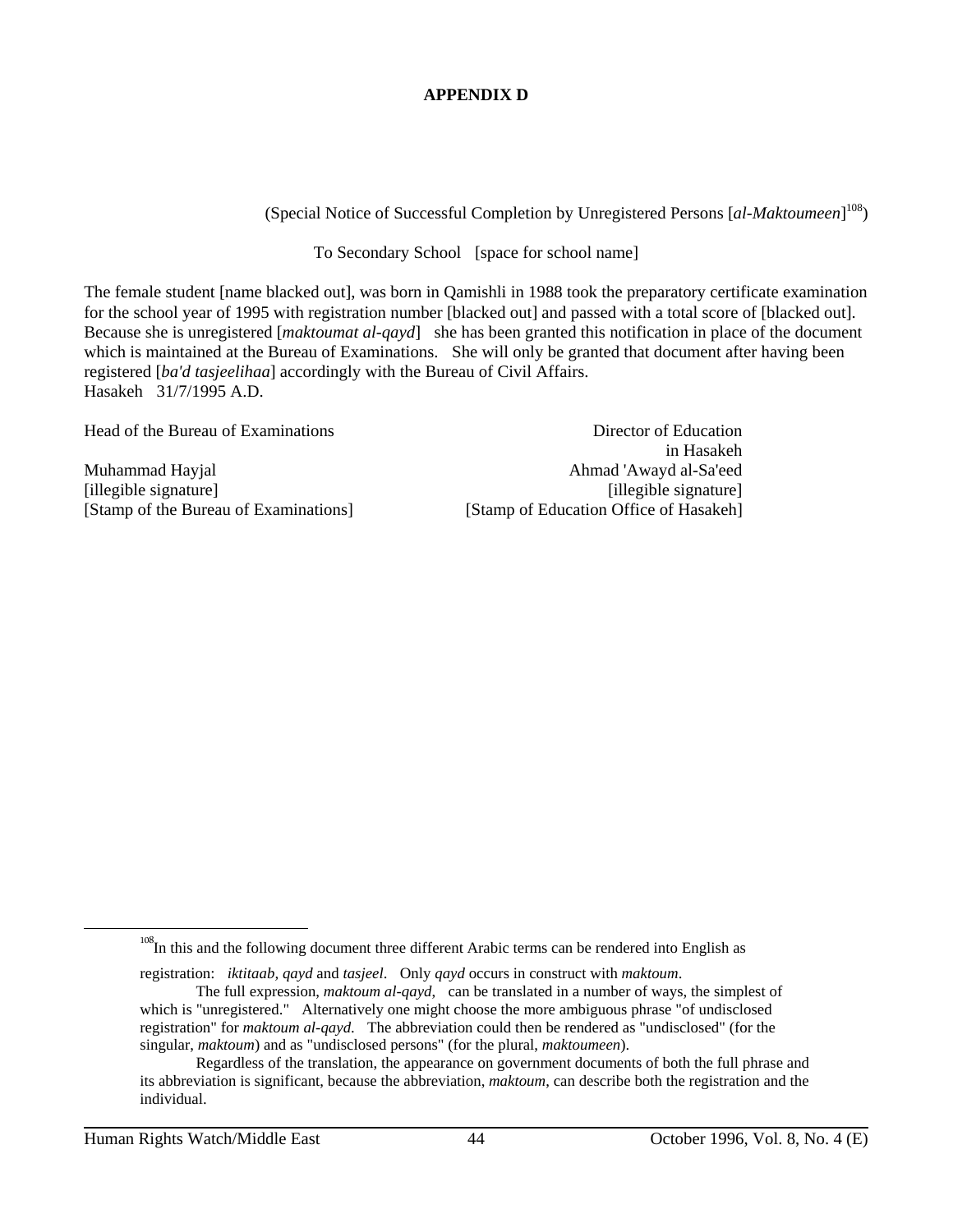(Special Notice of Passing by Unregistered Persons)

To the secondary school . . .[space for school name]

The female student [name crossed out] born in Qamishli 977[sic] and seventy-seven [underlined items written by hand] took the preparatory school certificate exam in the school year 1993 with registration number [number crossed out]. She passed with a total grade of [blacked out]. Because she is an unregistered person she has been granted this certificate in place of the certificate which is maintained at the examination bureau. She will only be granted that document after having been registered accordingly with the Bureau of Civil Affairs.

Hasakeh 22/7/1993 A.D.

Head of the Bureau of Examinations **Director of Education** 

Muhammad Jad Amri

in Hasakeh

[signature] [signature and stamp]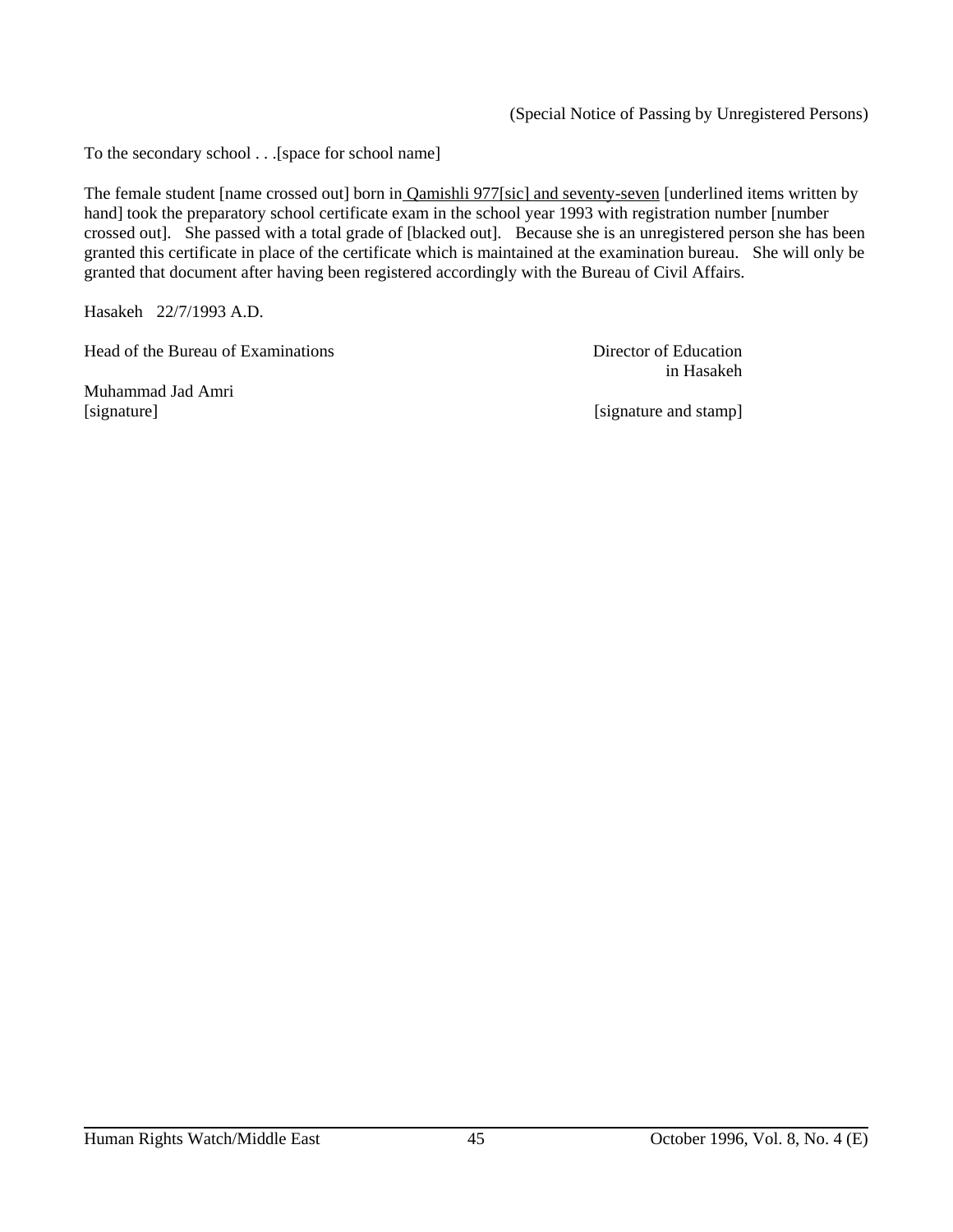# **APPENDIX E**

[Handwritten] Resolution Number 15801

[Typewritten] Minister of Local Adminstration

In accordance with Administrative Reform Law Number 496 dated 21/12/1957 and [illegible] and Legislative Decree Number 146 dated 3/9/1963 which comprises the restoration of State Resolution Number 97 of the year 1959.

And Legislative Decree Number 36 dated 12/8/1971 comprising the proceedings of the Ministry of Local Adminstration.

And Resolution Number 9 of the District Assembly of al-Bab dated 22/2/1977

And Resolution Number 63 of the District Assembly of Afrin dated 21/2/1977

And Resolution Number 5 of the District Assembly of 'Ain al-'Arab dated 14/3/1977

And Resolution Number 107 of the District Assembly of A'zaz dated 16/3/1977

And Resolution Number [number illegible] of the District Assembly of the Center of Aleppo Governorate dated 14/4/1977

And Resolution Number 300 of the Executive Office of the Assembly of Aleppo Governorate dated 23/3/1977

It is resolved that:

Article 1 -- The names of the following towns and villages in the Aleppo Governorate are replaced by new names legally assigned to each. $109$ 

- 1. Bâblît Yatba'hâ 1. Bâblît Yatba'hâ Kursâna (Kursantâsh) Kursâna Jadîda Kursantâsh Jadîda Kursâna
- 2. Burj 'Abd Allû 2. Burj 'Abd Allah
- 3. Buyuk Uuba 3. al-Kabîra
- 4. Jûmla Yatba'hâ 4. al-Hamîla Yatba'hâ Shaykh Sîdî (Shaykh Sîdû) Shaykh Sîdî
- Istârû al-Mastûra 'Ayn Dîba 'Ayn Dîba
- 6. Khalnîr 6. al-Nîra
- 7. Taranda 7. al-Zarîfa
- 8. 'Arshqiyâr 8. al-Hawâ

#### **District of Afrin** Sub-District: Towns of the **Sub-District:** Towns of the **Center of Afrin The Old Name The New Name**

- 
- 
- 
- 
- 
- 5. Juwîq Yatba'hâ 5. al-Khadrâ' Yatba'hâ
	-
	-
	-

 The first page of the original is translated in its entirety. The following pages provide partial translation from the last three pages of the eight page Arabic resolution.

<sup>&</sup>lt;sup>109</sup>Translator's notes: The names are transliterated rather than translated. Consonants are generally translated according to Classical Arabic pronunciation. Vocalization is approximate.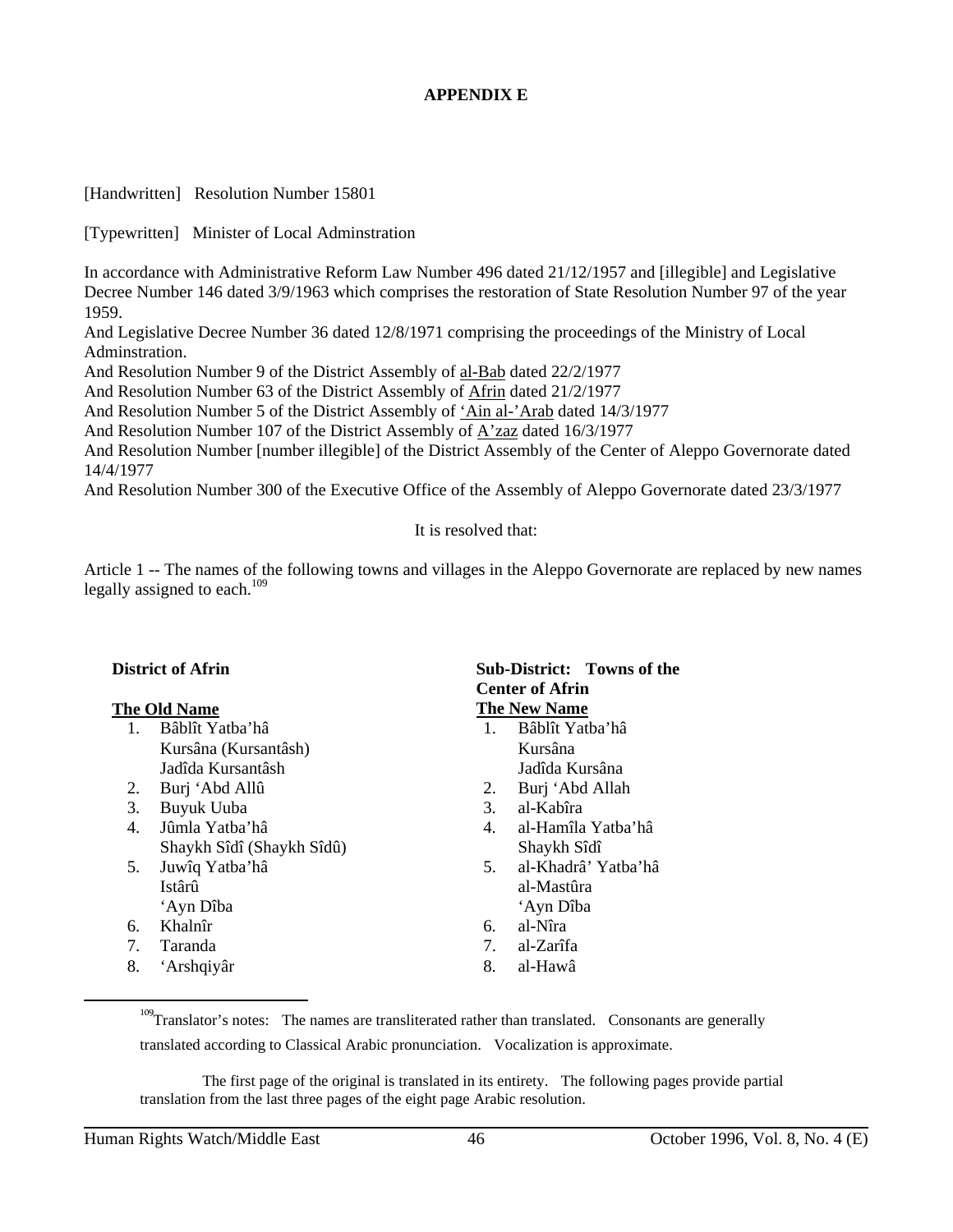| 9. | Ghâzî Tebbe |
|----|-------------|
|    |             |

- 10. Kûkuba Yatba'hâ 10. Kûkuba Yatba'hâ Bûzîka al-Zâwiya
- 11. Jitâl Ziyâra 11. al-Ziyâra
- 12. al-Sûfâna 12. al-Basalîya

[Bottom of first page of original]

### [Top of sixth page of original]

 Dîr Ballût Dîr Ballût Safarîya Safarîya

# **District of Afrin Sub-District: Râjû**

- 1. Râjû Yatba'hâ 1. Râjû Yatba'hâ 'ûbkânlî al-Qâdirîya
- 
- 
- 6. Jaqmaq Kabîr 6.
- 10. Hajîkânlî Yatba'hâ 10. al-Hajî' Yatba'hâ Hassan Kalkâwî **al-Husaynîya**
- 14. Dûnballî (Dûmbalî) 14. al-Amsîya
- 18. 'Atmânî Yatba'hâ 18. 'Atmân Yatba'hâ Bânîk Bân

#### [Top of seventh page of original] 22. Kûrânlî 22. Kûrân

- 
- 30. Adahsânlî 30. Adah
- 9. Tall Ghâzî
- 
- 
- 
- 16. Minlâ Khalîl Yatba'hâ 16. Shaykh Khalîl Yatba'hâ

# **The Old Name** The New Name

- Kharâb Majîd Kharâb Majîd Kharâb Tawâlî **Kharâb Tawâlî**  Kharâb Summâq Kharâb Summâq Ard al-Dawla Ard al-Dawla
- 2. Ba'danlî 2. Bayt 'Adîn
- 5. Jaqmaq Saghîr 5. Sawwâm al-Saghîr 5. Sawwâm al-Saghîr 6. Jaqmaq Kabîr 6.  $=$  al-Kabîr
	-
	-
	-
	-
	-
- 26. Mâtâlî Yatba'hâ 26. al-Thady Yatba'hâ Haydar Uubasî al-Haydarîya
	-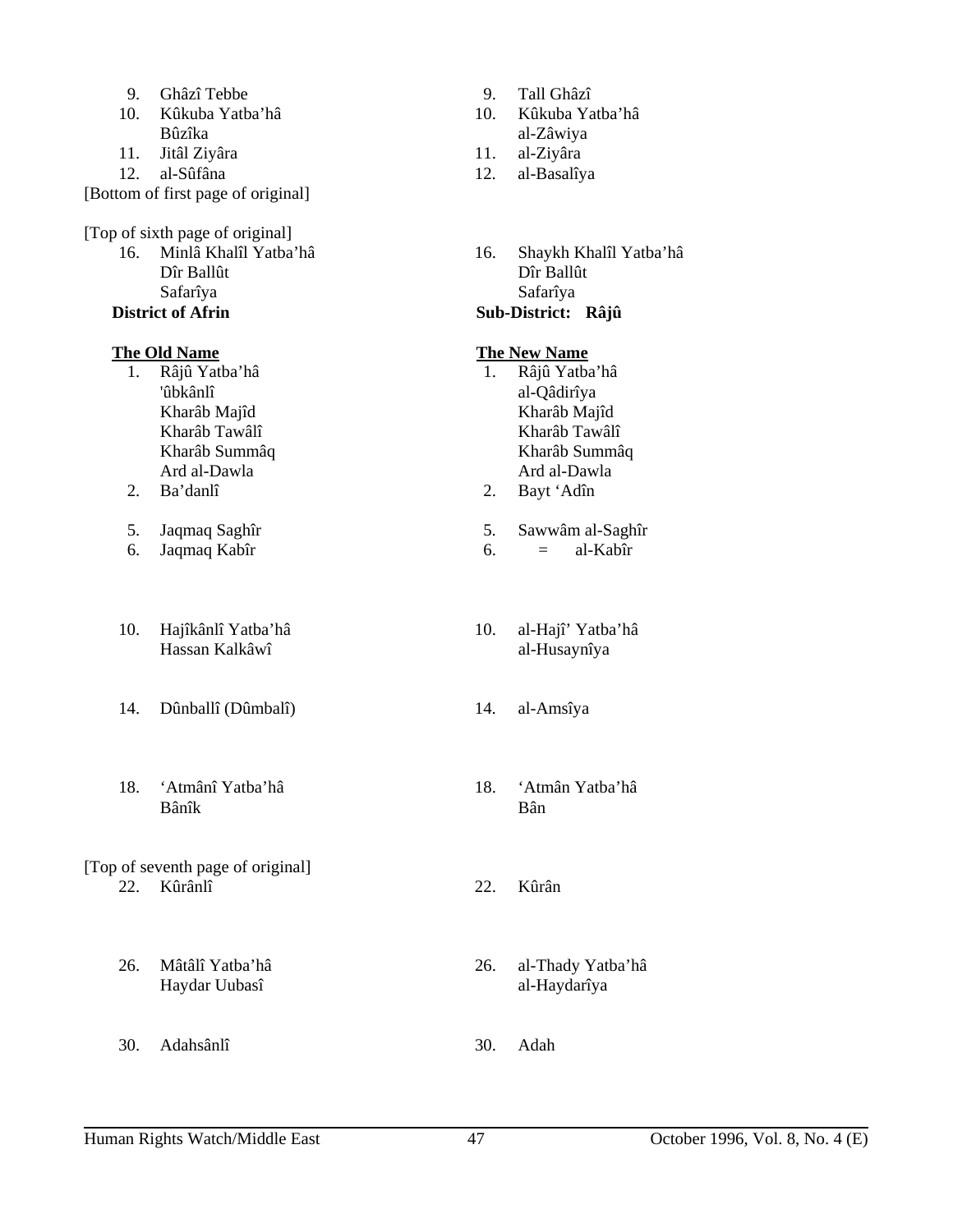| 34.                                                                                                     | Shaykh Muhammadlî Yatba'hâ<br>Tebbe Kuwî<br>Wâlyaklî<br><b>District of Afrin</b>   | 34.           | Shaykh Muhammad<br>Talîla<br>al-Walî<br><b>Sub-District:</b><br>Shaykh al-<br>Hadîd[?]               |  |
|---------------------------------------------------------------------------------------------------------|------------------------------------------------------------------------------------|---------------|------------------------------------------------------------------------------------------------------|--|
| 1.<br>2.                                                                                                | <b>The Old Name</b><br>Aranda Yatba'hâ<br>Kilânlî<br>Bâzyânlî Yatba'hâ<br>Bâzyânlî | $1_{-}$<br>2. | <b>The New Name</b><br>al-Mazîna Yatba'hâ<br>al-Malsâ'<br>al-Bâzîya Yatba'hâ<br>al-Hurrîya al-Bâzîya |  |
| 6.                                                                                                      | Darmakânlî                                                                         | 6.            | Darmish                                                                                              |  |
|                                                                                                         | [Top of eighth page of original]                                                   |               |                                                                                                      |  |
| 10.                                                                                                     | Mastikânlî                                                                         | 10.           | Mastikân                                                                                             |  |
| 12.                                                                                                     | Rûtânlî Yatba'hâ<br>Dâliyânlî                                                      | 12.           | al-Ma'zûla Yatba'hâ<br>al-Dâlîya                                                                     |  |
| Article 2 -- This resolution is published and the parties charged with its implementation are notified. |                                                                                    |               |                                                                                                      |  |

Damascus 18/5/1977

Minister of Local Adminstration

[illegible] . . . in/of Afrin